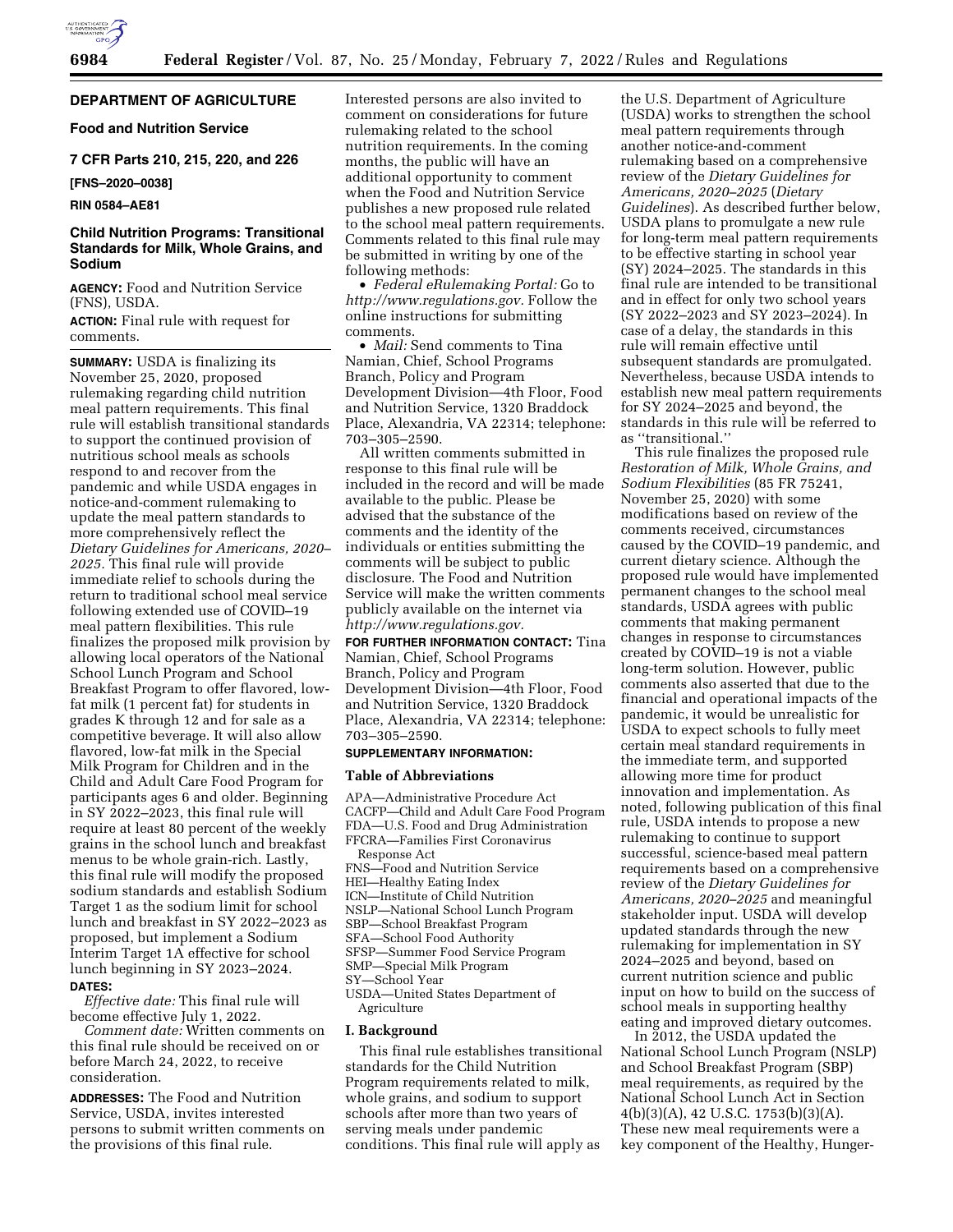Free Kids Act, (Pub. L. 111–296), and raised school meal nutrition standards for the first time in more than 15 years. The updated requirements were largely based on recommendations issued by the National Academy of Medicine (formerly the Institute of Medicine), which, in turn, were based on the *2005 Dietary Guidelines.* The implementing regulations<sup>1</sup> increased the availability of fruits, vegetables, whole grains, and fat-free and low-fat milk in school meals; limited sodium and saturated fat

and eliminated *trans* fat in the weekly school menu; and established calorie ranges intended to meet part of the ageappropriate calorie needs of children.

Regarding the milk, grains, and sodium requirements, the regulations implemented in 2012:

• Allowed flavoring only in fat-free milk in the NSLP and SBP;

• Required that at least half of the grains offered in the NSLP be whole grain-rich (meaning the grain product contains at least 50 percent whole grains

and the remaining grain content of the product must be enriched) in SY 2012– 2013 and one year later in the SBP; and required that effective SY 2014–2015, all grains offered in both programs be whole grain-rich; and

• Required schools participating in the NSLP and SBP to reduce the sodium content of meals offered on average over the school week by meeting progressively lower sodium targets over a 10-year period (Target 1, Target 2, and the Final Target).2

| Age/grade group              | (mq)<br><sup>-</sup> arget<br>2014<br>(SY 2014–2015) | $2 \pmod{2}$<br>™arɑet<br>2017<br>July<br>(SY 2017-2018) | Final Target (mg)<br>2022<br>(SY 2022-2023) |
|------------------------------|------------------------------------------------------|----------------------------------------------------------|---------------------------------------------|
| $K-5$<br>$6 - 8$<br>$9 - 12$ | < 1,230<br>< 1,360<br>< 1.420                        | :935<br>,035<br>.080                                     | <640<br>< 710<br>< 740                      |

Before and after the regulations were implemented in 2012, USDA offered guidance, technical assistance resources, and tailored trainings for schools in collaboration with the Institute of Child Nutrition (ICN) (formerly the National Food Service Management Institute). Program advocates, the food industry, and other stakeholders also collaborated with USDA in different ways to assist schools with implementation. This enabled many schools to adopt most of the changes to the NSLP and SBP meal patterns. USDA acknowledges the significant efforts and progress these schools have achieved, and is committed to further meal pattern improvements to address children's nutritional needs.

Many components of the 2012 regulations were successfully implemented, and had measurable, positive impacts, as demonstrated by the Healthy Eating Index (HEI) scores associated with school meals and recent research showing that U.S. children get

2Sodium reduction timeline and amounts in the National School Lunch Program, from final rule *Nutrition Standards in the National School Lunch and School Breakfast Programs* (77 FR 4088,

<sup>3</sup> Liu J, Micha R, Li Y, Mozaffarian D. *Trends in Food Sources and Diet Quality Among US Children and Adults, 2003–2018.* JAMA. April 12, 2021. Available at: *[https://jamanetwork.com/journals/](https://jamanetwork.com/journals/jamanetworkopen/fullarticle/2778453?utm_source=For_The_Media&utm_medium=referral&utm_campaign=ftm_links&utm_term=040921) [jamanetworkopen/fullarticle/2778453?utm](https://jamanetwork.com/journals/jamanetworkopen/fullarticle/2778453?utm_source=For_The_Media&utm_medium=referral&utm_campaign=ftm_links&utm_term=040921)*\_ *source=For*\_*The*\_*[Media&utm](https://jamanetwork.com/journals/jamanetworkopen/fullarticle/2778453?utm_source=For_The_Media&utm_medium=referral&utm_campaign=ftm_links&utm_term=040921)*\_

*[medium=referral&utm](https://jamanetwork.com/journals/jamanetworkopen/fullarticle/2778453?utm_source=For_The_Media&utm_medium=referral&utm_campaign=ftm_links&utm_term=040921)*\_*campaign=ftm*\_*links&utm*\_ *[term=040921.](https://jamanetwork.com/journals/jamanetworkopen/fullarticle/2778453?utm_source=For_The_Media&utm_medium=referral&utm_campaign=ftm_links&utm_term=040921)* 

4For more information about the Healthy Eating Index, see *How the HEI Is Scored: [https://](https://www.fns.usda.gov/how-hei-scored) [www.fns.usda.gov/how-hei-scored.](https://www.fns.usda.gov/how-hei-scored)* 

their healthiest meals of the day at school.3 The HEI is a measure of diet quality used to assess how well a set of foods aligns with key recommendations of the *Dietary Guidelines,* with scores ranging from 0 to 100. An ideal overall HEI score of 100 reflects that the set of foods aligns with key dietary recommendations from the *Dietary Guidelines.*4 For example, the school lunch average total HEI score increased by 24 points (57.9 to 81.5) from SY 2009–2010 to SY 2014–2015. For school breakfast, the average total HEI score increased by 21 points (49.6 to 71.3) over the same time period.<sup>5</sup> Many schools had great success in implementing the updated nutrition standards in a way that encourages healthy eating and participation.

However, full implementation of the 2012 meal pattern requirements for milk, whole grains, and sodium has been delayed due to legislative and administrative actions. Through multiple annual appropriations bills,6 Congress directed USDA to provide

6These include Section 743 of the Consolidated and Further Continuing Appropriations Act, 2012 (Pub. L. 112– 55); Sections 751 and 752 of the Consolidated and Further Continuing Appropriations Act, 2015 (Pub. L. 113–235); Section 733 of the Consolidated Appropriations Act, 2016 (Pub. L. 114–113); Section 747 of the

flexibilities for these specific requirements. Mainly in response to this congressional direction, USDA issued several policy memoranda addressing the affected nutritional requirements for each specified time period.7 For example, as required by the Consolidated Appropriations Act, 2017 (Pub. L. 115–31), USDA issued policy guidance providing milk, whole grains, and sodium flexibilities for SY 2017– 2018.8 This guidance allowed State agencies to grant exemptions to allow flavored, low-fat milk in the NSLP and SBP and as a competitive food if schools demonstrated hardship by documenting a reduction in student milk consumption or an increase in school milk waste. For whole grains, the guidance allowed State agencies to offer exemptions to the whole grain-rich requirements if SFAs could demonstrate hardship in procuring, preparing, or serving compliant products that were accepted by students. Finally, for sodium, the guidance allowed schools

*Exemption from the School Meals' Whole Grain-Rich Requirement for School Years 2014–2015 and 2015–2016;* SP 33–2016, *Extension Notice: Requests for Exemption from the School Meals' Whole Grain-Rich Requirement for School Year 2016–2017;* and SP 32–2017, *School Meal Flexibilities for School Year 2017–2018.* 

8SP 32–2017, May 22, 2017, *School Meal Flexibilities for School Year 2017–2018.* 

<sup>1</sup>*Nutrition Standards in the National School Lunch and School Breakfast Programs* (77 FR 4088, January 26, 2012). Available at: *[https://](https://www.federalregister.gov/documents/2012/01/26/2012-1010/nutrition-standards-in-the-national-school-lunch-and-school-breakfast-programs) [www.federalregister.gov/documents/2012/01/26/](https://www.federalregister.gov/documents/2012/01/26/2012-1010/nutrition-standards-in-the-national-school-lunch-and-school-breakfast-programs) [2012-1010/nutrition-standards-in-the-national](https://www.federalregister.gov/documents/2012/01/26/2012-1010/nutrition-standards-in-the-national-school-lunch-and-school-breakfast-programs)[school-lunch-and-school-breakfast-programs.](https://www.federalregister.gov/documents/2012/01/26/2012-1010/nutrition-standards-in-the-national-school-lunch-and-school-breakfast-programs)* 

<sup>5</sup>*School Nutrition and Meal Cost Study* findings suggest that the updated nutrition standards have had a positive and significant influence on the nutritional quality of school meals. Between SY 2009–2010 and SY 2014–2015, ''Healthy Eating Index-2010'' (HEI) scores for NSLP and SBP increased significantly, suggesting that the updated standards significantly improved the nutritional quality of school meals. Over this period, the mean HEI score for NSLP lunches increased from 57.9 to 81.5, and the mean HEI score for SBP breakfasts increased from 49.6 to 71.3. The study is available at: *[https://www.fns.usda.gov/school-nutrition-and](https://www.fns.usda.gov/school-nutrition-and-meal-cost-study)[meal-cost-study.](https://www.fns.usda.gov/school-nutrition-and-meal-cost-study)* (OMB Control Number 0584–0596, expiration date 07/31/2017.)

Consolidated Appropriations Act, 2017 (Pub. L. 115– 31) (Consolidated Appropriations Act, 2017). For a more detailed discussion, please see the interim final rule *Child Nutrition Programs: Flexibilities for Milk, Whole Grains, and Sodium Requirements* (82 FR 56703, at 56704, November 30, 2017). Available at: *[https://](https://www.federalregister.gov/documents/2017/11/30/2017-25799/child-nutrition-programs-flexibilities-for-milk-whole-grains-and-sodium-requirements) [www.federalregister.gov/documents/2017/11/30/](https://www.federalregister.gov/documents/2017/11/30/2017-25799/child-nutrition-programs-flexibilities-for-milk-whole-grains-and-sodium-requirements) [2017-25799/child-nutrition-programs-flexibilities-](https://www.federalregister.gov/documents/2017/11/30/2017-25799/child-nutrition-programs-flexibilities-for-milk-whole-grains-and-sodium-requirements)*

*[for-milk-whole-grains-and-sodium-requirements.](https://www.federalregister.gov/documents/2017/11/30/2017-25799/child-nutrition-programs-flexibilities-for-milk-whole-grains-and-sodium-requirements)*  7These include SP 20–2015, *Requests for*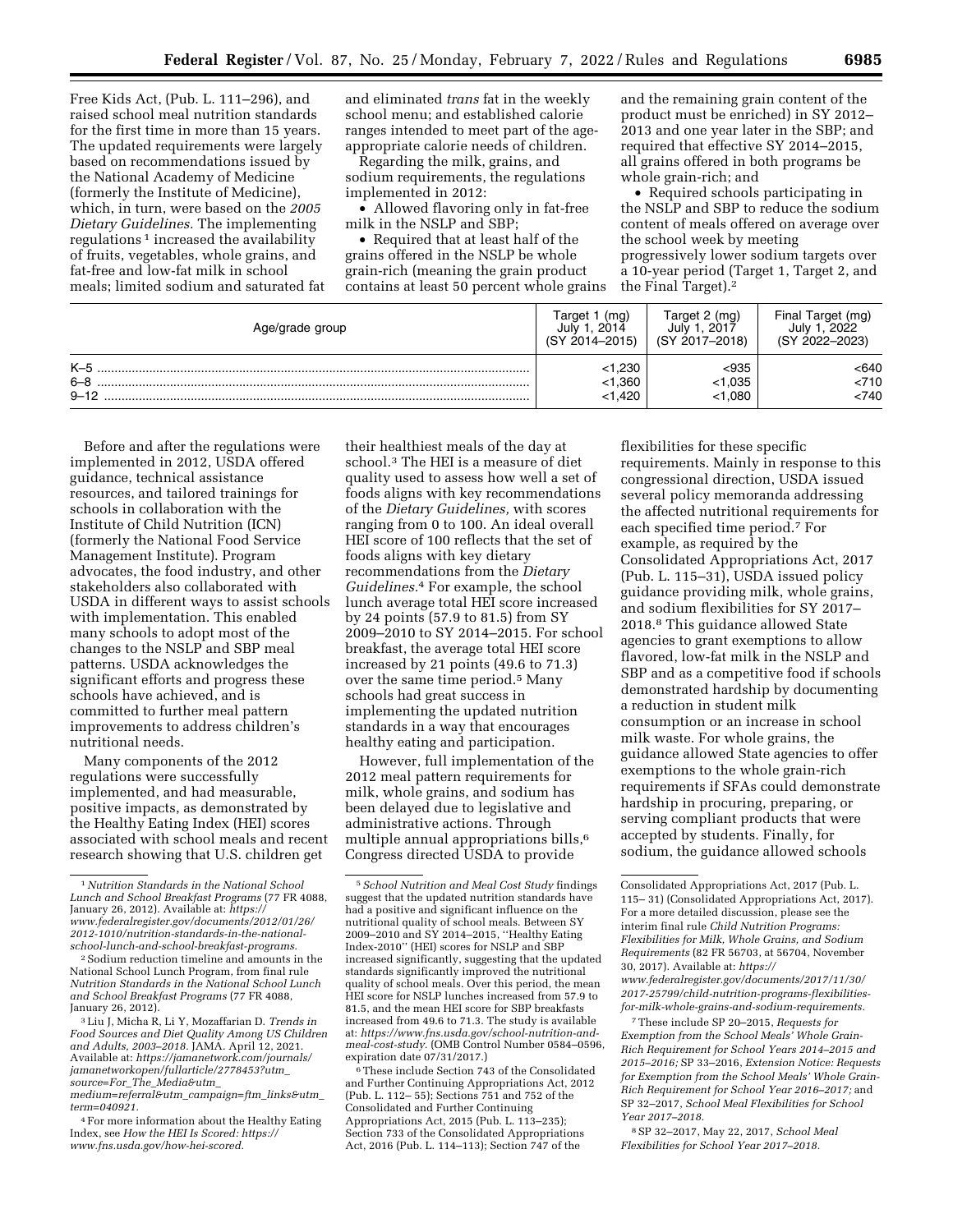to continue to meet Sodium Target 1 in SY 2017–2018.

USDA's policy guidance for SY 2017– 2018 was followed by the interim final rule *Child Nutrition Programs: Flexibilities for Milk, Whole Grains, and Sodium Requirements* (82 FR 56703, November 30, 2017), which established regulations that extended school meal flexibilities through SY 2018–2019 and applied the flavored milk flexibility to the Special Milk Program for Children (SMP) and the Child and Adult Care Food Program (CACFP) for participants age 6 and older in SY 2018–2019 only. As a result, the regulations applicable in SY 2018–2019 provided flexibility in three specific areas while retaining other essential meal requirements from the 2012 rule (for example, fruit and vegetable quantities, saturated and *trans*  fat limits, and calorie ranges) that contribute to heathy meals. In brief, for SY 2018–2019, the interim final rule:

• Provided NSLP and SBP operators the option to offer flavored, low-fat (1 percent fat) milk with reimbursable meals in grades K through 12 and as a beverage for sale during the school day, and applied the flexibility in the SMP and CACFP for participants age 6 and older;

• Allowed State agencies to continue granting school food authority (SFA) exemption requests to use specific alternative grain products if the SFA could demonstrate hardship(s) in procuring, preparing, or serving specific products that were acceptable to students and compliant with the whole grain-rich requirement; and

• Retained Sodium Target 1 in the NSLP and SBP.

USDA issued a final rule in December 2018 (83 FR 63775, December 12, 2018). In general, the 2018 final rule, which became effective on July 1, 2019, generally codified the flexibilities offered in the 2017 interim final rule but made some key modifications. The optional flexibilities codified in the 2018 final rule included the following targeted changes with the balance of the meal pattern remaining intact:

• Allowing schools in the NSLP and SBP to offer flavored, low-fat milk at lunch and breakfast for grades K through 12 and as a beverage for sale a` la carte, and requiring that unflavored milk (fat-free or low-fat) be available at each school meal service, as well as allowing flavored, low-fat milk in the SMP and CACFP for participants ages 6 and older, for consistency across the Child Nutrition Programs;

• Requiring that at least half of the weekly grains in the NSLP and SBP be whole grain-rich and that the remaining weekly grains offered be enriched; and

• Retaining Sodium Target 1 through SY 2023–2024, moving Target 2 to SY 2024–2025, and eliminating the Final Target.

On April 3, 2019, the Center for Science in the Public Interest challenged the 2018 final rule claiming the regulation was unlawful under the Administrative Procedure Act (APA). On April 13, 2020, the District of Maryland, in *Center for Science in the Public Interest* v. *Perdue,* 438 F. Supp. 3d 546 (D. Md. 2020), vacated the rule. The court found that while the standards finalized by that rule were reasonable interpretations of relevant statutory language that gave discretion to USDA to promulgate standards ''based on'' the *Dietary Guidelines* but not necessarily matching the *Dietary Guidelines,* 438 F. Supp. 3d at 562–64, the 2018 final rule was not a logical outgrowth of the 2017 interim final rule, and therefore violated the APA.

When the 2018 final rule was vacated, the meal pattern requirements immediately reverted to the 2012 regulations. USDA published a notice in the **Federal Register** that removed the regulatory text that was changed by the 2018 final rule and replaced it with the regulatory text from the 2012 final rule (85 FR 74847, November 24, 2020). In addition, on November 25, 2020, USDA issued a new proposed rule that would have codified the operational flexibilities included in the 2018 final rule (85 FR 75241, November 25, 2020).

The vacatur of the 2018 rule coincided with the COVID–19 pandemic. Beginning in March 2020, using authority provided by the Families First Coronavirus Response Act (FFCRA) (Pub. L. 116–127), which was not at issue in the court ruling, USDA published a series of nationwide waivers to provide flexibility to a variety of program requirements so that children continued to have access to nutritious meals during the pandemic.9 Along with several other waivers, meal pattern waivers provided by USDA facilitated the service of grab-and-go meals, which helped schools provide a safe and socially distanced meal service for the remainder of SY 2019–2020. For example, under the standard NSLP and SBP requirements, meals must meet age/ grade group requirements and children must have a choice (at least two different options) for fluid milk. The waivers gave schools flexibility for these and other requirements that were more difficult to meet when serving pre-

packaged meals, bulk meals, or to-go meals that parents or guardians took home to their children. During SY 2020–2021, using FFCRA authority,10 USDA provided waivers to allow schools to operate the Summer Food Service Program (SFSP), which operates under separate, simpler meal pattern requirements, and which was not affected by the court ruling. For SY 2021–2022, USDA focused on supporting the safe reopening of schools and moving toward meals that meet the NSLP and SBP standards. To this end, USDA issued a nationwide waiver based on the FFCRA authority allowing schools to operate the NSLP Seamless Summer Option, which follows the NSLP and SBP meal patterns, during the regular school year. Under another nationwide waiver, schools that were unable to meet the NSLP and SBP standards due to the pandemic could request targeted meal pattern waivers from their State agency, including those providing flexibility for the milk, whole grains, and sodium requirements.11 Therefore, the new, independent statutory authority that Congress provided in response to COVID–19 authorized significant but temporary flexibilities from the 2012 standards for milk, whole grains, and sodium. USDA recognizes that schools may not be prepared to immediately implement the 2012 meal standards for milk, whole grains, and sodium when the current COVID–19 meal pattern waiver expires on June 30, 2022. With this rule, USDA intends to provide a transitional approach in these areas while also acknowledging that a return to stronger nutrition standards is imperative to support healthy eating and improved dietary outcomes.

## *Establishing Strong School Meal Nutrition Standards*

Throughout the pandemic, the critical role of the school meal programs has become increasingly clear. Food hardship increased in spring 2020 and has remained high during the public health emergency. In March 2021, households with children were more likely to report that their household did not get enough to eat (11 percent, compared to 7 percent of households without children). Black and Latino households also experienced disproportionate rates of food hardship; in March 2021, 16 percent of Black and

<sup>9</sup>USDA's COVID–19 nationwide waivers are available at: *[https://www.fns.usda.gov/fns-disaster](https://www.fns.usda.gov/fns-disaster-assistance/fns-responds-covid-19/child-nutrition-covid-19-waivers)[assistance/fns-responds-covid-19/child-nutrition](https://www.fns.usda.gov/fns-disaster-assistance/fns-responds-covid-19/child-nutrition-covid-19-waivers)[covid-19-waivers.](https://www.fns.usda.gov/fns-disaster-assistance/fns-responds-covid-19/child-nutrition-covid-19-waivers)* 

<sup>10</sup>On October 1, 2020, the FFCRA was extended by the Continuing Appropriations Act 2021 and Other Extensions Act (Pub. L. 116–159).

<sup>11</sup>See *Nationwide Waiver to Allow Specific School Meal Pattern Flexibility for School Year 2021–2022: [https://www.fns.usda.gov/cn/child](https://www.fns.usda.gov/cn/child-nutrition-response-90)[nutrition-response-90.](https://www.fns.usda.gov/cn/child-nutrition-response-90)*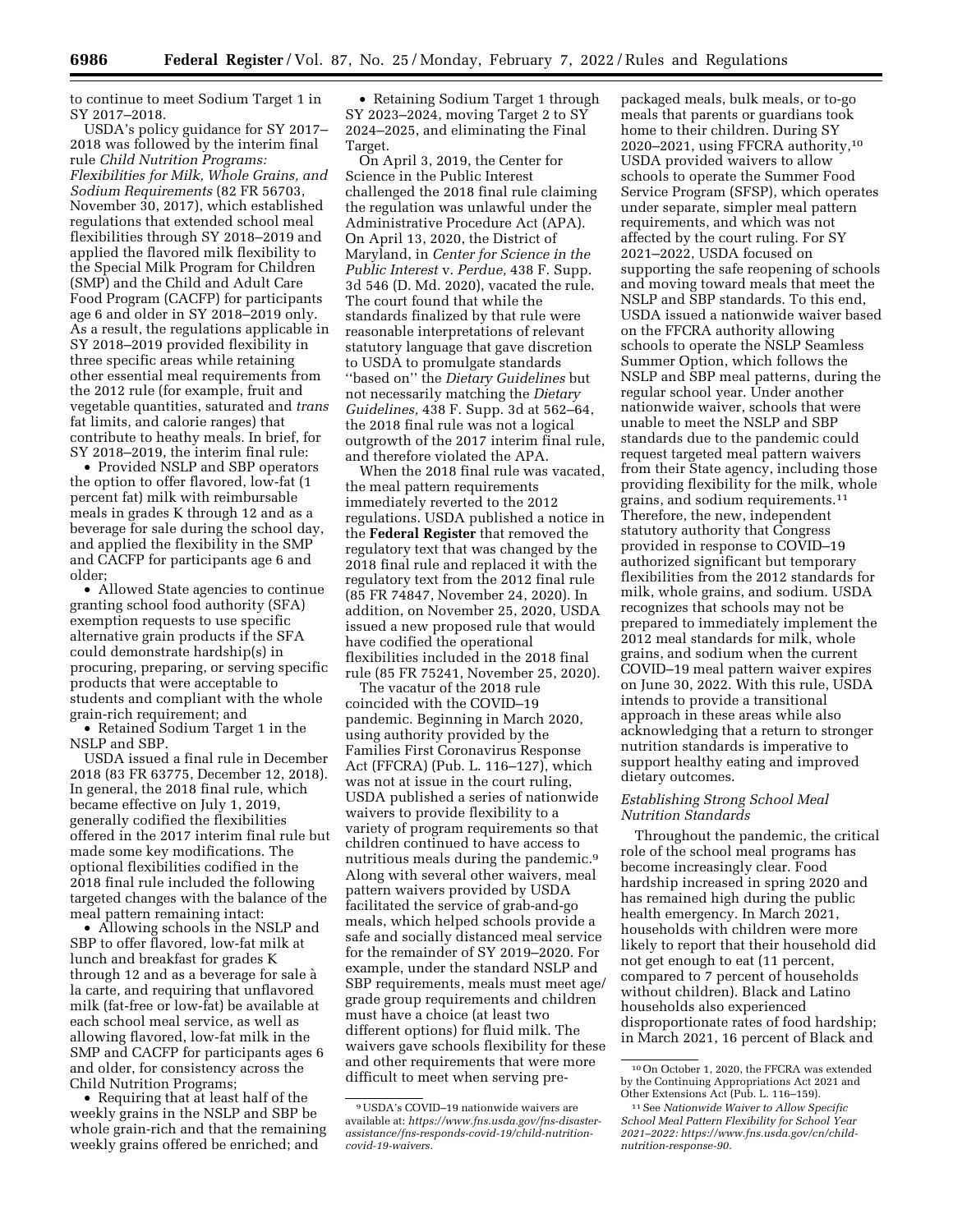Latino households reported that their household did not get enough to eat compared to 6 percent of White households.12 Federal nutrition programs, including the school meal programs, have played a critical role in supporting individuals, families, and children facing food and nutrition insecurity during this challenging time. In response to the COVID–19 pandemic, it was essential for USDA to provide schools with broad flexibility to support families in need. It is equally critical now to establish the pathway to return to strong school nutrition standards consistent with current dietary science.

School meals are one of the most powerful tools for ensuring children have access to healthy and nutritious food, and evidence shows that strong school nutrition standards are effective. After the 2012 rule went into effect, the HEI component scores for fruits jumped from 77 percent to 95 percent of the maximum score, and the scores for vegetables jumped from 75 percent to 82 percent. The updated standards also reduced empty calories, with the HEI component score for empty calories improving from 73 percent to 96 percent of the maximum possible score.13 USDA research on implementation of the 2012 standards also found that students who ate school lunches were more likely to consume milk, fruits, and vegetables at lunch, and less likely to consume desserts, snack items, and non-milk beverages at lunch, compared to students who ate lunches from home or other places.14 Another study found higher diet quality associated with the 2012 rule extended to low-income, lowmiddle-income, and middle-highincome students participating in the school lunch program.15 Recent research shows that U.S. children get their healthiest meals of the day at school,<sup>16</sup> and for many children, the

14See *Lunches Consumed From School Are the Most Nutritious.* Available at: *[https://fns](https://fns-prod.azureedge.net/sites/default/files/resource-files/SNMCS_infographic5_SchoolLunchesAretheMostNutritious.pdf)[prod.azureedge.net/sites/default/files/resource](https://fns-prod.azureedge.net/sites/default/files/resource-files/SNMCS_infographic5_SchoolLunchesAretheMostNutritious.pdf)files/SNMCS*\_*infographic5*\_*[SchoolLunchesArethe](https://fns-prod.azureedge.net/sites/default/files/resource-files/SNMCS_infographic5_SchoolLunchesAretheMostNutritious.pdf) [MostNutritious.pdf.](https://fns-prod.azureedge.net/sites/default/files/resource-files/SNMCS_infographic5_SchoolLunchesAretheMostNutritious.pdf)* 

15 Kinderknecht K, Harris C, Jones-Smith J. *Association of the Healthy, Hunger-Free Kids Act With Dietary Quality Among Children in the US National School Lunch Program.* JAMA. July 28, 2020. Available at: *[https://jamanetwork.com/](https://jamanetwork.com/journals/jama/article-abstract/2768807)  [journals/jama/article-abstract/2768807.](https://jamanetwork.com/journals/jama/article-abstract/2768807)* 

16Liu J, Micha R, Li Y, Mozaffarian D. *Trends in Food Sources and Diet Quality Among US Children*  meals they receive from school are a primary source of food, providing up to half their dietary intake every school day.17

Improving nutrition is a critical element in preventing childhood obesity, which puts children at risk for poor health,18 and in combatting the serious effects of diet-related disease. The pandemic has added urgency to the already critical issue of nutrition insecurity, as diet-related chronic diseases including diabetes, hypertension, and heart failure made people more vulnerable to COVID–19.19 Further, these conditions are costly; total spending to treat cardiovascular disease, cancer, and diabetes in the United States was \$383.6 billion in 2018, which was 18 percent higher than in 2009. According to the Government Accountability Office, government spending accounted for the majority (54 percent) of spending for treatment of cardiovascular diseases, cancer, and diabetes in 2018. Total government spending for diet-related health conditions increased 30 percent from 2009 through 2018.20 Children facing nutrition insecurity are at a higher risk for diet-related chronic diseases. By contrast, healthy eating can reduce an individual's risk of developing high blood pressure, heart disease, type 2 diabetes, cancer, and other harmful conditions.21

Research also shows that chronic health conditions can be more common

17 Karen Weber Cullen, Tzu-An Chen, *The contribution of the USDA school breakfast and lunch program meals to student daily dietary intake,* Preventive Medicine Reports. March 2017. Available at: *[https://www.sciencedirect.com/](https://www.sciencedirect.com/science/article/pii/S2211335516301516) [science/article/pii/S2211335516301516.](https://www.sciencedirect.com/science/article/pii/S2211335516301516)* 

18According to the Centers for Disease Control and Prevention, in 2017–2018, the prevalence of obesity was 19.3 percent among children and adolescents, aged 2–19. Childhood obesity is also more common among certain populations. See Centers for Disease Control and Prevention: *Childhood Obesity Facts—Prevalence of Childhood Obesity in the United States.* Available at: *[https://](https://www.cdc.gov/obesity/data/childhood.html)  [www.cdc.gov/obesity/data/childhood.html.](https://www.cdc.gov/obesity/data/childhood.html)* 

19*Coronavirus Disease 2019 Hospitalizations Attributable to Cardiometabolic Conditions in the United States: A Comparative Risk Assessment Analysis.* O'Hearn M, Liu J, Cudhea F, Micha R, Mozaffarian D. J Am Heart Assoc. February 2021. Available at: *[https://www.nih.gov/news-events/nih](https://www.nih.gov/news-events/nih-research-matters/most-covid-19-hospitalizations-due-four-conditions)[research-matters/most-covid-19-hospitalizations](https://www.nih.gov/news-events/nih-research-matters/most-covid-19-hospitalizations-due-four-conditions)[due-four-conditions.](https://www.nih.gov/news-events/nih-research-matters/most-covid-19-hospitalizations-due-four-conditions)* 

20 Government Accountability Office, *Chronic Health Conditions—Federal Strategy Needed to Coordinate Diet-Related Efforts.* August 17, 2021. Available at: *[https://www.gao.gov/products/gao-21-](https://www.gao.gov/products/gao-21-593)  [593.](https://www.gao.gov/products/gao-21-593)* 

21Centers for Disease Control and Prevention, *Child Nutrition Facts.* Available at: *[https://](https://www.cdc.gov/healthyschools/nutrition/facts.htm) [www.cdc.gov/healthyschools/nutrition/facts.htm.](https://www.cdc.gov/healthyschools/nutrition/facts.htm)* 

or severe for some racial and ethnic groups. For example, from 2013 to 2016, total age-adjusted diabetes was higher among Hispanic (18 percent) and non-Hispanic Black (17 percent) adults compared to non-Hispanic White (10 percent) adults. Further, from 2017 to 2018, American Indian and Alaska Native adults had the highest ageadjusted prevalence rates of diagnosed diabetes by race/ethnicity.<sup>22</sup> While many complex factors drive health disparities, increasing access to healthy foods is an important part of the solution. USDA research suggests that Black and Hispanic children participate in the school meal programs at higher rates than White children,<sup>23</sup> meaning that the school meal nutrition standards are an important tool in addressing health disparities and supporting racial equity. This makes it all the more important that USDA, in partnership with State agencies, schools, and other stakeholders, raises the bar on meal quality for children. School nutrition professionals have demonstrated their commitment to serving our children throughout the pandemic, and USDA applauds their efforts. As we collectively respond to and recover from COVID–19, it is important to provide children with the most nutritious food possible.

USDA is committed to working with its partners at all levels to achieve this shared goal. However, as acknowledged in the proposed rule, the menu planning challenges experienced by some schools, which have become significantly more difficult during the ongoing global pandemic and supply chain disruptions, necessitates a balance between nutrition science, practical application of requirements, and the need to ensure that children receive school meals they will eat. Accordingly, this final rule establishes transitional standards that apply only to the milk, whole grains, and sodium requirements.

23Overall, 70 percent of Hispanic and non-Hispanic Black students participated in the NSLP on the target day, compared with about half of non-Hispanic white students. See: U.S. Department of Agriculture, Food and Nutrition Service, Office of Policy Support, *School Nutrition and Meal Cost Study, Final Report Volume 4: Student Participation, Satisfaction, Plate Waste, and Dietary Intakes,* by Mary Kay Fox, Elizabeth Gearan, Charlotte Cabili, Dallas Dotter, Katherine Niland, Liana Washburn, Nora Paxton, Lauren Olsho, Lindsay LeClair, and Vinh Tran. Project Officer: John Endahl. Alexandria, VA: April 2019. Available at: *[https://fns-prod.azureedge.net/sites/default/](https://fns-prod.azureedge.net/sites/default/files/resource-files/SNMCS-Volume4.pdf)  [files/resource-files/SNMCS-Volume4.pdf.](https://fns-prod.azureedge.net/sites/default/files/resource-files/SNMCS-Volume4.pdf)* (OMB Control Number 0584–0596, expiration date 07/31/ 2017.)

<sup>12</sup>Center on Budget and Policy Priorities: *Number of Families Struggling to Afford Food Rose Steeply in Pandemic and Remains High, Especially Among Children and Households of Color,* April 27, 2021. Available at: *[https://www.cbpp.org/sites/default/](https://www.cbpp.org/sites/default/files/4-27-21fa2.pdf) [files/4-27-21fa2.pdf.](https://www.cbpp.org/sites/default/files/4-27-21fa2.pdf)* 

<sup>13</sup>See *School Meals Are More Nutritious After Updated Nutrition Standards.* Available at: *[https://](https://fns-prod.azureedge.net/sites/default/files/resource-files/SNMCS_infographic2_NutritionalQualityofSchool%20Meals.pdf)  [fns-prod.azureedge.net/sites/default/files/resource](https://fns-prod.azureedge.net/sites/default/files/resource-files/SNMCS_infographic2_NutritionalQualityofSchool%20Meals.pdf)files/SNMCS*\_*infographic2*\_*[NutritionalQualityof](https://fns-prod.azureedge.net/sites/default/files/resource-files/SNMCS_infographic2_NutritionalQualityofSchool%20Meals.pdf) [School%20Meals.pdf.](https://fns-prod.azureedge.net/sites/default/files/resource-files/SNMCS_infographic2_NutritionalQualityofSchool%20Meals.pdf)* 

*and Adults, 2003–2018.* JAMA. April 12, 2021. Available at: *[https://jamanetwork.com/journals/](https://jamanetwork.com/journals/jamanetworkopen/fullarticle/2778453?utm_source=For_The_Media&utm_medium=referral&utm_campaign=ftm_links&utm_term=040921) [jamanetworkopen/fullarticle/2778453?utm](https://jamanetwork.com/journals/jamanetworkopen/fullarticle/2778453?utm_source=For_The_Media&utm_medium=referral&utm_campaign=ftm_links&utm_term=040921)*\_ *source=For*\_*The*\_*[Media&utm](https://jamanetwork.com/journals/jamanetworkopen/fullarticle/2778453?utm_source=For_The_Media&utm_medium=referral&utm_campaign=ftm_links&utm_term=040921)*\_ *[medium=referral&utm](https://jamanetwork.com/journals/jamanetworkopen/fullarticle/2778453?utm_source=For_The_Media&utm_medium=referral&utm_campaign=ftm_links&utm_term=040921)*\_*campaign=ftm*\_*links&utm*\_ *[term=040921.](https://jamanetwork.com/journals/jamanetworkopen/fullarticle/2778453?utm_source=For_The_Media&utm_medium=referral&utm_campaign=ftm_links&utm_term=040921)* 

<sup>22</sup>Centers for Disease Control and Prevention, *CDC's Racial and Ethnic Approaches to Community Health Program.* Available at: *[https://www.cdc.gov/](https://www.cdc.gov/chronicdisease/resources/publications/factsheets/reach.htm)  [chronicdisease/resources/publications/factsheets/](https://www.cdc.gov/chronicdisease/resources/publications/factsheets/reach.htm) [reach.htm.](https://www.cdc.gov/chronicdisease/resources/publications/factsheets/reach.htm)*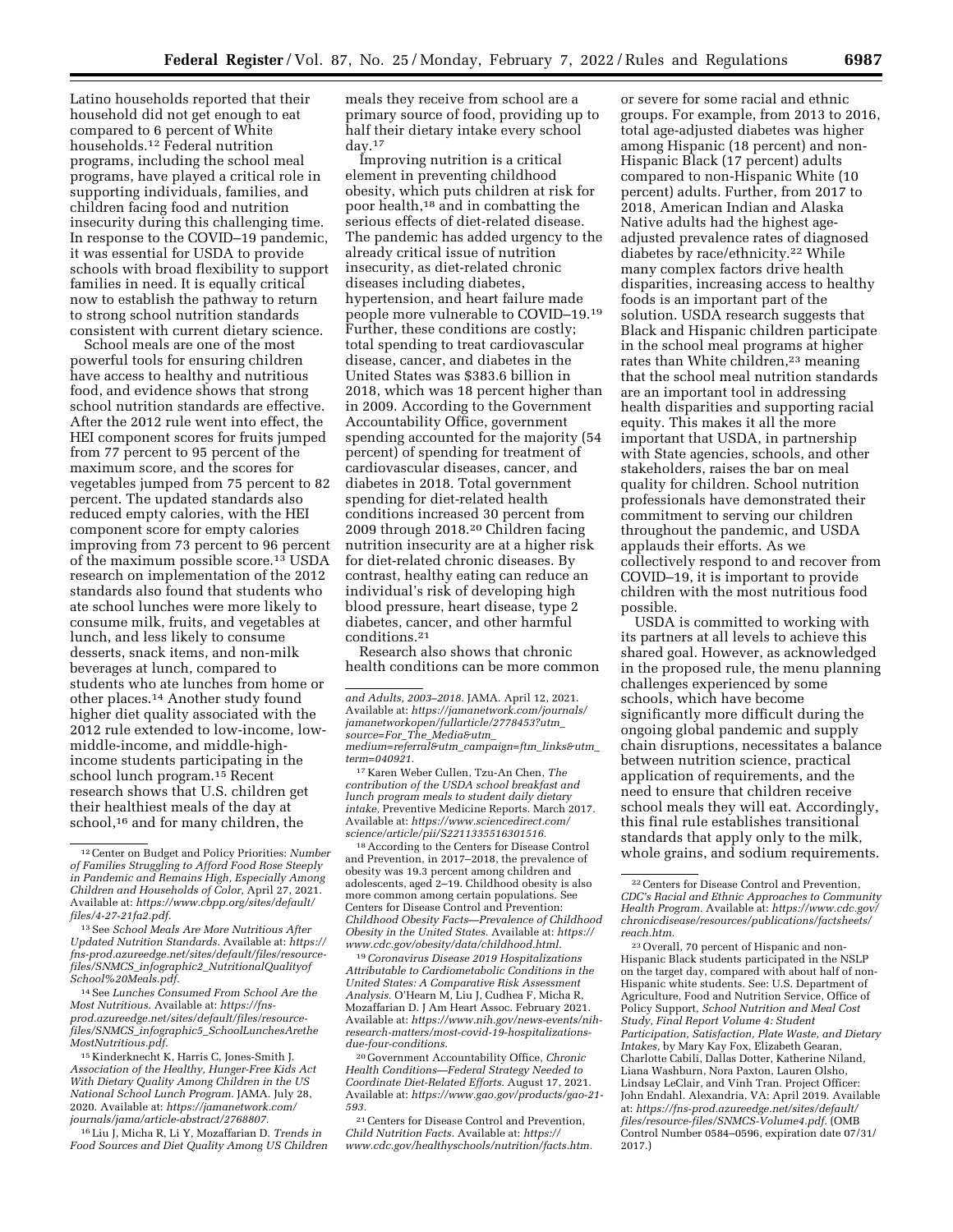Further, after considering public comments, in this final rule, USDA has modified the whole grains and sodium provisions to provide measured improvements in these areas during this transition period, as USDA develops longer-term standards that are achievable and aligned with the *Dietary Guidelines.* The other components of the 2012 regulations will remain in place.

As described in the next section, USDA will build on this final rule with a new rulemaking that comprehensively incorporates the updated *Dietary Guidelines* and nutrition science. The *Dietary Guidelines* provide sciencebased recommendations on what to eat and drink to promote health, reduce risk of chronic disease, and meet nutrient needs. The goals of the *Dietary Guidelines, 2020–2025* include a healthy dietary pattern that consists of nutrient-dense forms of foods and beverages across all food groups, in recommended amounts, and within calorie limits. They note the core elements that make up a healthy dietary pattern include vegetables and fruits of all types, grains, dairy, protein foods, and oils. The guidelines also recommend limiting foods and beverages that are higher in added sugars, saturated fat, and sodium. Stakeholders have emphasized the importance of aligning school meal nutrition standards with the *Dietary Guidelines,* as well as the importance of supporting schools in meeting stronger standards.24 USDA is committed to its statutory obligation to develop school meal nutrition standards that are consistent with the goals of the latest *Dietary Guidelines,* and is committed to working toward this effort immediately following this rule.

## *Multi-Stage Approach to Nutrition Standards*

USDA's long-term goal is to establish regulations that align school meal nutrition standards with the *Dietary Guidelines, 2020–2025* and support the successful provision of appealing and nutritious meals to millions of students each day. However, in response to the proposed rule, USDA received comments from a variety of stakeholders, including State agencies, advocacy and industry groups, and school nutrition professionals, noting the unprecedented disruptions that schools have faced over the last several years, particularly due to the COVID–19

pandemic. For example, public comments from two State agencies expressed support for a transitional approach to the sodium standards, noting that it would be challenging for schools to move directly to Target 2 immediately following the pandemicrelated flexibilities. A school nutrition professional respondent agreed, arguing that requiring schools to comply with the 2012 standards following administrative flexibilities and COVID– 19 operations is unreasonable; this respondent also hoped that future regulations could work towards continuing to improve the nutritional value of school meals. A respondent representing large school districts pointed out that due to COVID–19, school meal programs are in ''operational and financial crisis,'' and asserted that it is likely to take years for school meal programs to recover and achieve program sustainability. In light of these comments and experience administering the school meal programs during the pandemic, USDA recognizes that updating the standards to reflect the latest dietary recommendations will require thoughtfully addressing the challenges stakeholders face as a result of the public health emergency and the subsequent supply chain and meal service disruptions, as well as the impacts of the multiple delays in implementing specific elements of the milk, whole grains, and sodium standards prior to the pandemic.

Therefore, USDA is taking a two-stage approach to updating the school meal nutrition standards. This final rule, which will establish transitional standards for milk, whole grains, and sodium, is the first stage. This final rule is intended for two school years only: SY 2022–2023 and SY 2023–2024.25 These transitional standards will balance the needs of schools as they recover from the challenges noted above, with measured steps towards improving nutritional quality.

This transitional approach will also allow industry additional time to reformulate and develop products needed to meet stronger standards, particularly products lower in sodium that students enjoy. As a food industry respondent noted, consumer acceptability, and specifically schoolchildren's acceptance, is critical to sodium reduction efforts. Other food industry respondents emphasized the need to maintain student acceptance when reformulating products, and

highlighted some specific challenges with maintaining palatability and food safety when reducing sodium. A June 2019 USDA study titled *Successful Approach to Reducing Sodium in School Meals,* which was referenced in the proposed rule and in public comments, identified several barriers to meeting Sodium Target 2 and the Final Sodium Target, including a low-level of demand for these products outside of the school system, the costs and time involved in reformulating existing products, limited capacity among schools to achieve the targets, and challenges with replacing sodium in some foods given its functionality.26 More recently, a 2021 survey of school nutrition directors found that 62 percent of respondents considered product or ingredient availability to be a significant challenge in working towards meeting Sodium Target 2 limits, while another 33 percent considered product or ingredient availability to be a moderate challenge. Only 5 percent did not consider product or ingredient availability to be a challenge in meeting Sodium Target 2 limits.27 These concerns were also raised in in public comments, where some respondents noted how the pandemic has exacerbated issues with product availability. For example, respondents were unsure about industry's ability to meet demand for lower sodium products, due to supply chain and other challenges, and expressed concern about how product shortages and cost constraints could impact schools.

In the second stage, USDA intends to issue a proposed rule in fall 2022 which will address school meal nutrition standards for SY 2024–2025 and beyond. The new rulemaking will advance permanent standards that further demonstrate USDA's commitment to nutritious school meals. It will thoughtfully consider the areas addressed through this final rule and ensure that the long-term standards are consistent with the goals of the *Dietary Guidelines, 2020–2025* and nutrition science, as required by the National School Lunch Act. The new rulemaking will incorporate meaningful stakeholder input, and will meet the nutritional needs of America's schoolchildren. USDA intends for the new rule to be

<sup>24</sup>*USDA–FNS Listening Session with Nutrition Advocacy Groups,* June 29, 2021. Available at: *[https://www.regulations.gov/docket/FNS-2020-](https://www.regulations.gov/docket/FNS-2020-0038/document) [0038/document.](https://www.regulations.gov/docket/FNS-2020-0038/document)* 

<sup>25</sup>USDA fully expects to have new standards in place for SY 2024–2025 and beyond. However, in case of an unanticipated delay, the standards set by this rule will remain legally effective until subsequent standards are promulgated.

<sup>26</sup>*Successful Approaches to Reduce Sodium in School Meals.* Available at: *[https://fns](https://fns-prod.azureedge.net/sites/default/files/resource-files/Approaches-ReduceSodium-Volume2.pdf)[prod.azureedge.net/sites/default/files/resource](https://fns-prod.azureedge.net/sites/default/files/resource-files/Approaches-ReduceSodium-Volume2.pdf)[files/Approaches-ReduceSodium-Volume2.pdf.](https://fns-prod.azureedge.net/sites/default/files/resource-files/Approaches-ReduceSodium-Volume2.pdf)* 

<sup>27</sup>School Nutrition Association. *Back to School 2021 Report: A Summary of Survey Results.*  Available at: *[https://schoolnutrition.org/](https://schoolnutrition.org/uploadedFiles/News_and_Publications/Press_Releases/Press_Releases/Back-to-School-Report-2021.pdf) [uploadedFiles/News](https://schoolnutrition.org/uploadedFiles/News_and_Publications/Press_Releases/Press_Releases/Back-to-School-Report-2021.pdf)*\_*and*\_*Publications/Press*\_ *Releases/Press*\_*[Releases/Back-to-School-Report-](https://schoolnutrition.org/uploadedFiles/News_and_Publications/Press_Releases/Press_Releases/Back-to-School-Report-2021.pdf)[2021.pdf.](https://schoolnutrition.org/uploadedFiles/News_and_Publications/Press_Releases/Press_Releases/Back-to-School-Report-2021.pdf)*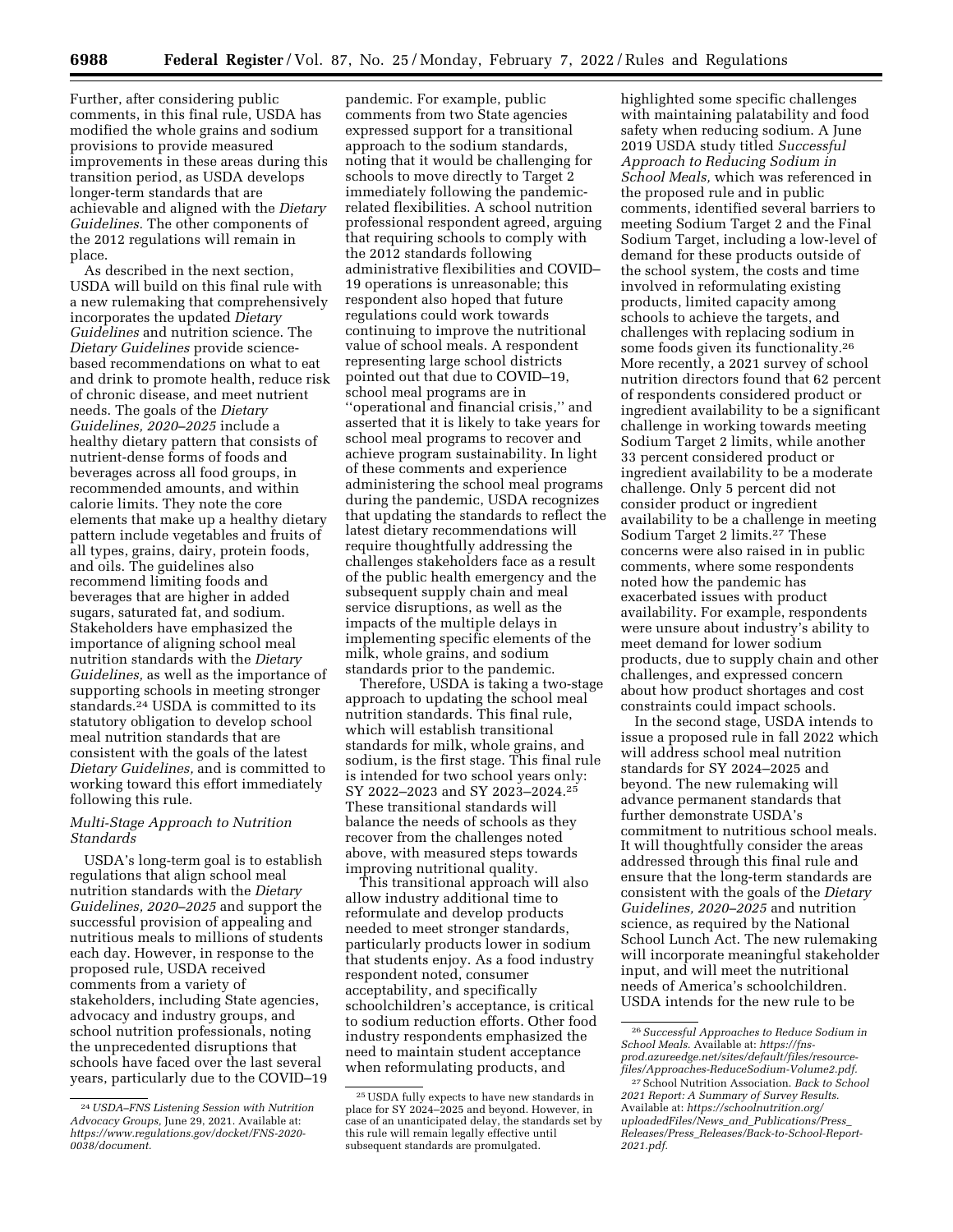finalized in summer 2023, well in advance of procurement cycles for SY 2024–2025. USDA invites comments on the milk, whole grain, and sodium standards discussed in this final rule. USDA also welcomes comments on all other aspects of the meal pattern; these comments will help inform USDA's work to permanently update the school meal nutrition standards through the new rulemaking. USDA encourages the public to provide comments with the recommendations of the *Dietary Guidelines* in mind. As noted, the public will also submit comments on the proposed rule USDA intends to publish in fall 2022.

## **II. 2020 Proposed Rule Comment Summary**

This final rule follows the proposed rule *Restoration of Milk, Whole Grains, and Sodium Flexibilities* (85 FR 75241, November 25, 2020). As noted, this final rule is an important step in USDA's longer-term effort to update the school nutrition requirements. With this final rule, USDA is making meaningful, achievable improvements in the nutritional quality of school meals for the short-term. Following this rule, USDA will engage in a longer-term effort to further strengthen the school meal pattern regulations, consistent with the goals of the *Dietary Guidelines*  and nutrition science.

USDA appreciates public interest in the proposed rule. During the 30-day comment period (November 25, 2020– December 28, 2020), USDA received a total of 7,493 comments, including 3 non-germane or duplicate comments. Of the total, 7,041 comments were form letter copies from five form letter campaigns. USDA received 449 unique submissions, including 101 unique submissions that provided substantive comments on issues specific to the rule, including the milk, whole grain, and sodium standards.

Approximately 2,500 of the comments addressed the length of the comment period and requested an extension of the 30-day public comment period. The comment period was not extended; however, USDA carefully considered the comments received on the proposed

rule, the *Dietary Guidelines, 2020–2025,*  and current challenges stemming from the pandemic. Further, as explained, this rule implements transitional standards; USDA will build upon this rule by issuing another notice-andcomment rulemaking to address standards for SY 2024–2025 and beyond.

Several respondents noted the impact of COVID–19 on the school meal programs. One respondent stated that the COVID–19 pandemic resulted in budget readjustments, food and supply shortages, and staffing emergencies for school meal programs. A State agency emphasized that schools may need additional time to transition back to providing meals that meet the 2012 standards, and noted that it seemed appropriate to temporarily extend the implementation of certain requirements, like sodium reductions, given the public health emergency. Several other respondents argued that USDA should not use the pandemic to make permanent changes to nutrition standards. Instead, they argued that USDA should issue temporary waivers, as needed, to respond to pandemicrelated challenges.

In addition to specific comments about the milk, whole grains, and sodium standards, which are outlined within the section-by-section analysis of this preamble, respondents provided general feedback on the proposed rule. Proponents argued that the proposed rule would provide more menu planning options for schools, enhancing their ability to offer healthy and appealing meals. They stated the proposed changes would lead to increased meal consumption and better health outcomes for children. Proponents argued that the changes represent a permanent solution to operational challenges, rather than temporary rules and annual waivers. Some proponents stated that the proposed changes would provide a more readily available supply of food products. A professional association asserted that the changes would preserve important nutrition guidelines, including limits on calories and fat. Several proponents stated that the

proposed changes would not prevent school districts from having stricter nutrition guidelines, would not remove fruit and vegetable requirements, and still would encourage whole grains and lower sodium.

Opponents argued that the proposed changes are not needed because most schools are in compliance with the meal pattern requirements, and that the changes could restrain schools' progress in increasing whole grain consumption and reducing sodium intake. They argued that students eventually become accustomed to whole grain foods and foods with less sodium. Several opponents stated that the proposed changes are not in the best interest of children's health; citing the 2019 School Nutrition and Meal Cost Study, they suggested that nutritious school meals lead to improved health outcomes. Other opponents asserted that healthy school meals improve academic performance. Many opponents cited USDA research that found that the 2012 rule did not result in increased food waste. Some opponents stated that school meals should have high nutrition standards because they can be a source of more than 50 percent of a child's daily caloric intake. Multiple opponents suggested that the proposed rule would widen disparities in access to healthy meals for children of color, who are disproportionately impacted by food insecurity and diet-related chronic conditions, such as diabetes and hypertension. Several opponents argued that the 2012 meal pattern requirements promote child nutrition, are reasonable and supported by the science, and are effective at improving the nutritional quality of school meals. Many opponents stressed the importance of helping children develop positive dietary habits for life.

The following table shows tallies of the general comments received in support of and against the proposed changes. Tables outlining specific comments regarding the milk, whole grains, and sodium standards are included in the section-by-section analysis.

### GENERAL FEEDBACK ON PROPOSED MILK, WHOLE GRAIN-RICH, AND SODIUM STANDARDS

| Themes                 | Count of total<br>comments<br>received<br>(including<br>form letters) | Percent of<br>all comments<br>received<br>(7, 493) | Count of<br>unique<br>comments<br>received | Percent of<br>all unique<br>comments<br>received<br>(449) |
|------------------------|-----------------------------------------------------------------------|----------------------------------------------------|--------------------------------------------|-----------------------------------------------------------|
| <b>General Support</b> |                                                                       |                                                    |                                            |                                                           |
|                        | 36<br>128                                                             | 0.5<br>.7                                          | 36<br>124                                  | 8.0<br>27.6                                               |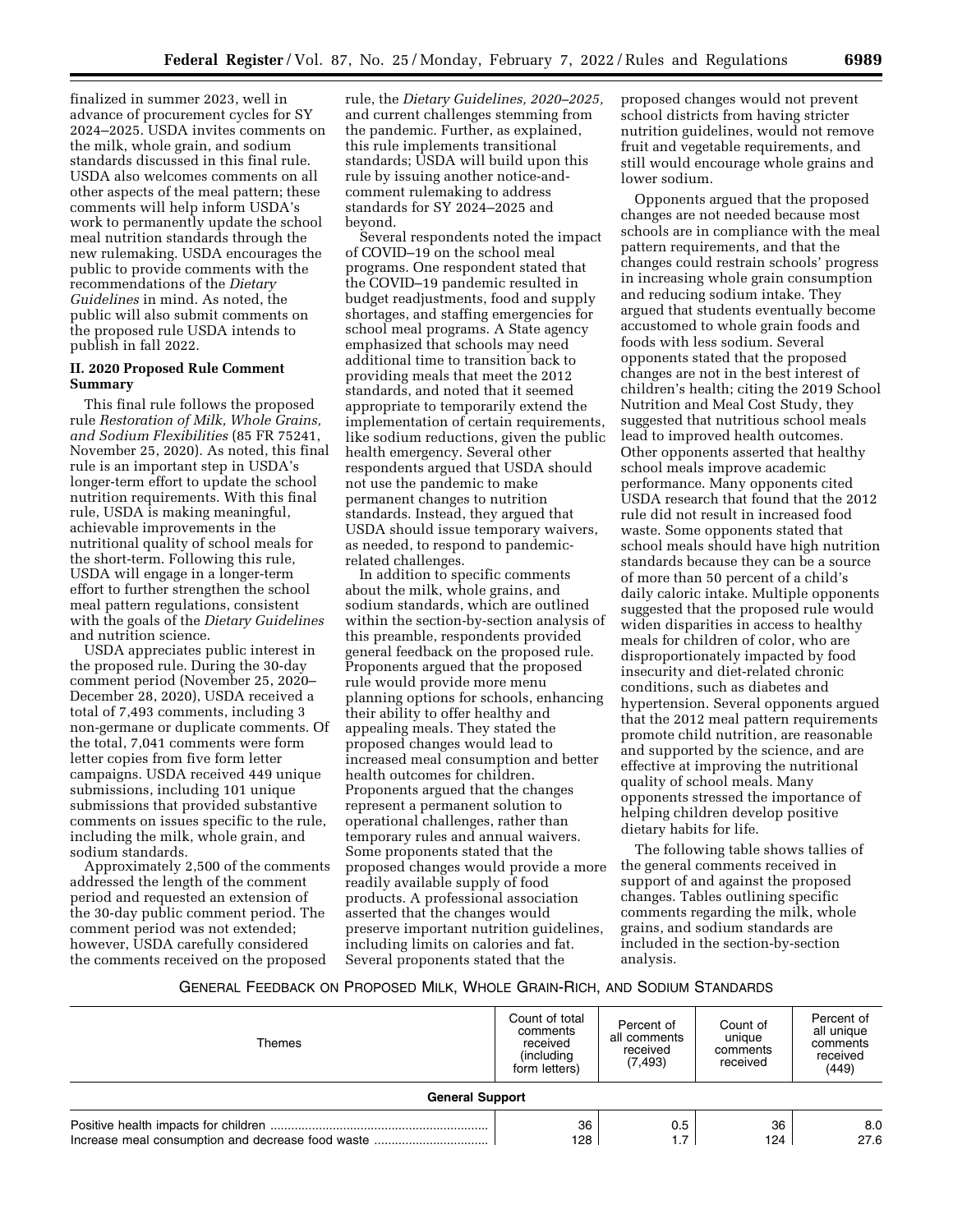| Themes                                                                                                                                | Count of total<br>comments<br>received<br>(including)<br>form letters) | Percent of<br>all comments<br>received<br>(7, 493) | Count of<br>unique<br>comments<br>received | Percent of<br>all unique<br>comments<br>received<br>(449) |
|---------------------------------------------------------------------------------------------------------------------------------------|------------------------------------------------------------------------|----------------------------------------------------|--------------------------------------------|-----------------------------------------------------------|
| Relieve industry of meal pattern compliance challenges (such as product                                                               | 15<br>42<br>31                                                         | 0.2<br>0.6<br>0.4                                  | 15<br>42<br>31                             | 3.3<br>9.1<br>6.9                                         |
| <b>General Opposition</b>                                                                                                             |                                                                        |                                                    |                                            |                                                           |
| Negative impacts on children's ability to access healthy meals<br>Changes are not needed (such as widespread compliance with existing | 2,553<br>4.609                                                         | 34.1<br>61.5                                       | 85<br>53                                   | 18.9<br>11.8                                              |
|                                                                                                                                       | 21<br>2,506<br>16                                                      | 0.3<br>33.4<br>0.2                                 | 21<br>38<br>16                             | 4.7<br>8.5<br>3.6                                         |

## GENERAL FEEDBACK ON PROPOSED MILK, WHOLE GRAIN-RICH, AND SODIUM STANDARDS—Continued

USDA worked in collaboration with a data analysis company to code and analyze the public comments using a commercial web-based software product and obtained data showing support for or opposition to each proposed change. The Summary of Public Comments report is available under the Supporting Documentation tab in docket FNS– 2020–0038. All comments are posted online at *[www.regulations.gov.](http://www.regulations.gov)* See docket FNS–2020–0038, *Restoration of Milk, Whole Grains, and Sodium Flexibilities.* 

## **III. Transitional Standards**

USDA recognizes the importance of promoting strong nutrition standards, while also providing necessary support to schools as they respond to and recover from the public health and economic crisis. The challenges created by COVID–19 and supply chain constraints, raised by public comments, require a near-term response from USDA, which is achieved through this final rule. Although the proposed rule would have implemented permanent changes to the school meal standards, USDA agrees that making permanent changes in response to temporary circumstances created by COVID–19 is not a viable long-term solution. Following publication of this rule, USDA intends to work towards even stronger nutritional standards for reasons described further below, namely more positive health outcomes for children. Therefore, USDA will engage in another full notice-and-comment rulemaking in the near future which will consider, among other things, the current *Dietary Guidelines.* However, until such rulemaking is accomplished, schools need transitional standards that improve the nutritional content of

school meals in an achievable manner for the short-term.

USDA appreciates comments on the proposed rule that emphasized the importance of strong nutrition standards and the value of the 2012 requirements. USDA agrees that improving the school meal pattern standards is critical for ensuring nutrition security, which considers not only food access, but specifically, access to nutritious food that promotes health and wellbeing. As noted in the proposed rule, many schools have made significant progress towards achieving the 2012 standards; for example, the proposed rule noted that 70 percent of the weekly menus offered at least 80 percent of the grain items as whole grain-rich.28 However, USDA also must consider comments emphasizing the widespread and ongoing impact of COVID–19 on schools.

The pandemic has impacted the entire Nation, and schools faced challenges adjusting to widespread closures, online and hybrid learning, and supply chain issues that affected the school meal service and the broader school environment. In public comments, respondents noted that the challenges

facing schools are ongoing, and some schools are not prepared to fully meet the milk, whole grains, and sodium requirements from the 2012 rule. While USDA does not have current comprehensive data on schools that would not be prepared to fully meet these three standards in the absence of this final rule, USDA does have data on schools that faced challenges with initial implementation of the milk, whole grains, and sodium standards after the 2012 rule took effect. According to a study conducted in SY 2014–2015, the most recent USDA data available, only 27 percent of NSLP menus were offering 100 percent of grains as whole grain-rich.29 The same study found that about 72 percent of weekly lunch menus met the Sodium Target 1 requirement; however, this varied by type of school. For example, about 56 percent of weekly lunch menus in rural schools met Sodium Target 1, compared to 84 percent of urban schools.30 Since then, there have been

<sup>28</sup>See footnote 41 of *Restoration of Milk, Whole Grains, and Sodium Flexibilities,* November 25, 2020. Available at: *[https://www.federalregister.gov/](https://www.federalregister.gov/documents/2020/11/25/2020-25761/restoration-of-milk-whole-grains-and-sodium-flexibilities#footnote-41-p75252) [documents/2020/11/25/2020-25761/restoration-of](https://www.federalregister.gov/documents/2020/11/25/2020-25761/restoration-of-milk-whole-grains-and-sodium-flexibilities#footnote-41-p75252)[milk-whole-grains-and-sodium](https://www.federalregister.gov/documents/2020/11/25/2020-25761/restoration-of-milk-whole-grains-and-sodium-flexibilities#footnote-41-p75252)[flexibilities#footnote-41-p75252.](https://www.federalregister.gov/documents/2020/11/25/2020-25761/restoration-of-milk-whole-grains-and-sodium-flexibilities#footnote-41-p75252)* See also: ''All Grains are Whole Grain Rich: Percentage Meeting Requirement and Percentage Below Requirement'' in Tables C.14 and E.14 of *School Nutrition and Meal Cost Study, Final Report Volume 2: Nutritional Characteristics of School Meals* by Elizabeth Gearan, Mary Kay Fox, Katherine Niland, Dallas Dotter, Liana Washburn, Patricia Connor, Lauren Olsho, and Tara Wommak. Project Officer: John Endahl. Alexandria, VA: April 2019. Available at: *[https://fns-prod.azureedge.net/sites/default/](https://fns-prod.azureedge.net/sites/default/files/resource-files/SNMCS-Volume2.pdf)  [files/resource-files/SNMCS-Volume2.pdf.](https://fns-prod.azureedge.net/sites/default/files/resource-files/SNMCS-Volume2.pdf)* (OMB Control Number 0584–0596, expiration date 07/31/ 2017.)

<sup>29</sup>See: ''All Grains are Whole Grain Rich: Percentage Meeting Requirement'' in Table C.14 of *School Nutrition and Meal Cost Study, Final Report Volume 2: Nutritional Characteristics of School Meals* by Elizabeth Gearan, Mary Kay Fox, Katherine Niland, Dallas Dotter, Liana Washburn, Patricia Connor, Lauren Olsho, and Tara Wommak. Project Officer: John Endahl. Alexandria, VA: April 2019. Available at: *[https://fns-prod.azureedge.net/](https://fns-prod.azureedge.net/sites/default/files/resource-files/SNMCS-Volume2.pdf) [sites/default/files/resource-files/SNMCS-](https://fns-prod.azureedge.net/sites/default/files/resource-files/SNMCS-Volume2.pdf)[Volume2.pdf.](https://fns-prod.azureedge.net/sites/default/files/resource-files/SNMCS-Volume2.pdf)* (OMB Control Number 0584–0596, expiration date 07/31/2017.) *Note:* In SY 2014– 2015, all grains were supposed to be whole grainrich. However, State agencies had the option of granting exemptions to this requirement if an SFA demonstrated hardship in procuring compliant whole grain-rich products that were acceptable to students.

<sup>30</sup>See: ''Sodium: Percentage Meeting Requirement'' in Tables C.14 and C.16 of *School Nutrition and Meal Cost Study, Final Report Volume 2: Nutritional Characteristics of School Meals* by Elizabeth Gearan, Mary Kay Fox, Katherine Niland, Dallas Dotter, Liana Washburn, Patricia Connor, Lauren Olsho, and Tara Wommak. Project Officer: John Endahl. Alexandria, VA: April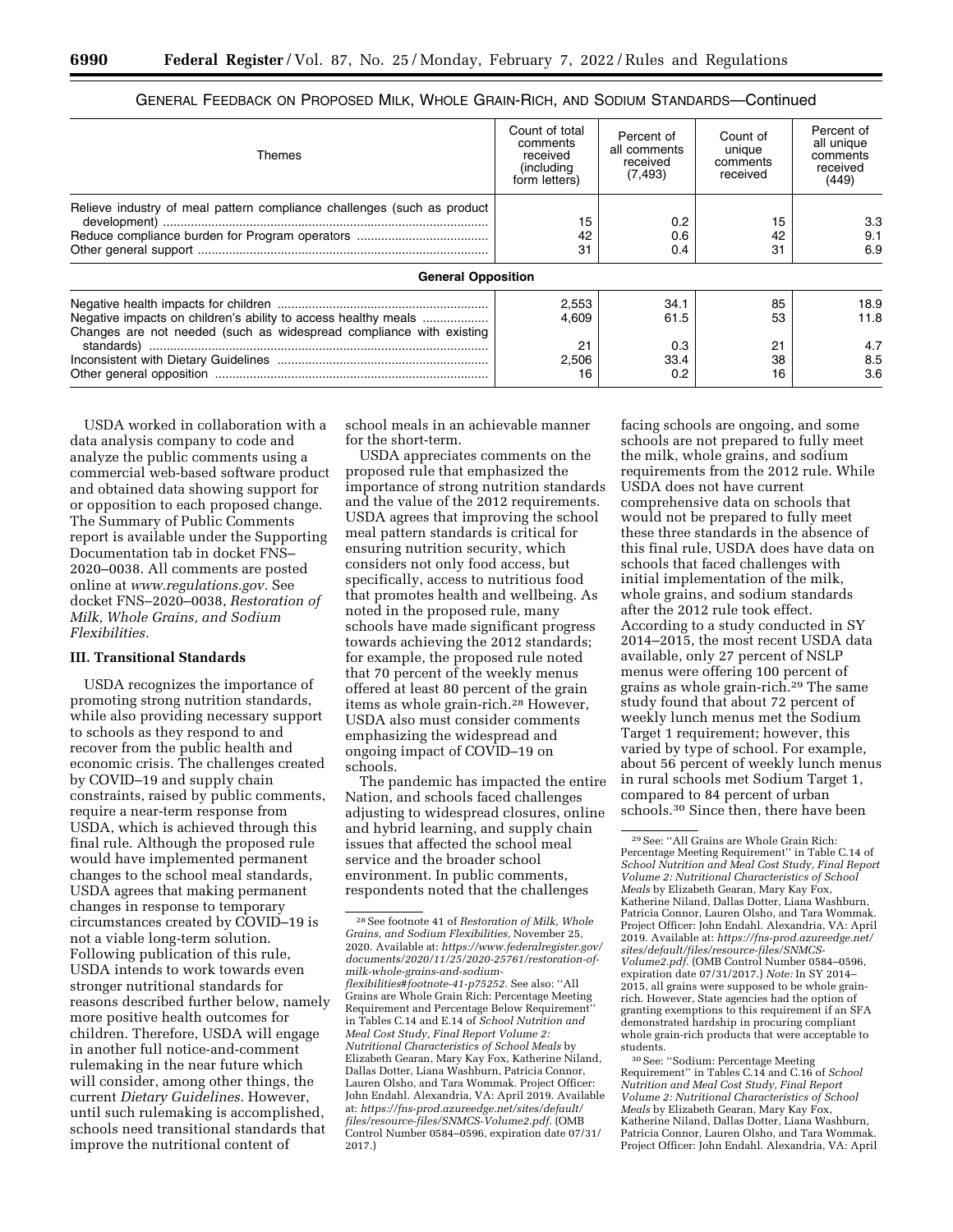several years of Congressional and administrative interventions, followed by two years of meal pattern waivers authorized by Congress in response to the public health emergency. As a result of these interventions, the 2012 whole grain-rich requirement and Sodium Target 2 have never been fully implemented; many operators would need to significantly adapt to return fully to the 2012 nutrition standards. Moreover, the 2012 milk requirements have not been fully implemented in more than five years. After careful consideration of the proposed rule and public comments, USDA believes that it is prudent to provide transitional standards in the near-term while further revisions to the meal pattern are considered and established through a new notice-and-comment rulemaking.

To ensure children were safely fed during the pandemic, schools served meals in ways they never had before, such as providing curbside meal service and delivering meals to children's homes. As noted in many comments, the pandemic has caused huge disruptions to the meal service, and school nutrition programs are stretched thin financially and limited in staff; respondents argued that children and staff both will need time to return to standard operations. They also noted that the pandemic has created temporary challenges, making it difficult for manufacturers and distributors to meet the demand for specific products, such as individually wrapped foods that many schools have relied on to provide a safe meal service during COVID–19. Vendors have unexpectedly canceled contracts because they could not fulfill product orders, or products have been redirected to other food service sectors. Schools have reported difficulty obtaining responses to food bid solicitations and have experienced unpredictable pricing, inadequate substitutions, and food outages. While USDA expects that these challenges will ultimately be transitory, USDA agrees that the school marketplace will require time to recover.

Schools have also reported staff shortages and hiring challenges, 31

which have made it more difficult to safely prepare and serve meals that are compliant with certain meal pattern requirements. For example, staffing issues may make it harder to do scratch cooking. Altering recipes (59 percent) and increasing scratch cooking (28 percent) were two practices that SFAs planned to implement to meet sodium requirements, according to a USDA survey published in June 2021. Many SFAs (44 percent) also reported altering recipes as a practice to meet the whole grain-rich standard.32 Current staffing and hiring issues may make it difficult to implement these strategies to meet meal pattern requirements in the nearterm.

Throughout the pandemic, USDA's priorities shifted to focusing on ensuring children continued to be fed while schools were closed and modifying the programs to be responsive to changing school environments, such as social distancing needs, staffing shortages, and supply chain disruptions, when schools reopened. This has primarily been accomplished through a series of nationwide waivers. The latest set of nationwide waivers, which includes the targeted school meal pattern waiver for SY 2021–2022, will expire on June 30, 2022.33

Finalizing these transitional standards is also critical because according to public comments received, if the 2012 rule requirements apply beginning in SY 2022–2023, USDA has heard that the milk, whole grain, and sodium requirements would be extraordinarily difficult for all schools to implement successfully. As noted, previous implementation of these requirements was halted for years prior to the pandemic, and particularly in the case of sodium, go well beyond what is achievable given the current range of products available in the marketplace. In addition, in the near-term, schools are facing difficulties in procuring food and supplies due to manufacturer changes, canceled vendor or distributor contracts, product unavailability, unexpected and lower quality product substitutions, increased product pricing, and supply chain disruptions; it is not clear how long it will take to fully recover from these disruptions. This final rule balances the need to allow adequate time to recover from these disruptions and prior implementation challenges, with the need to begin transitioning to stronger nutrition standards. This transitional standards approach will provide schools with the ability to make menu adjustments, procurement revisions, and personnel training necessary to transition back to traditional meal service after COVID–19 operations.

Therefore, after thoughtful deliberation of the current circumstances, review of comments received in response to the proposed rule as well as during stakeholder meetings, and consideration of the current *Dietary Guidelines,* USDA believes that school nutrition operators need the transitional standards outlined in this rule in the near-term, as the Department works diligently to further strengthen the school meal pattern requirements. The following sections explain the transitional standards made available through this final rule, which are effective until long-term standards are promulgated.

#### *A. Milk Standards*

As established by the 2012 final rule, current regulations at 7 CFR 210.10(d)(1)(i) and 220.8(d) permit only fat-free milk to be flavored in the NSLP and SBP; low-fat milk (1 percent fat) must be unflavored. However, for SY 2017–2018, Congress directed USDA to allow State agencies to grant exemptions allowing flavored, low-fat milk through the NSLP and SBP and as a competitive food available for sale, provided that schools demonstrated hardship.34 For SY 2018–2019 and SY 2019–2020, the 2017 interim final rule and 2018 final rule allowed NSLP, SMP, SBP, and CACFP operators the option to serve flavored, low-fat milk as part of the reimbursable meal, and for schools, as a competitive beverage for sale on campus during the school day. Moreover, during the pandemic, USDA permitted schools to operate SFSP at the end of SY 2019– 2020 and in SY 2020–2021; the SFSP does not include any limitations on milkfat or flavoring. For SY 2021–2022, USDA provided nationwide meal pattern waivers, which allowed SFAs to request targeted and justified waivers to serve flavored, low-fat milk.

<sup>2019.</sup> Available at: *[https://fns-prod.azureedge.net/](https://fns-prod.azureedge.net/sites/default/files/resource-files/SNMCS-Volume2.pdf) [sites/default/files/resource-files/SNMCS-](https://fns-prod.azureedge.net/sites/default/files/resource-files/SNMCS-Volume2.pdf)[Volume2.pdf.](https://fns-prod.azureedge.net/sites/default/files/resource-files/SNMCS-Volume2.pdf)* (OMB Control Number 0584–0596, expiration date 07/31/2017.)

<sup>31</sup>A 2021 survey of school nutrition directors found that about 46 percent of survey respondents had reduced staffing, through reduction in hours, layoffs, or deferred hiring, since March 2020. School Nutrition Association. *Back to School 2021 Report: A Summary of Survey Results.* Available at: *[https://schoolnutrition.org/uploadedFiles/News](https://schoolnutrition.org/uploadedFiles/News_and_Publications/Press_Releases/Press_Releases/Back-to-School-Report-2021.pdf)*\_ *and*\_*[Publications/Press](https://schoolnutrition.org/uploadedFiles/News_and_Publications/Press_Releases/Press_Releases/Back-to-School-Report-2021.pdf)*\_*Releases/Press*\_*Releases/ [Back-to-School-Report-2021.pdf.](https://schoolnutrition.org/uploadedFiles/News_and_Publications/Press_Releases/Press_Releases/Back-to-School-Report-2021.pdf)* 

<sup>32</sup>U.S. Department of Agriculture, Food and Nutrition Service, Office of Policy Support, *Child Nutrition Program Operations Study (CN–OPS–II): SY 2016–17.* Beyler, Nick, Jim Murdoch, and Charlotte Cabili. Project Officer: Holly Figueroa. Alexandria, VA: June 2021. Available at: *[https://fns](https://fns-prod.azureedge.net/sites/default/files/resource-files/CNOPS-II-SY2016-17.pdf)[prod.azureedge.net/sites/default/files/resource](https://fns-prod.azureedge.net/sites/default/files/resource-files/CNOPS-II-SY2016-17.pdf)[files/CNOPS-II-SY2016-17.pdf.](https://fns-prod.azureedge.net/sites/default/files/resource-files/CNOPS-II-SY2016-17.pdf)* 

<sup>33</sup>USDA issued a series of nationwide waivers to allow non-congregate meal service, flexible meal times, parent or guardian meal pick-up, and other flexibilities. These waivers are available at: *[https://](https://www.fns.usda.gov/fns-disaster-assistance/fns-responds-covid-19/child-nutrition-covid-19-waivers)  [www.fns.usda.gov/fns-disaster-assistance/fns](https://www.fns.usda.gov/fns-disaster-assistance/fns-responds-covid-19/child-nutrition-covid-19-waivers)[responds-covid-19/child-nutrition-covid-19-waivers.](https://www.fns.usda.gov/fns-disaster-assistance/fns-responds-covid-19/child-nutrition-covid-19-waivers)* 

<sup>34</sup>Congress instructed the Secretary to provide State agencies this flexibility through the Consolidated Appropriations Act, 2017 (Pub. L. 115–31). Schools were required to demonstrate hardship by documenting a reduction in student milk consumption or increase in milk waste.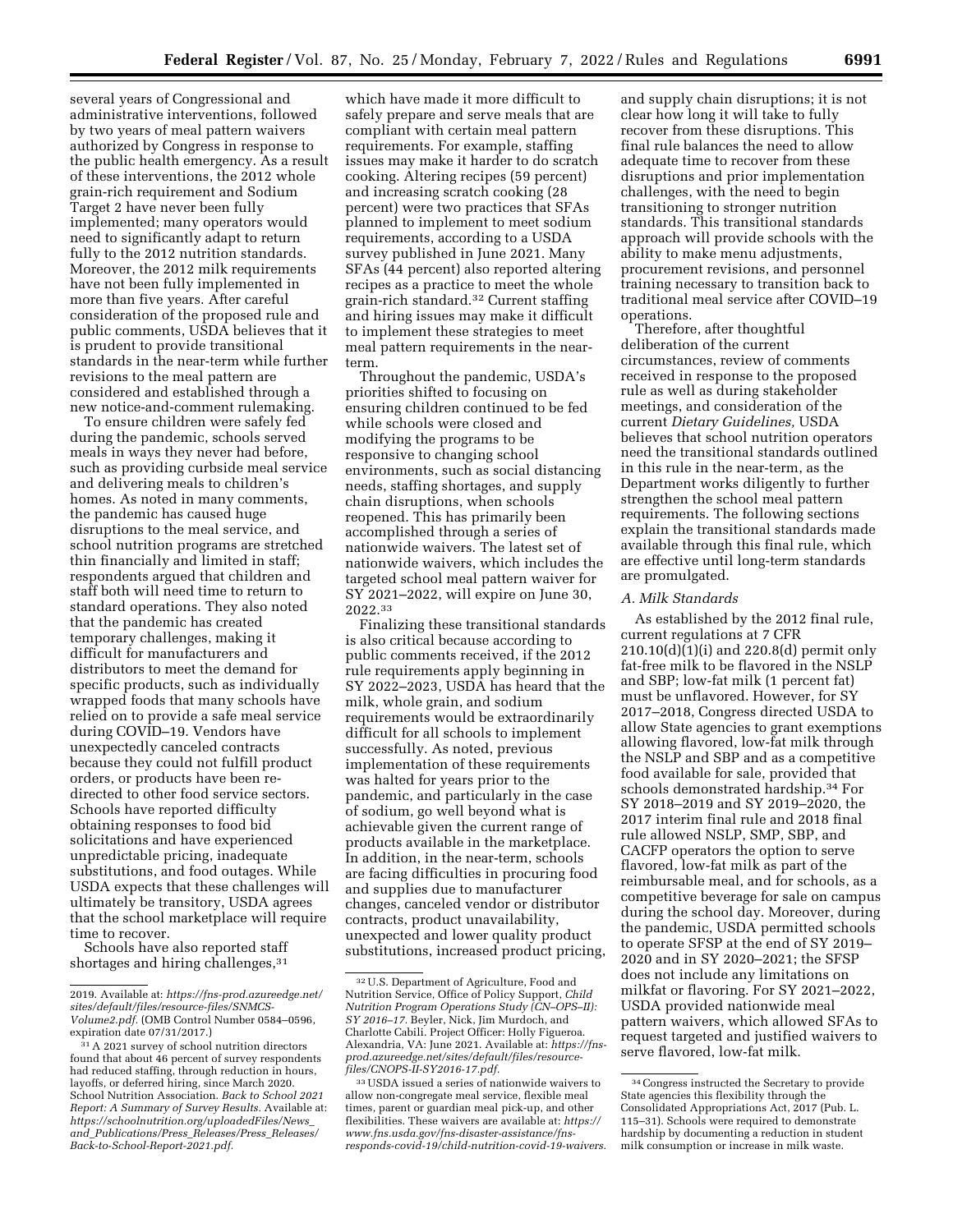Additionally, Congress has directed USDA that it cannot restrict the offering of flavored, low-fat milk through Section 747 of Division A of the Consolidated Appropriations Act, 2017 (Pub. L. 115–31), and Section 789 of Division A of the Consolidated Appropriations Act, 2021 (Pub. L. 116– 260).

2020 Proposed Rule and Public Comments

In the 2020 proposed rule, USDA proposed to continue to allow schools

the option to offer flavored, low-fat milk in reimbursable school meals. As described previously, this option has been available to schools in some form since SY 2017–2018. The proposed rule would have maintained the requirement that unflavored milk be offered at each meal service. For consistency, the flavored, low-fat milk option would have been extended to competitive beverages for sale on campus during the school day and would apply in the SMP and CACFP for participants ages 6 and

## 2020 PROPOSED MILK STANDARD

older. USDA also proposed a technical correction to clarify in CACFP regulations that lactose-free and reduced-lactose fluid milk meet the CACFP meal pattern requirements for fluid milk. In response to the 2020 proposed rule, USDA received 4,685 comments regarding the milk standard. The following table shows tallies of the total and unique comments received in response to the proposed milk standard:

| Respondent position | Total milk<br>comments<br>(including<br>form letters) | Percent of<br>total milk<br>comments | Unique milk<br>comments | Percent of<br>unique milk<br>comments |
|---------------------|-------------------------------------------------------|--------------------------------------|-------------------------|---------------------------------------|
| Support<br>Mixed    | 91                                                    | <1                                   | 91                      | 69<br>6                               |
| Oppose              | 4.585                                                 | 97                                   | 33                      | 25                                    |
| Total               | 4.684                                                 | 100                                  | 132                     | 100                                   |

### Comments in Support

A total of 91 comments supported the proposed milk standard. Proponents generally expressed concern related to the decline in children's milk consumption. They argued that allowing flavored, low-fat milk would provide schools more menu planning options, promote milk consumption, and lead to better health outcomes. State agency proponents argued that allowing additional variety in student milk choices may increase overall milk consumption. Proponents stated that increased milk consumption could result in greater intake of essential nutrients, such as vitamins A and D, magnesium, potassium, and calcium. A national nutrition advocacy group noted that flavored milk is an effective tool in encouraging milk consumption by school-aged children, and that schoolaged children who drink flavored milk do not consume more added sugars, fat, or calories compared to non-milk drinkers. Proponents also stated that the minor increase in calories from flavored, low-fat milk could be offset with appropriate menu planning. They noted that the net increase in calories between fat-free and low-fat, flavored milk is small, due to progress made by dairy processors in reducing the calories in flavored milk. A national industry group noted that because flavored, low-fat milk is less likely to be wasted, more milk and more essential nutrients are consumed when flavored, low-fat milk is offered.

A national industry group also expressed support for the proposed change to clarify that lactose-free and reduced-lactose milk is an acceptable option in the CACFP. They noted that milk with lower lactose provides the same important nutrients as conventional milk and is an important offering for individuals with lactose intolerance. Lactose-free and reducedlactose milk are also supported by the *Dietary Guidelines.* 

#### Comments in Opposition

A total of 4,585 comments opposed the proposed milk standard. Opponents argued that allowing flavored, low-fat milk contradicts scientific literature regarding the known relationships between diet quality, overweight and obesity, cardiovascular disease, cancer, dental caries, and other negative health outcomes. One opponent cited a recent study that stated, ''Excess added sugars, particularly in the form of sugar sweetened beverages, is a leading cause of tooth decay in U.S. children.'' Opponents also argued that the added calories from low-fat chocolate milk could increase the already alarming childhood obesity rates, and that research indicates there is very little room in the diet for calories from added sugars, providing additional reason not to allow flavored, low-fat milk. One opponent urged USDA to require schools to offer unflavored milk in the NSLP afterschool snack service, SMP, and CACFP. Some opponents stated that the proposed change is inconsistent with the *Dietary Guidelines.* 

A State agency asserted that the proposed milk standard is not needed due to widespread acceptance of fat-free flavored milk and noted that with high levels of student acceptance for fat-free flavored milk, this change is unlikely to impact participation. Another opponent noted that virtually all SFAs have employed strategies to encourage milk consumption and encouraged USDA to address any remaining challenges through training and technical assistance instead of the proposed change.

### Mixed Response

Eight respondents expressed conditional support or opposition or offered suggestions for improving the proposed milk standard. For example, an individual respondent advised USDA to establish limits for sugar in flavored milk. Similarly, a healthcare professional noted that sweetened beverages and added sugars are areas of concern for child nutrition and recommended that USDA adopt nutrition standards consistent with those findings. Several opponents recommended that if USDA allows flavored, low-fat milk, a calorie limit of no more than 130 calories per 8 ounce serving should be established, consistent with the Robert Wood Johnson's Healthy Eating Research Healthier Beverage Guidelines. A number of respondents also suggested that USDA allow whole milk for health reasons.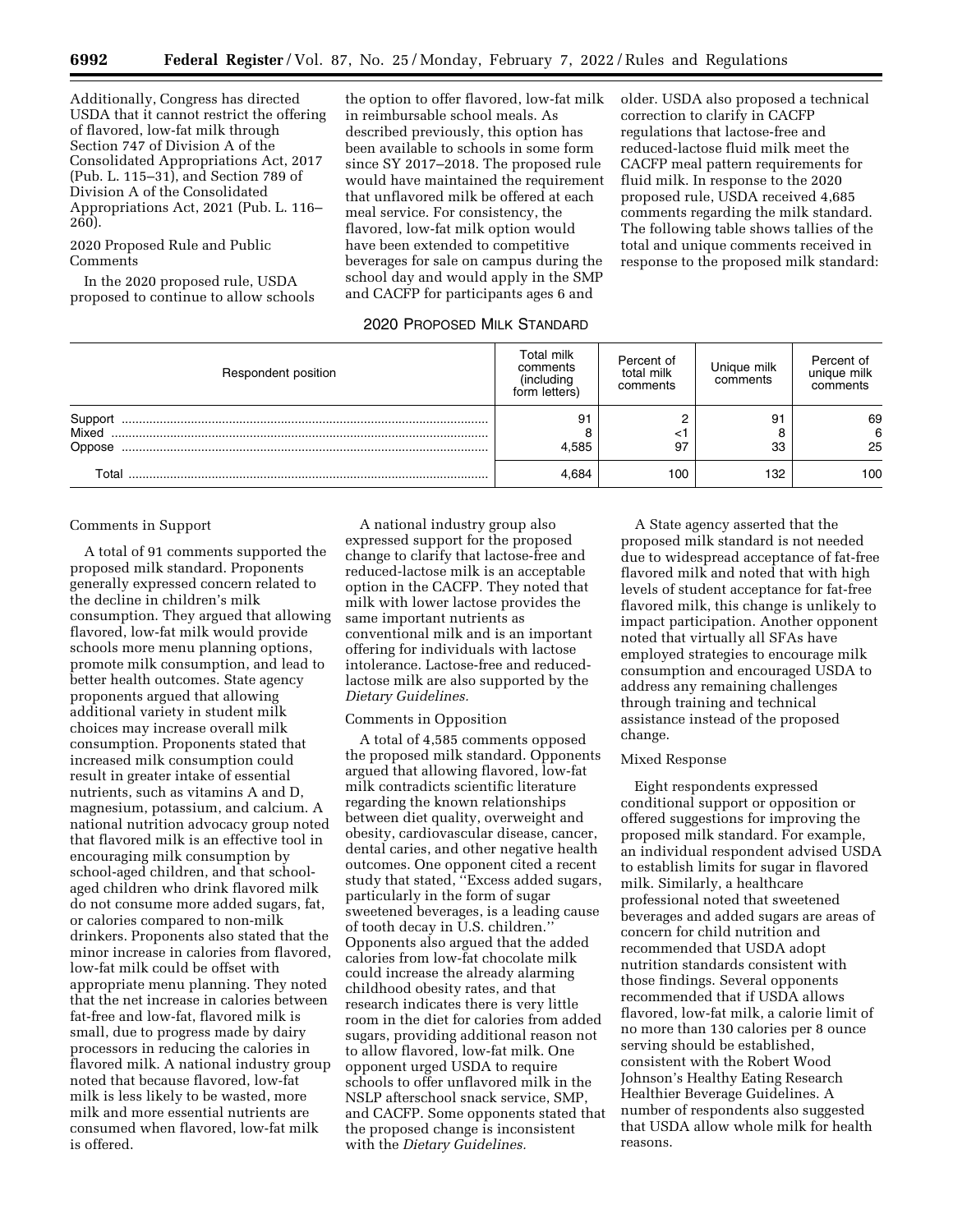## Transitional Standard and Considerations for Future Rulemaking

This final rule will provide NSLP and SBP operators with the transitional option to offer flavored, low-fat (1 percent fat) milk in reimbursable school meals and require that unflavored milk be offered at each meal service. For consistency, the flavored, low-fat milk option will be extended to competitive beverages for sale on the school campus during the school day and will also apply in the SMP and CACFP for participants ages 6 and older. USDA recognizes that regulatory consistency across programs, a long-time goal at USDA, facilitates program administration and operation at the State and local levels, fosters support, and meets stakeholder expectations.35

The final rule's adoption of the proposed milk standards balances various factors, including the lack of full implementation of the 2012 rule milk standards in recent years and the current *Dietary Guidelines.* Section 9(f)(1) of the National School Lunch Act, as amended, 42 U.S.C. 1758(f)(1), requires that school meals are consistent with the goals of the latest *Dietary Guidelines.*36 Milk is a popular item among children and is an important source of calcium, vitamin D, and potassium—nutrients under consumed by the U.S. population.<sup>37</sup> Flavored milk has received high palatability ratings from children 38 and has been shown to encourage milk consumption among school-aged children.39 Studies indicate

37Cohen JFW, Richardson S, Rimm EB. *Impact of the Updated USDA School Meal Standards, Chef-Enhanced Meals, and the Removal of Flavored Milk on School Meal Selection and Consumption.* J Acad Nutr Diet. May 29, 2019 May 29. Available at: *[https://pubmed.ncbi.nlm.nih.gov/31153957/.](https://pubmed.ncbi.nlm.nih.gov/31153957/)* 

38Fayet-Moore F. (2016). *Effect of flavored milk vs plain milk on total milk intake and nutrient provision in children. Nutrition Reviews;* 74(1). Available at: *[https://academic.oup.com/](https://academic.oup.com/nutritionreviews/article/74/1/1/1905542)  [nutritionreviews/article/74/1/1/1905542.](https://academic.oup.com/nutritionreviews/article/74/1/1/1905542)* 

39*Nutrition Standards for Foods in Schools: Leading the Way Toward Healthier Youth (*''*IOM Report*''*), Institute of Medicine,* page 58. Available at: *[http://www.nationalacademies.org/hmd/](http://www.nationalacademies.org/hmd/Reports/2007/Nutrition-Standards-for-Foods-in-Schools-Leading-the-Way-toward-Healthier-Youth.aspx)  [Reports/2007/Nutrition-Standards-for-Foods-in-](http://www.nationalacademies.org/hmd/Reports/2007/Nutrition-Standards-for-Foods-in-Schools-Leading-the-Way-toward-Healthier-Youth.aspx)[Schools-Leading-the-Way-toward-Healthier-](http://www.nationalacademies.org/hmd/Reports/2007/Nutrition-Standards-for-Foods-in-Schools-Leading-the-Way-toward-Healthier-Youth.aspx)[Youth.aspx.](http://www.nationalacademies.org/hmd/Reports/2007/Nutrition-Standards-for-Foods-in-Schools-Leading-the-Way-toward-Healthier-Youth.aspx)* See also: Mary M. Murphy et al., *Drinking Flavored or Plain Milk is Positively Associated with Nutrient Intake and Is Not* 

that children drink more flavored milk than unflavored milk, and that flavored milk served in the school meal programs is wasted less than unflavored milk.40 USDA appreciates concerns raised by comments regarding flavored milk, and as detailed below, will consider them in greater detail in the subsequent rulemaking. While USDA appreciates comments on whole milk, allowing whole milk in the school meal programs would not align with recommendations in the *Dietary Guidelines, 2020–2025.* 

USDA is committed to ensuring that school meals provide children with nutrient-dense foods that are consistent with the goals of the *Dietary Guidelines.*  Flavored milks (both fat-free and lowfat) contain added sugars, and USDA will consider their contribution to the overall amount of added sugars in school meals as it develops subsequent meal pattern regulations to follow this final rule. The *Dietary Guidelines, 2020– 2025* recommend that intake of beverages high in added sugars be limited, and that added sugars consist of no more than 10 percent of total calories per day for children aged 2 years and older. Although there are currently no added sugars limits in the school meal programs, because the NSLP and SBP calorie limits apply to the meals offered on average over the school week, SFAs that choose to offer flavored, low-fat milk will need to plan menus carefully to ensure that they stay within the required calorie limits. SFAs should consult with their State agency as necessary to make proper menu adjustments.

Consistent with the proposed rule, this final rule also requires that NSLP and SBP operators that choose to offer flavored milk must also offer unflavored milk (fat-free or low-fat) at the same meal service. This requirement ensures that milk variety in the NSLP and SBP is not limited to flavored milk choices, and that the most nutrient-dense form of milk is always available. USDA recognizes the importance of having unflavored milk as a choice for students at each lunch and breakfast service. The requirement to ensure that unflavored milk is available on the school menu will not apply in the NSLP afterschool snack service, the SMP, or the CACFP, consistent with existing requirements; these programs do not have a

requirement to offer a variety of fluid milk as they are smaller in size and resources than the school lunch and breakfast programs.41

It is important to note that offering flavored milk (low-fat and/or fat-free) is an option, not a requirement, and operators may choose not to offer flavored milk. For example, the local school wellness policy provides students, parents and guardians, and interested community members the opportunity to influence the school nutrition environment at large (*see* 7 CFR 210.31). Some individual schools and school districts have opted to remove all flavored milk from school meal menus via local wellness policies to reduce students' added sugars consumption. Schools may also consider placing unflavored milk in visible locations in the school cafeteria to encourage children to select it instead of flavored milk.

This final rule also makes a technical correction in SMP and CACFP regulations to clarify that lactose-free and reduced-lactose fluid milk meet the SMP and CACFP requirements for fluid milk; no written request or statement is required for a school, institution, or facility to offer lactose-free or reducedlactose fluid milk. This language aligns with other Program regulations, which state that lactose-free and reducedlactose fluid milk may be served to meet the fluid milk requirement (*see* 7 CFR 210.10(d)(1)(i) (NSLP) and 220.8(d) (SBP)). Allowing lactose-free milk is consistent with the *Dietary Guidelines.*  It also helps to increase access to the nutritional benefits of milk among populations that are more likely to experience lactose intolerance.<sup>42</sup> This

<sup>35</sup>The Office of Management and Budget's implementing memorandum, M–11–10, for Executive Order 13563, ''Executive Order 13563, ''Improving Regulation and Regulatory Review'','' discusses the importance of consistency for regulatory requirements. February 2, 2011. Available at *[https://www.whitehouse.gov/sites/](https://www.whitehouse.gov/sites/whitehouse.gov/files/omb/memoranda/2011/m11-10.pdf) [whitehouse.gov/files/omb/memoranda/2011/m11-](https://www.whitehouse.gov/sites/whitehouse.gov/files/omb/memoranda/2011/m11-10.pdf) [10.pdf.](https://www.whitehouse.gov/sites/whitehouse.gov/files/omb/memoranda/2011/m11-10.pdf)* 

<sup>36</sup>U.S. Department of Agriculture and U.S. Department of Health and Human Services. *2020– 2025 Dietary Guidelines for Americans.* 9th Edition. December 2020. Available at: *[https://](https://www.dietaryguidelines.gov/) [www.dietaryguidelines.gov/.](https://www.dietaryguidelines.gov/)* 

*Associated with Adverse Effects on Weight Status in U.S. Children and Adolescents.* 

<sup>40</sup>A USDA study found that the mean percentage of wasted milk was highest for unflavored, fat-free and low-fat milks, and lowest for flavored, fat-free and low-fat milk. Available at: *[https://fns](https://fns-prod.azureedge.net/sites/default/files/resource-files/SNMCS-Volume4.pdf)[prod.azureedge.net/sites/default/files/resource](https://fns-prod.azureedge.net/sites/default/files/resource-files/SNMCS-Volume4.pdf)[files/SNMCS-Volume4.pdf.](https://fns-prod.azureedge.net/sites/default/files/resource-files/SNMCS-Volume4.pdf)* (OMB Control Number 0584–0596, expiration date 07/31/2017.)

<sup>41</sup>Please note, while operators of NSLP afterschool snack, SMP, and CACFP are not required to offer a variety of fluid milk to all participants, operators of the Child Nutrition Programs are required to provide meal modifications to ensure that participants with disabilities have an equal opportunity to participate in and benefit from the programs. This would include providing participants with a substitute for milk, as needed, due to a disability. See: *Accommodating Disabilities in the School Meal Programs: Guidance and Q&As, [https://](https://www.fns.usda.gov/cn/accommodating-disabilities-school-meal-programs-guidance-qas) [www.fns.usda.gov/cn/accommodating-disabilities](https://www.fns.usda.gov/cn/accommodating-disabilities-school-meal-programs-guidance-qas)[school-meal-programs-guidance-qas](https://www.fns.usda.gov/cn/accommodating-disabilities-school-meal-programs-guidance-qas)* and *Modifications to Accommodate Disabilities in CACFP and SFSP, [https://www.fns.usda.gov/cn/](https://www.fns.usda.gov/cn/modifications-accommodate-disabilities-cacfp-and-sfsp)  [modifications-accommodate-disabilities-cacfp-and](https://www.fns.usda.gov/cn/modifications-accommodate-disabilities-cacfp-and-sfsp)[sfsp.](https://www.fns.usda.gov/cn/modifications-accommodate-disabilities-cacfp-and-sfsp)* 

<sup>42</sup>According to the National Institute of Diabetes and Digestive and Kidney Diseases, in the United States, African Americans, American Indians, Asian Americans, and Hispanics/Latinos are more likely to have the symptoms of lactose intolerance. Lactose intolerance is least common among people who are from, or whose families are from, Europe. *Definition & Facts for Lactose Intolerance.* Available at: *[https://www.niddk.nih.gov/health-information/](https://www.niddk.nih.gov/health-information/digestive-diseases/lactose-intolerance/definition-facts)  [digestive-diseases/lactose-intolerance/definition](https://www.niddk.nih.gov/health-information/digestive-diseases/lactose-intolerance/definition-facts)[facts.](https://www.niddk.nih.gov/health-information/digestive-diseases/lactose-intolerance/definition-facts)*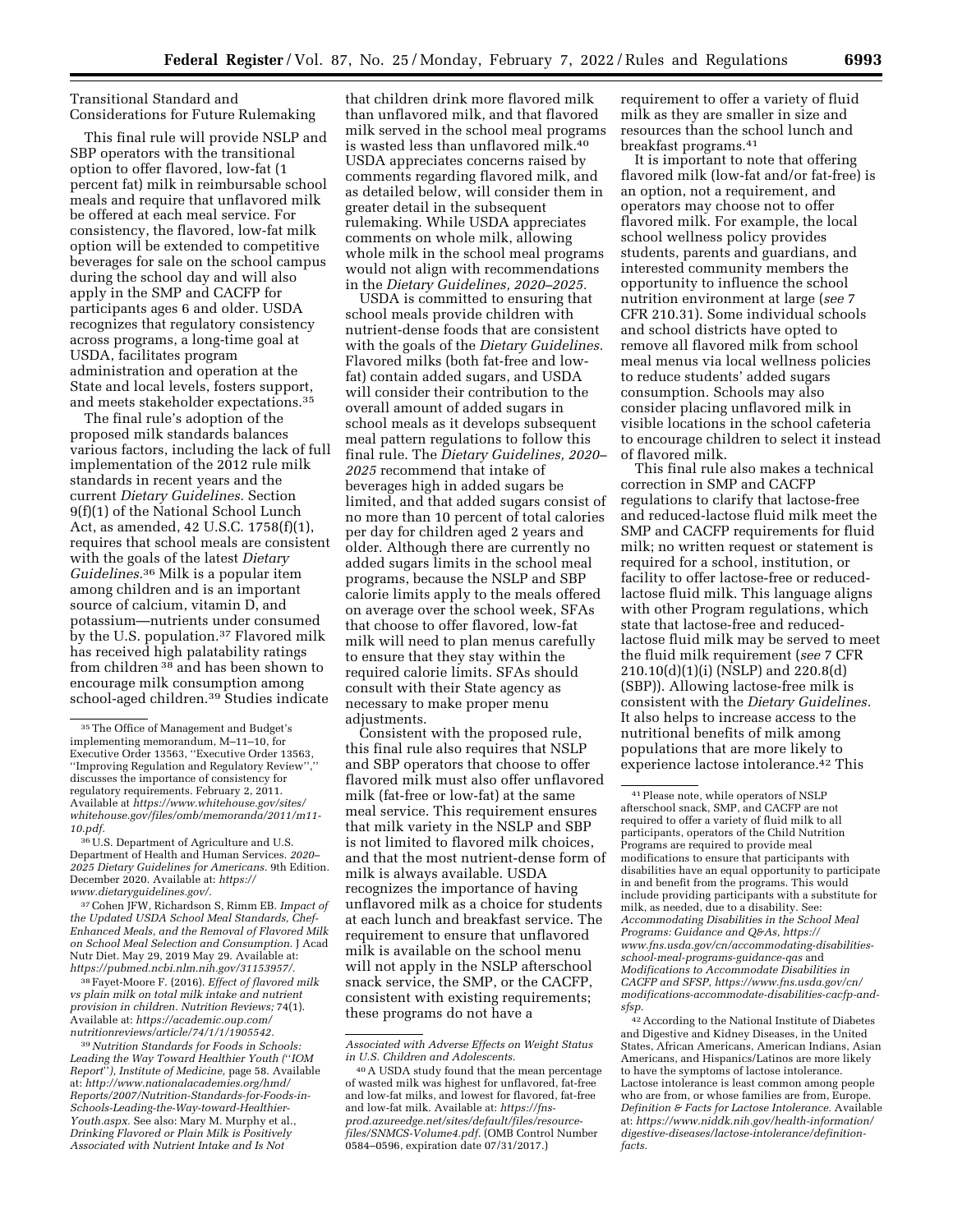clarification builds greater consistency in Program regulations and is expected to reduce confusion for SMP and CACFP operators, as well as families.

Accordingly, this final rule amends 7 CFR 210.10(d)(1)(i); 210.11(m)(1)(ii), (m)(2)(ii) and (m)(3)(ii); 215.7a(a); 220.8(d); 226.20(a)(1)(iii); and  $226.20(c)(1)$ ,  $(2)$ , and  $(3)$ , to allow NSLP and SBP operators to offer flavored, lowfat milk as part of a reimbursable meal and for sale as a competitive beverage, and allow flavored, low-fat milk in the SMP and in the CACFP for participants ages 6 and older. It also clarifies that lactose-free and reduced-lactose fluid milk meet the SMP and CACFP requirements for fluid milk. USDA invites public comments on the milk standards discussed in this final rule. These public comments will help to inform USDA's future rulemaking.

### *B. Whole Grain-Rich Standards*

As established by the 2012 final rule, current NSLP and SBP regulations at 7 CFR 210.10(c)(2)(iv) and 220.8(c)(2)(iv) require all grains offered in school meals to meet the USDA whole grainrich criteria. To meet USDA's whole grain-rich criteria, a product must contain at least 50 percent whole grains, and the remaining grain content of the product must be enriched. However, successive legislative and administrative action beginning in 2012 prevented full implementation of the whole grain-rich requirement. Prior to the vacatur of the 2018 final rule, in SY 2019–2020, at least 50 percent of the weekly grains offered in the NSLP and SBP were required to be whole grainrich.

The requirement to offer exclusively whole grain-rich products proved challenging for some school districts. For example, while some schools have successfully implemented the whole grain-rich requirement, others have cited student acceptance, higher costs, and a lack of available products as barriers to meeting the requirement.<sup>43</sup> As noted, in SY 2014–2015, only 27 percent of NSLP menus were offering 100 percent of grains as whole grainrich.44 Due to a long history of administrative and legislative actions allowing exemptions, this requirement was never fully implemented nationwide. Seeking to assist schools, USDA allowed enriched pasta exemptions for SY 2014–2015 and SY 2015–2016, and Congress expanded the pasta flexibility to include other grain products. Through successive legislative action, Congress directed USDA to allow State agencies to grant individual whole grain-rich exemptions (Section 751 of the Consolidated and Further Continuing Appropriations Act, 2015 (Pub. L. 113–235); and Section 733 of the Consolidated Appropriations Act, 2016 (Pub. L. 114–113). In addition, Section 747 of the Consolidated Appropriations Act, 2017 (Pub. L. 115– 31) (2017 Appropriations Act) provided flexibilities related to whole grains for SY 2017–2018. More recently, Section 101(a)(1) of Division D of the Continuing Appropriations Act, 2018 and Supplemental Appropriations for Disaster Relief Requirements Act, 2017 (Pub. L. 115–56), enacted September 8, 2017, extended the flexibilities provided by Section 747 of the Consolidated Appropriations Act, 2017 through

December 8, 2017. The 2017 Appropriations Act provided authority for whole grain-rich exemptions through the end of SY 2017–2018, and the interim final rule (82 FR 56703, November 30, 2017) extended the availability of exemptions through SY 2018–2019.

For SY 2017–2018, a total of 4,297 SFAs (about 23 percent of SFAs operating the school meal programs) submitted whole grain-rich exemption requests for specific products based on hardship, and nearly all (4,124) received exemption approval from their State agency. In addition, during the pandemic, USDA permitted schools to operate SFSP at the end of SY 2019– 2020 and in SY 2020–2021; the SFSP meal standards do not include a whole grain-rich requirement. USDA also provided nationwide meal pattern waivers through SY 2021–2022, which allowed SFAs to request flexibility for the whole grain-rich requirements on a case-by-case basis.

## 2020 Proposed Rule and Public Comments

In the 2020 proposed rule, USDA proposed to require that at least half of the weekly grains offered in the NSLP and SBP meet the whole grain-rich criteria specified in USDA guidance, and that the remaining grain items offered must be enriched. In response to the 2020 proposed rule, USDA received 4,710 comments regarding the whole grain-rich standard. The following table shows tallies of the total and unique comments received in response to the proposed whole grain-rich standard:

### 2020 PROPOSED WHOLE GRAIN-RICH STANDARD

| Respondent position        | Total whole<br>grain-rich<br>comments<br>(including<br>form letters) | Percent of<br>total whole<br>grain-rich<br>comments | Unique whole<br>grain-rich<br>comments | Percent of<br>unique whole<br>grain-rich<br>comments |
|----------------------------|----------------------------------------------------------------------|-----------------------------------------------------|----------------------------------------|------------------------------------------------------|
| Support<br>Mixed<br>Oppose | 112<br>4.592                                                         | ≺`ı<br>97                                           | 108<br>40                              | 70<br>26                                             |
| Total                      | 4.710                                                                | 100                                                 | 154                                    | 100                                                  |

<sup>43</sup>U.S. Department of Agriculture, Food and Nutrition Service, Office of Policy Support, *Child Nutrition Program Operations Study (CN–OPS–II): SY 2016–17.* Beyler, Nick, Jim Murdoch, and Charlotte Cabili. Project Officer: Holly Figueroa. Alexandria, VA: June 2021. Available at: *[https://fns](https://fns-prod.azureedge.net/sites/default/files/resource-files/CNOPS-II-SY2016-17.pdf)[prod.azureedge.net/sites/default/files/resource](https://fns-prod.azureedge.net/sites/default/files/resource-files/CNOPS-II-SY2016-17.pdf)[files/CNOPS-II-SY2016-17.pdf.](https://fns-prod.azureedge.net/sites/default/files/resource-files/CNOPS-II-SY2016-17.pdf)* 

<sup>44</sup>See: ''All Grains are Whole Grain Rich: Percentage Meeting Requirement'' in Table C.14 of *School Nutrition and Meal Cost Study, Final Report Volume 2: Nutritional Characteristics of School Meals* by Elizabeth Gearan, Mary Kay Fox, Katherine Niland, Dallas Dotter, Liana Washburn, Patricia Connor, Lauren Olsho, and Tara Wommak. Project Officer: John Endahl. Alexandria, VA: April 2019. Available at: *[https://fns-prod.azureedge.net/](https://fns-prod.azureedge.net/sites/default/files/resource-files/SNMCS-Volume2.pdf) [sites/default/files/resource-files/SNMCS-](https://fns-prod.azureedge.net/sites/default/files/resource-files/SNMCS-Volume2.pdf)*

*[Volume2.pdf.](https://fns-prod.azureedge.net/sites/default/files/resource-files/SNMCS-Volume2.pdf)* (OMB Control Number 0584–0596, expiration date 07/31/2017.) Note: In SY 2014– 2015, the most recent school year that USDA data is available, all grains were supposed to be whole grain-rich. However, State agencies had the option of granting exemptions to this requirement if an SFA demonstrated hardship in procuring compliant whole grain-rich products that were acceptable to students.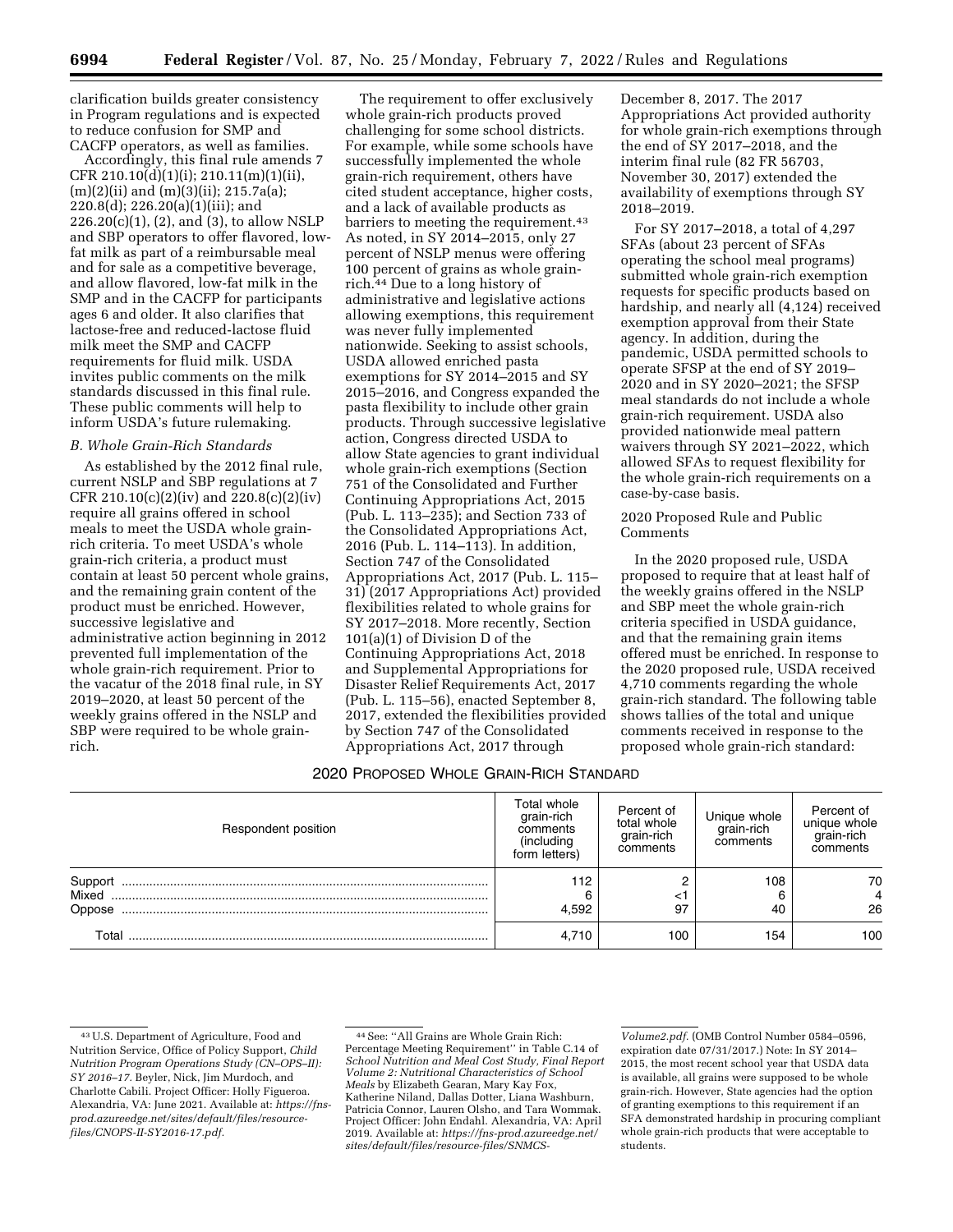### Comments in Support

There were 112 comments in support of the proposed whole grain-rich standard. Several proponents reasoned that a reduction in the whole grain-rich requirement was needed because many products (such as pasta, bread, sushi rice, and tortillas), including some regional products (such as grits and biscuits), are not acceptable to students in a whole grain-rich form. A State agency agreed with the proposal, arguing that it would provide the right balance of whole grain-rich and enriched grain products. That State agency also affirmed the proposed standard would allow SFAs to serve grain products that children would enjoy, while still exposing children to more whole grain-rich products.

A food industry proponent suggested that whole, fortified, and enriched grains provide shelf-stable and costefficient options; they argued that all grains, including those that are refined but fortified and enriched, are a reliable choice for schools. Another food industry proponent agreed, asserting that a variety of grain choices, both whole and enriched, have the potential to increase consumption of shortfall nutrients identified by the *Dietary Guidelines,* particularly dietary fiber, folate, and iron. Other proponents stated that more time is necessary for the food industry and school food service professionals to develop whole grainrich products and recipes that students enjoy. Several proponents asserted that whole grain versions of certain foods, including tortillas, pizza crust, and pasta, suffer from quality issues (for example, crumbly, dry, or poor consistency) that make them difficult to serve in a school meal setting.

Some proponents noted that there are currently not enough options for whole grain-rich products, and that whole grain-rich products are not always available in the necessary quantities. One advocacy group asserted that requiring all grain items on school menus to be whole grain-rich is costly and unrealistic. Proponents suggested that requiring only 50 percent of grains offered to be whole grain-rich would ease procurement concerns in rural school districts, where they suggested some whole grain-rich items are difficult to obtain.

#### Comments in Opposition

A total of 4,592 comments opposed the proposed whole grain-rich standard. Some opponents voiced concern that the proposed change would make it more difficult for schools to procure whole grain-rich products, because

there would be less incentive for the food industry to develop compliant products. One advocacy group suggested that without this incentive, fewer companies would choose to produce whole grain-rich products, meaning that whole grain-rich products would be less widely available and more expensive for schools that wish to serve them.

Several policy advocacy groups, a professional association, and a State agency asserted that most schools had met the stricter 100 percent whole grainrich requirement—with some States not needing any whole grain-rich waivers, some States requesting waivers for only one product type (such as pasta), and other States not allowing waivers. These opponents remarked that all schools should be able to meet the 100 percent whole grain-rich standard. A State agency opponent maintained that schools in their State have continued to offer 100 percent whole grain-rich products, and they are seeing high rates of student acceptance.

Several opponents argued that the proposed change is inconsistent with the *Dietary Guidelines* and does not support children's health. Many opponents noted that eating more whole grains is associated with reduced risk of heart disease, stroke, colon cancer, and diabetes, and provides more nutrients and fiber. Opponents also stated that USDA's 2019 School Nutrition and Meal Cost Study found one of the factors most highly correlated with improved school lunch nutritional quality was having met the 100 percent whole grain-rich requirement.

A State agency opponent described their experience implementing the 100 percent whole grain-rich requirement, asserting that despite initial challenges that involved additional training, implementation of the standard was ultimately successful, and the State now sees very high rates of compliance. Another State agency opponent argued that the proposed standard would be more difficult for SFAs to track and for the State agency to monitor, compared to the 2012 whole grain-rich requirement, and would therefore create additional administrative burden for both SFAs and State agencies.

#### Mixed Response

Six respondents expressed conditional support or opposition, or offered suggestions for improving the proposed whole grain-rich standard. For example, one State agency opposed the proposed change, but suggested USDA allow exceptions for quality and availability issues. This State agency also emphasized the importance of

ensuring USDA standards expand access to and consumption of whole grain-rich foods.

Some respondents offered an approach in between the proposed standard and the 2012 standard. For example, a nutritionist noted that most schools in their State already exceed the 50 percent threshold and recommended an 80 percent whole grain-rich requirement. They argued that this approach would be consistent with the science of the *Dietary Guidelines,* while allowing schools to serve certain products, such as pasta and biscuits, in a form students find more appealing. Similarly, two respondents expressed support for a 75 percent threshold, maintaining that it would appropriately balance the goals of the *Dietary Guidelines* with the importance of meeting student preferences and encouraging student participation. A State agency also supported a 75 percent threshold, arguing that the proposed 50 percent threshold would cause the nutritional integrity of the meals to suffer. Another State agency recommended USDA allow schools to serve one item per week that is not whole grain-rich. One respondent noted the benefits of whole grains but suggested an in between approach where USDA require half of grains to be whole grain, and one quarter to be enriched grains.

One food industry respondent opposed the proposed change, and instead expressed support for returning to the 2012 standard. However, they recommended delaying implementation of the 100 percent whole grain-rich standard to SY 2024–2025. The food industry respondent argued that delaying implementation would allow SFAs adequate time to develop menus and recipes with whole grain-rich foods and would enable industry to continue to invest in the development and manufacturing of whole grain-rich foods that are acceptable to children. This respondent recommended delaying implementation to SY 2024–2025 in recognition of the impact of COVID–19 on schools.

### Transitional Standard and Considerations for Future Rulemaking

As recommended by comments, this rulemaking adopts a balanced approach that recognizes the need for transitional meal pattern improvements in the shortterm. As noted by a State agency and other respondents, setting a standard between the proposed rule and the 2012 rule allows schools to serve foods their students enjoy and find palatable, which could increase student satisfaction and participation, while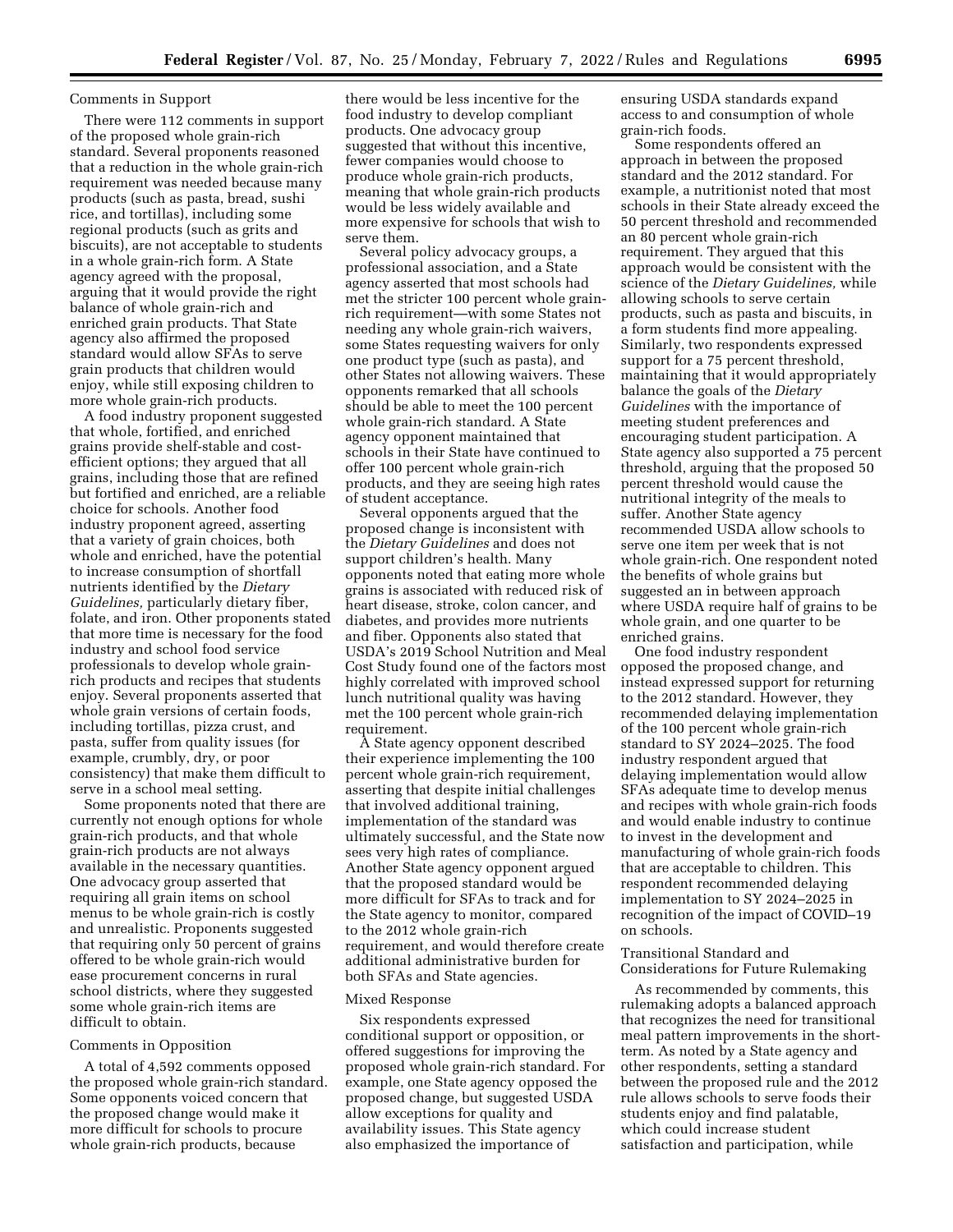helping to advance the nutritional integrity of school meals. Respondents noted that schools have successfully incorporated many whole grain-rich items on their menus, and manufacturers have improved many whole grain-rich products, but currently, there are still some products that students have trouble accepting.

USDA agrees with comments suggesting a transitional standard in between the proposed rule and 2012 rule is appropriate. In addition, after considering comments, USDA agrees that increasing the whole grain-rich standard beyond what was proposed is achievable and appropriate and is an important step in advancing nutrition security. A standard between 50 and 100 percent will balance the importance of strengthening the whole grain-rich requirements with the difficulties currently facing some schools, such as supply chain disruptions, financial challenges, and staffing limitations related to COVID–19. This rule will serve as a middle-ground bridge until the notice-and-comment rulemaking for SY 2024–2025 and beyond is complete.

In determining what the transitional standard should be, USDA looked for an achievable standard that still moved meaningfully forward. As mentioned, comments suggested a variety of middle-ground thresholds, including 80 percent. The proposed rule also noted that, according to a study conducted in SY 2014–2015, the most recent USDA data available, 70 percent of weekly school menus offered at least 80 percent of the grain items as whole grain-rich.45 Therefore, USDA finds that requiring at least 80 percent of the weekly grains offered in the NSLP and SBP to be whole grain-rich is an appropriate transitional standard. The remaining grain items offered must be enriched. Under this whole grain-rich requirement, SFAs are expected to procure and incorporate a significant amount of whole grain-rich product into their NSLP and SBP menus, but will

have the ability to serve enriched grains when whole grain-rich products are not available or when certain products are not acceptable to students in whole grain-rich form.

The current *Dietary Guidelines*  recommend that at least half of total grains consumed should be whole grains. The *Dietary Guidelines* also note that while school-age children, on average, meet the recommended intake of total grains, they do not meet the recommendation to make half of their grains whole grains. With this final rule, USDA is continuing to advance the important progress made in improving school nutrition standards. Compared to the nutrition requirements that were in effect prior to COVID–19, this transitional rule provides meaningful, achievable improvements in the whole grain-rich standard, while continuing to be responsive to the current needs of schools. The 80 percent requirement is consistent with and based on the *Dietary Guidelines, 2020–2025*  recommendation regarding consumption of more whole grains and is intended to be a transitional threshold as USDA works to enhance the meal pattern standards in a way that reflects the latest nutrition science.46

The requirement that at least 80 percent of the weekly grains offered in the NSLP and SBP are whole grain-rich is a minimum standard, not a maximum. It reflects a practical and feasible way to work towards *the Dietary Guidelines'* emphasis on increasing whole grain consumption as USDA considers further changes in a future rulemaking. Requiring at least 80 percent—as opposed to the proposed 50 percent—of the weekly grains offered in the NSLP and SBP to be whole grainrich is a standard that many schools were able to accomplish prior to the COVID–19 pandemic. This achievable, transitional standard gives schools the ability to plan healthy meals that reflect regional and cultural student preferences and allows the food industry time to develop more whole grain-rich products that students find acceptable. A 2021 survey of school nutrition directors found that 49 percent of respondents considered product or ingredient availability to be a significant challenge in meeting the whole grainrich requirement. Another 44 percent of

respondents considered product or ingredient availability to be a moderate challenge.47 This is consistent with USDA research that found that 45 percent of SFA respondents identified lack of available products as a challenge to meeting the whole grain-rich requirement. SFAs also identified purchasing whole grain-rich products as the top strategy to meet this requirement, suggesting that product availability is key to success in meeting the whole grain-rich standard.48

Schools already offering all grains as whole grain-rich do not have to change their menus as a result of this final rule and are encouraged to continue exceeding the minimum regulatory standard. For other schools, 7 CFR 210.12(a) allows students, parents and guardians, and community members to influence menu planning at the local level; USDA encourages the school community to provide ideas on how to incorporate more whole grain-rich products in the breakfast and lunch menus at their local school. USDA appreciates comments that suggested allowing exceptions or waivers to the whole grain-rich requirement on an asneeded basis; however, USDA's waiver authority under the National School Lunch Act does not allow the Secretary to issue individual or statewide waivers related to the meal pattern requirements. Therefore, USDA does not have the authority to waive the whole grain-rich requirement on an as-needed basis.49

Studies have demonstrated the importance of school meals in improving children's overall diets, including their whole grain consumption.50 51 Whole grains are a

48U.S. Department of Agriculture, Food and Nutrition Service, Office of Policy Support, Child Nutrition Program Operations Study (CN–OPS–II): SY 2016–17. Beyler, Nick, Jim Murdoch, and Charlotte Cabili. Project Officer: Holly Figueroa. Alexandria, VA: June 2021. Available at: *[https://fns](https://fns-prod.azureedge.net/sites/default/files/resource-files/CNOPS-II-SY2016-17.pdf)[prod.azureedge.net/sites/default/files/resource](https://fns-prod.azureedge.net/sites/default/files/resource-files/CNOPS-II-SY2016-17.pdf)[files/CNOPS-II-SY2016-17.pdf.](https://fns-prod.azureedge.net/sites/default/files/resource-files/CNOPS-II-SY2016-17.pdf)* 

49Temporary authority provided by Congress has permitted USDA to issue whole grain-rich exemptions or meal pattern waivers in the past; for example, in response to the COVID–19 public health emergency. However, USDA does not have the authority to issue these waivers without Congressional intervention.

50Biing-Hwan Lin, Joanne F. Guthrie, Travis A. Smith, *Dietary Guidance and New School Meal Standards: Schoolchildren's Whole Grain Consumption Over 1994–2014,* American Journal of Preventive Medicine, Volume 57, Issue 1, July 2019. Available at: *[http://www.sciencedirect.com/science/](http://www.sciencedirect.com/science/article/pii/S0749379719300546)  [article/pii/S0749379719300546.](http://www.sciencedirect.com/science/article/pii/S0749379719300546)* 

<sup>45</sup>See footnote 41 of *Restoration of Milk, Whole Grains, and Sodium Flexibilities,* November 25, 2020. Available at: *[https://www.federalregister.gov/](https://www.federalregister.gov/documents/2020/11/25/2020-25761/restoration-of-milk-whole-grains-and-sodium-flexibilities#footnote-41-p75252) [documents/2020/11/25/2020-25761/restoration-of](https://www.federalregister.gov/documents/2020/11/25/2020-25761/restoration-of-milk-whole-grains-and-sodium-flexibilities#footnote-41-p75252)[milk-whole-grains-and-sodium-](https://www.federalregister.gov/documents/2020/11/25/2020-25761/restoration-of-milk-whole-grains-and-sodium-flexibilities#footnote-41-p75252)*

*[flexibilities#footnote-41-p75252.](https://www.federalregister.gov/documents/2020/11/25/2020-25761/restoration-of-milk-whole-grains-and-sodium-flexibilities#footnote-41-p75252)* See also: ''All Grains are Whole Grain Rich: Percentage Meeting Requirement and Percentage Below Requirement'' in Tables C.14 and E.14 of *School Nutrition and Meal Cost Study, Final Report Volume 2: Nutritional Characteristics of School Meals* by Elizabeth Gearan, Mary Kay Fox, Katherine Niland, Dallas Dotter, Liana Washburn, Patricia Connor, Lauren Olsho, and Tara Wommak. Project Officer: John Endahl. Alexandria, VA: April 2019. Available at: *[https://fns-prod.azureedge.net/sites/default/](https://fns-prod.azureedge.net/sites/default/files/resource-files/SNMCS-Volume2.pdf)  [files/resource-files/SNMCS-Volume2.pdf.](https://fns-prod.azureedge.net/sites/default/files/resource-files/SNMCS-Volume2.pdf)* (OMB Control Number 0584–0596, expiration date 07/31/ 2017.)

<sup>46</sup>As noted by the court in *CSPI,* the statutory language requiring that meals be ''consistent with'' *Dietary Guidelines* and that regulatory meal pattern standards be ''based on'' the *Dietary Guidelines* (*see*  42 U.S.C. 1758 $(f)(1)(A)$  and  $(a)(4)(B)$  is sufficiently general to allow for meal pattern standards that use the *Dietary Guidelines* as a starting point and align with general recommended goals, rather than exactly replicating specific quantitative standards. *See* 438 F. Supp. 3d at 562–63.

<sup>47</sup>School Nutrition Association. *Back to School 2021 Report: A Summary of Survey Results.*  Available at: *[https://schoolnutrition.org/](https://schoolnutrition.org/uploadedFiles/News_and_Publications/Press_Releases/Press_Releases/Back-to-School-Report-2021.pdf) [uploadedFiles/News](https://schoolnutrition.org/uploadedFiles/News_and_Publications/Press_Releases/Press_Releases/Back-to-School-Report-2021.pdf)*\_*and*\_*Publications/Press*\_ *Releases/Press*\_*[Releases/Back-to-School-Report-](https://schoolnutrition.org/uploadedFiles/News_and_Publications/Press_Releases/Press_Releases/Back-to-School-Report-2021.pdf)[2021.pdf.](https://schoolnutrition.org/uploadedFiles/News_and_Publications/Press_Releases/Press_Releases/Back-to-School-Report-2021.pdf)*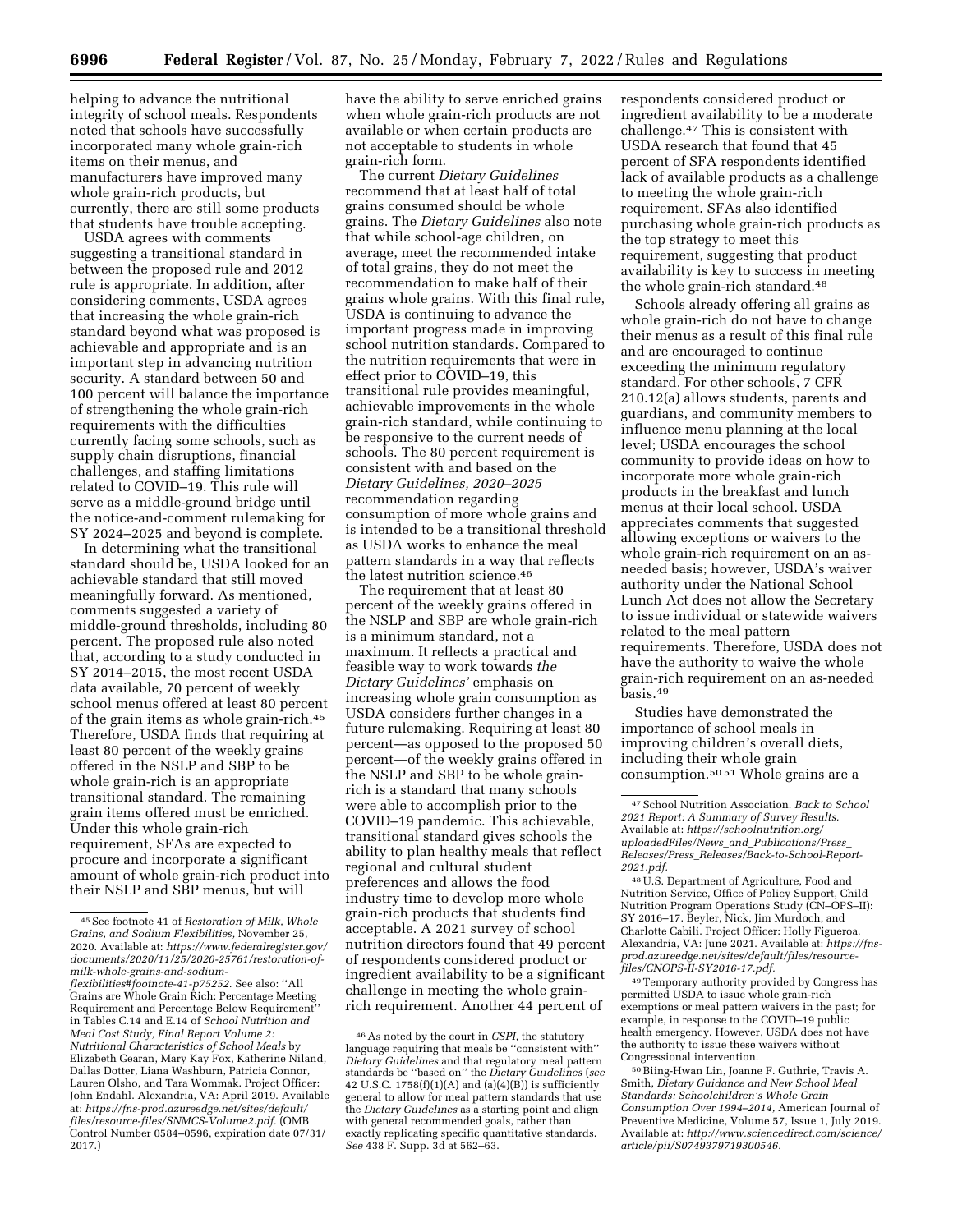good source of dietary fiber, and consumption of whole grains is associated with reduced risk of cardiovascular disease, type 2 diabetes, and certain cancers. In acknowledgement of the health benefits of whole grains, USDA encourages schools to incorporate whole grain-rich products in their menus as often as possible, especially in popular foods such as pizza or sandwich rolls. USDA will continue to provide training and technical assistance to assist in these efforts. In addition, USDA Foods will continue to make whole grain-rich products available to schools. For example, whole grain-rich USDA Foods available to schools for SY 2021–2022 included flour, rolled oats, pancakes, tortillas, and several varieties of pasta and rice.

Accordingly, this final rule amends 7 CFR 210.10(c)(2)(iv)(B) and  $220.8(c)(2)(iv)(B)$ , to require that at least 80 percent of the weekly grains offered in the NSLP and SBP meet the whole grain-rich criteria specified in USDA guidance. USDA invites public comments on the whole grain-rich standards discussed in this final rule. These public comments will help inform USDA's future rulemaking.

#### *C. Sodium Standards*

To avoid excessive sodium intake in school meals, the 2012 final rule

established sodium target limits at 7 CFR 210.10(f)(3) and 220.8(f). These targets were developed through a review of scientific literature; consultation with public health professionals, industry, and other entities involved in sodium reduction efforts; and recommendations from the National Academy of Medicine (formerly the Institute of Medicine). Based on this research, the 2012 final rule included three transitional targets to gradually reduce sodium intake over a 10-year period. The initial target, Sodium Target 1 for NSLP, was determined as a 10 percent reduction from the average sodium content offered for lunch in  $S\bar{Y}$  2004–2005.<sup>52</sup> Similarly, Sodium Target 1 for SBP was determined as a 5 percent reduction from the average sodium content offered for breakfast. The Final Sodium Target was developed using the 2005 Tolerable Upper Intake Levels (UL) for sodium in the Dietary Reference Intakes (DRI) for each age group at the current time. The Final Sodium Target would require significant efforts by the food industry to reformulate and develop new products lower in sodium. Sodium Target 2 represented an intermediate target achievable with product reformulations using technology available to industry when the 2012 rule was under development.

Prior to the vacatur of the 2018 final rule, successive legislative and

## 2020 PROPOSED SODIUM STANDARDS

administrative action delayed implementation of the sodium reduction targets. At the time of the court vacatur, schools were required to meet Sodium Target 1; with the court vacatur, Sodium Target 2 immediately went into effect. However, during the pandemic, USDA permitted schools to operate SFSP, which does not have a sodium limit, at the end of SY 2019–2020 and in SY 2020–2021. USDA also provided nationwide targeted meal pattern waivers through SY 2021–2022, which allowed SFAs to serve meals that did not meet the sodium targets, throughout that period. As a result, schools have never had to implement Sodium Target 2.

## 2020 Proposed Rule and Public Comments

The 2020 proposed rule sought to maintain Sodium Target 1 requirements through SY 2023–2024 (June 30, 2024); to delay required compliance with Target 2 requirements to SY 2024–2025 (July 1, 2024); and to remove the Final Target. In response to the 2020 proposed rule, USDA received 4,710 comments regarding the sodium standards. The following table shows tallies of the total and unique comments received in response to the proposed sodium standards:

| Respondent position | Total sodium<br>comments<br>(including<br>form letters) | Percent of<br>total sodium<br>comments | Unique<br>sodium<br>comments | Percent of<br>unique sodium<br>comments |
|---------------------|---------------------------------------------------------|----------------------------------------|------------------------------|-----------------------------------------|
| Support             | 94                                                      |                                        | 90                           | 58                                      |
| Mixed               | 34                                                      | <1                                     | 34                           | 22                                      |
| Oppose              | 4.582                                                   | 97                                     | 30                           | 19                                      |
| Гоtа                | 4.710                                                   | 100                                    | 154                          | 99                                      |

### Comments in Support

Ninety-four comments supported the proposed sodium standards. Many proponents discussed the work done by school food service professionals, manufacturers, and vendors in striving to meet Sodium Targets 1 and 2 and their commitment toward gradual sodium reduction over time. However, proponents also expressed concern about student acceptance of lower sodium meals because students are accustomed to eating foods with higher

sodium content outside of school. Some proponents predicted Sodium Target 2 would create more food waste, or that decreasing sodium to the Final Target would result in lower student participation. One proponent suggested the proposed sodium standards provide schools with ''desperately needed time'' for gradual sodium reduction by temporarily retaining Target 1, continuing to Target 2 in SY 2024–2025, and eliminating the Final Target; this respondent also acknowledged the

considerable work already done by schools to meet Target 1.

One proponent reasoned it does not make sense to move to a lower sodium target until manufacturers find a way to make low-sodium foods taste better. Several proponents stated sodium naturally occurs in some foods, such as meat and milk, and it would be difficult to reduce sodium levels without removing these items from menus. A national industry group and a food manufacturer argued that some foods require certain levels of sodium for

<sup>51</sup>Aune D, Keum N, Giovannucci E, Fadnes LT, Boffetta P, Greenwood DC, Tonstad S, Vatten LJ, Riboli E, Norat T. *Whole grain consumption and risk of cardiovascular disease, cancer, and all cause and cause specific mortality: systematic review and* 

*dose-response meta-analysis of prospective studies.*  BMJ. June 2016. Available at: *[https://](https://pubmed.ncbi.nlm.nih.gov/27301975/) [pubmed.ncbi.nlm.nih.gov/27301975/.](https://pubmed.ncbi.nlm.nih.gov/27301975/)* 

<sup>52</sup> Institute of Medicine (IOM 2010). *School Meals: Building Blocks for Healthy Children.* 

Washington, DC: The National Academies Press. Available at: *[https://fns-prod.azureedge.net/sites/](https://fns-prod.azureedge.net/sites/default/files/SchoolMealsIOM.pdf)  [default/files/SchoolMealsIOM.pdf.](https://fns-prod.azureedge.net/sites/default/files/SchoolMealsIOM.pdf)*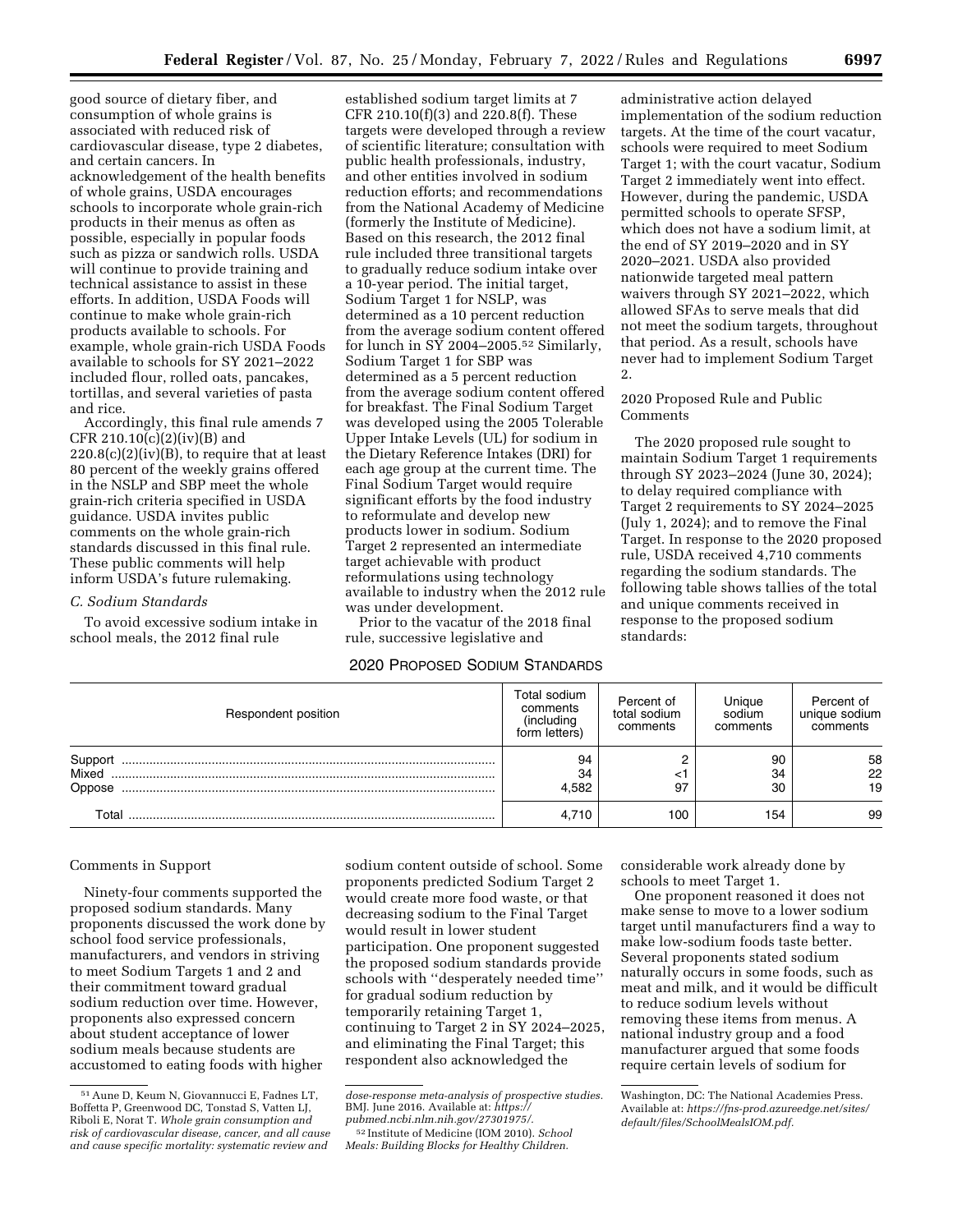functional and food safety reasons, making it particularly difficult to formulate lower sodium options without increasing food safety risk, increasing food waste, and decreasing shelf-life.

### Comments in Opposition

A total of 4,582 comments opposed the proposed sodium standards. Several opponents were concerned that the proposed changes are not consistent with current nutrition science and may exacerbate the already high rates of nutrition-related chronic disease in the United States. Some opponents, including advocacy groups and professional associations, argued the delay of Target 2 and the elimination of the Final Target would conflict with the dietary reference intake guidelines for sodium. They cited a 2019 report warning that exceeding recommended sodium levels could increase chronic disease risk within a healthy population. These opponents noted that the National Academies of Sciences, Engineering, and Medicine had pursued even stronger sodium recommendations for younger children than those levels established when the 2012 rule was finalized. The *Dietary Guidelines, 2020– 2025* were not yet published during the proposed rule comment period, but a joint comment from advocacy groups and professional associations expected the updated *Dietary Guidelines* to recommend that children consume a level of sodium below that achieved by Target 2. The respondents asked that USDA wait until after *Dietary Guidelines, 2020–2025* were issued to address sodium levels, and recommended USDA set a ''realistic'' timetable for achieving sodium reduction in the long-term based on the updated *Dietary Guidelines.* 

Opponents noted excess sodium intake is associated with higher risk of high blood pressure, heart disease, stroke, atrial fibrillation, aortic dissection, and osteoporosis. They stated the proposed targets could result in children ages 4–13 years old who participate in the NSLP and SBP exceeding the current recommended daily limits for sodium intake. Multiple opponents cited a Centers for Disease Control and Prevention report that found 9 in 10 children consume too much sodium. An advocacy group stated that delaying further sodium reduction is inconsistent with the *Dietary Guidelines,* tested nutritional research, and nutrition recommendations. A professional association argued that the delay of Target 2 and the elimination of the Final Target would harm children's health, citing several sources describing the

health risks associated with excess sodium consumption. Several State attorneys general expressed concern that the proposed changes to the sodium limits could worsen health disparities for racial and ethnic minority groups.

Opponents noted many schools have already made healthy and appealing meals with less sodium. They argued the proposed standards would reduce demand for low-sodium products, making it harder for schools to find lowsodium products because the school food industry will be slower to develop and market them. Several opponents argued that schools have successfully reduced sodium in meals to meet Sodium Target 1, and products are already on the market to help schools meet Target 2 and the Final Target. One opponent claimed that popular school pizza brands have reduced sodium levels. They also noted that food manufacturers are engaged in voluntary sodium reduction efforts, and expected these efforts to intensify when the U.S. Food and Drug Administration (FDA) releases voluntary sodium reduction targets for processed, packaged, and restaurant foods. FDA's voluntary sodium reduction targets were released in October 2021. Some opponents encouraged USDA to continue to support schools' efforts to reduce sodium through enhanced training and technical assistance.

#### Mixed Response

Thirty-four respondents expressed conditional support or opposition, or offered suggestions for improving the proposed sodium standards. Trade associations, State agency employees, a nutritionist, and a couple of individual respondents expressed support for delaying the sodium targets to allow schools and industry more time to achieve gradual sodium reduction. One respondent stressed the importance of acting upon nutrition research related to sodium, but agreed it was appropriate to afford schools more time to reduce sodium. One State agency supported extending Target 1 through SY 2023– 2024 and delaying Target 2 to SY 2024– 2025, noting that this would allow the food industry more time for product development and reformulation, provide SFAs more time to procure and introduce lower sodium food products, and give students more time to adjust to school meals with lower sodium content. Another State agency supported postponing Target 2 implementation, and supported a ''reexamination,'' but not full removal, of the Final Target. This State agency also encouraged USDA to continue working with the food industry to

improve the nutritional profile of foods across the board, not just to the K–12 market, noting that some school districts and residential child care institutions purchase foods through smaller markets and may not have access to major food distributors. An advocacy group expressed a similar view, recommending that Target 2 become the Final Target, pending the final evaluation of FDA's voluntary sodium reduction targets at a later date. Other State agencies expressed similar support for temporarily delaying implementation of Target 2, to allow more time for product reformulation and COVID–19 recovery, but did not comment on the proposal to eliminate the Final Target. One of these State agencies applauded the work by school nutrition professionals in their State to decrease the sodium content of school meals over the past decade, noting that schools continue to develop and utilize recipes that support the gradual reduction of sodium over time.

Several respondents recognized the need to reduce sodium in school meals, but argued that the sodium targets and reduction timelines in the 2012 proposed rule are too aggressive. For example, a school district employee stated their district was able to meet Sodium Target 1, but asserted that Sodium Target 2 would be more difficult to meet, or potentially, unattainable. Some respondents suggested USDA retain Sodium Target 1 indefinitely, or argued that Sodium Target 2 was overly restrictive. A food manufacturer noted that, while it could adjust its formulas to reduce sodium, taste would be compromised.

### Transitional Standards and Considerations for Future Rulemaking

USDA agrees with comments that noted the importance of gradually moving towards lower sodium meals in a way that is achievable for schools and the food industry. This final rule maintains Sodium Target 1 for NSLP and SBP through SY 2022–2023, retains Sodium Target 1 for SBP in SY 2023– 2024, and institutes a modified Sodium Interim Target 1A for NSLP beginning in SY 2023–2024.53 These standards, which are meant to be transitional, are shown in the charts below. USDA recognizes the importance of decreasing sodium in school meals, for which the majority of comments advocated. The approach in this final rule positions SFAs on an achievable path toward

<sup>53</sup>USDA fully expects to have new standards in place for SY 2024–2025 and beyond. However, in case of an unanticipated delay, the standards set by this rule will remain legally effective until such time as subsequent standards are promulgated.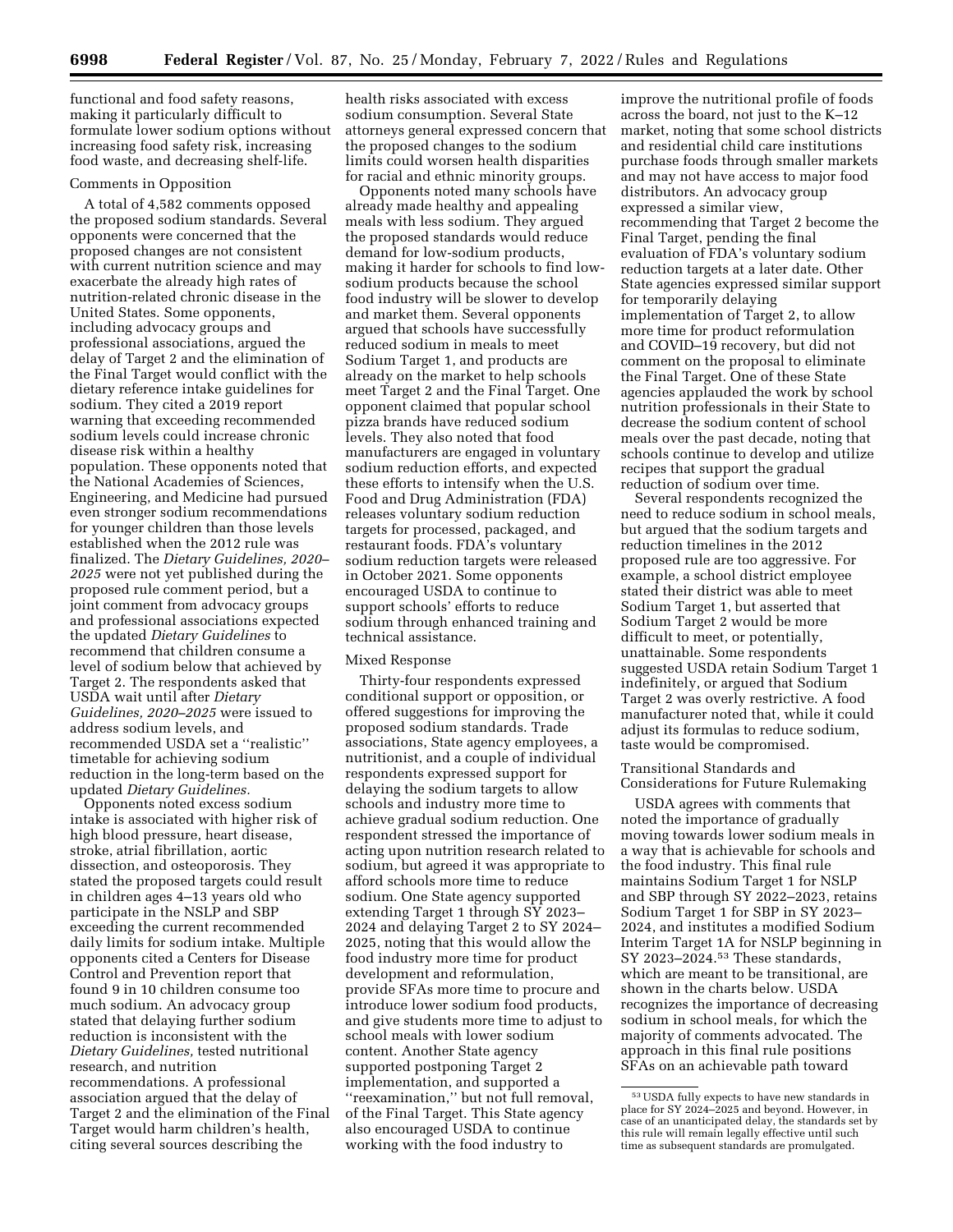further sodium reduction in school meals, and responds to school concerns about product availability, discussed in detail later in this section. As discussed earlier, USDA will promulgate a new rulemaking to address sodium standards in SY 2024–2025 and beyond. Since

USDA intends the standards in this final rule as transitional standards, this rule eliminates Target 2 or any stricter sodium standard for SY 2024–2025 and beyond. However, this does not mean USDA intends to permanently eliminate stricter sodium standards in the long-

term. Rather, this rule implements transitional sodium standards until USDA develops long-term standards that will further advance nutrition security.

| NATIONAL SCHOOL LUNCH PROGRAM TRANSITIONAL SODIUM TIMELINE & LIMITS |  |
|---------------------------------------------------------------------|--|
|---------------------------------------------------------------------|--|

| Age/grade group              | Target 1:<br>. 2022<br>Effective July<br>(mg) | Interim Target 1A:<br><sup>*</sup> ective July 1, 2023<br>Effective July 1<br>(mg) |
|------------------------------|-----------------------------------------------|------------------------------------------------------------------------------------|
| $K-5$<br>$6 - 8$<br>$9 - 12$ | < 1,230<br>< 1,360<br>< 1.420                 | <1.110<br>$<$ 1,225<br>< 1,280                                                     |

## SCHOOL BREAKFAST PROGRAM TRANSITIONAL SODIUM TIMELINE & LIMITS

| Age/grade group | araet<br>2022<br>Effective July<br>(ma) |
|-----------------|-----------------------------------------|
| $K-5$           | .540                                    |
| $6 - 8$         | 500 <sub>o</sub>                        |
| $9 - 12$        | 640                                     |

The sodium limits apply to the average lunch and breakfast offered during the school week; they do not apply per day, per meal, or per menu item. This allows menu planners to occasionally offer higher sodium meals or menu items, if these meals or menu items are balanced out with lower sodium meals and menu items throughout school the week.

These transitional standards align with FDA's recent voluntary sodium reduction targets for the food industry. The FDA's goal of supporting reductions in sodium intake is consistent with the *Dietary Guidelines for Americans, 2020– 2025* and the *2019 National Academies of Sciences, Engineering, and Medicine Dietary Reference Intakes Report on Sodium and Potassium.*54 FDA's guidance provides short-term (2.5 year) voluntary sodium reduction targets for food manufacturers, chain restaurants, and food service operators for 163 categories of processed, packaged, and prepared foods.55 The targets in FDA's guidance, issued in October 2021, seek to support decreasing average U.S. population sodium intake from approximately 3,400 mg to 3,000 mg per day, about a 12 percent reduction. These reductions are anticipated to support a gradual sodium reduction strategy in

NSLP and SBP. While FDA is recommending the voluntary targets be met in 2.5 years (April 2024), in advance of that timeframe schools are anticipated to be able to procure additional options that are lower in sodium as the food industry continues reformulation efforts and develops new food products that align with FDA's voluntary targets. The gradual steps schools will take to lower sodium intake in the short term are important to further support reducing children's average sodium intake as recommended by the *Dietary Guidelines.* When issuing its guidance, FDA noted that modest sodium reductions can reduce the risk of diet-related diseases and improve health.56

USDA considered FDA's sodium reduction guidance in the context of the school meal standards, which include dietary specifications for specific age/ grade groups. USDA also relied on the *Dietary Guidelines, 2020–2025* and the 2009 National Academy of Medicine report, which informed the sodium targets in the 2012 rule. USDA also considered the timeframe for FDA's voluntary short-term sodium reduction targets, as noted above. When examining the daily sodium allocation attributed to each meal, USDA

determined that sodium reductions are most needed at lunch. Therefore, USDA is maintaining Sodium Target 1 for breakfast during the two-year timeframe of this transitional rule, which will allow schools to focus their sodium reduction efforts on school lunch. Noting some commenters' concerns with the palatability of lower sodium school meals and to establish feasible sodium reductions in school lunches, USDA set the near-term (Target 1A) reduction at 10 percent, which also aligns with research indicating gradual sodium reductions are less noticeable to consumers.57

On average, under Sodium Target 1A, daily sodium amounts for school lunch will be reduced as follows:

- Grades K-5: 120 mg reduction (<1,230) mg to <1,110 mg)
- Grades 6–8: 135 mg reduction  $\leq 1,360$ mg to <1,225 mg)
- Grades 9–12: 140 mg reduction (<1,420 mg to <1,280 mg)

A 10 percent sodium reduction for NSLP is a reasonable approach in the near-term given a variety of factors, including COVID–19 response and recovery, in school settings, school staffing challenges, and current product availability. It represents an achievable goal that supports gradual sodium reduction. A variety of factors, including implementation of FDA's voluntary reduction targets,

<sup>54</sup>U.S. Food and Drug Administration: *Sodium Reduction.* Available at: *[www.fda.gov/](http://www.fda.gov/SodiumReduction) [SodiumReduction.](http://www.fda.gov/SodiumReduction)* 

<sup>55</sup>U.S. Food and Drug Administration: *Voluntary Sodium Reduction Goals: Target Mean and Upper Bound Concentrations for Sodium in Commercially Processed, Packaged, and Prepared Foods.* October 2021. Available at: *[www.fda.gov/SodiumReduction.](http://www.fda.gov/SodiumReduction)* 

<sup>56</sup>U.S. Food and Drug Administration: *To Improve Nutrition and Reduce the Burden of Disease, FDA Issues Food Industry Guidance for Voluntarily Reducing Sodium in Processed and Packaged Foods.* Available at: *[https://www.fda.gov/](https://www.fda.gov/news-events/press-announcements/improve-nutrition-and-reduce-burden-disease-fda-issues-food-industry-guidance-voluntarily-reducing)  [news-events/press-announcements/improve](https://www.fda.gov/news-events/press-announcements/improve-nutrition-and-reduce-burden-disease-fda-issues-food-industry-guidance-voluntarily-reducing)[nutrition-and-reduce-burden-disease-fda-issues](https://www.fda.gov/news-events/press-announcements/improve-nutrition-and-reduce-burden-disease-fda-issues-food-industry-guidance-voluntarily-reducing)[food-industry-guidance-voluntarily-reducing.](https://www.fda.gov/news-events/press-announcements/improve-nutrition-and-reduce-burden-disease-fda-issues-food-industry-guidance-voluntarily-reducing)* 

<sup>57</sup> Institute of Medicine 2010. *Strategies to Reduce Sodium Intake in the United States.* Washington, DC: The National Academies Press. *[https://doi.org/](https://doi.org/10.17226/12818) [10.17226/12818.](https://doi.org/10.17226/12818)*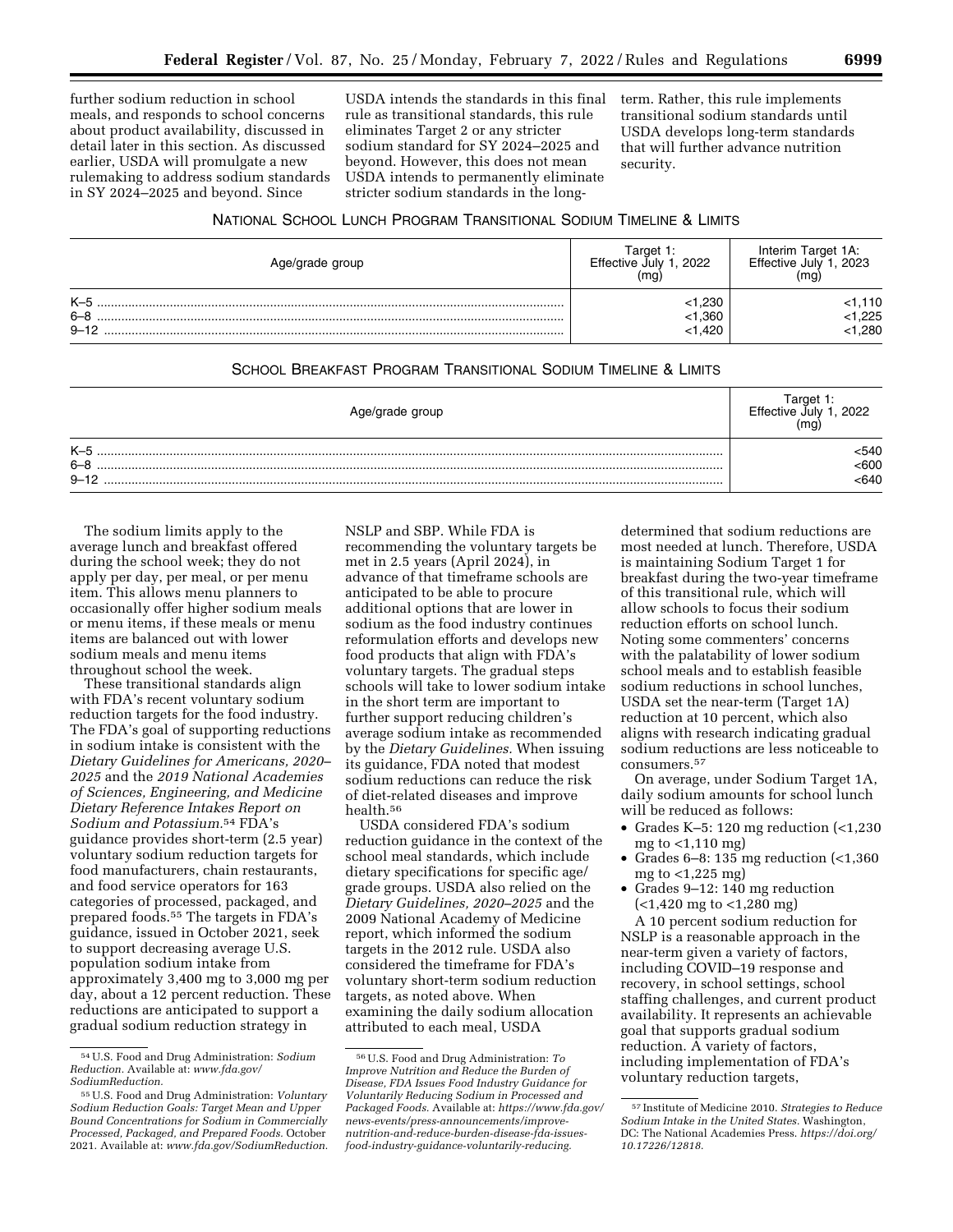developments in food science, and feedback from State and local stakeholders, will inform USDA's decisions regarding sodium moving forward. As lower sodium products become more widely available in the broader food market and children grow more accustomed to lower sodium foods, issues of palatability may not be as significant a factor in setting NSLP and SBP sodium standards.

Consistent with statutory requirements, USDA's intention is to ensure that the sodium targets for school meals reflect the goals of the current *Dietary Guidelines,* which recommend reducing average sodium intake from current levels. The *Dietary Guidelines*  also suggest that small changes matter, and can significantly improve the overall nutritional profile of a meal.<sup>58</sup> USDA considered the sodium recommendations in the current *Dietary Guidelines* among other factors, such as the COVID-related operational and implementation challenges, and determined that the transitional standards in this rule will allow schools to gradually progress toward further sodium reduction in school meals. This approach reflects the sodium targets, which were achieved prior to the pandemic, and includes a moderate further reduction in the NSLP targets, consistent with FDA's guidance for the food industry.

USDA acknowledges that sodium targets must be achievable for most schools based on product availability, and must allow schools to plan appealing meals that encourage consumption and intake of key nutrients that are essential for children's growth and development. This final rule responds to school food professionals, who are concerned about their ability to procure foods that comply with Sodium Target 2 and the Final Sodium Target in the near-term. A 2021 survey of school nutrition directors found that 62 percent of respondents considered product or ingredient availability to be a significant challenge in meeting Sodium Target 2, and 75 percent considered it to be a significant challenge in meeting the Final Sodium Target. Respondents also expressed concern about sodium levels in specific foods and products. For example, when citing challenges in meeting Sodium Target 2, 55 percent of respondents described naturally occurring sodium in foods such as milk, low-fat cheese, and meat as a significant challenge, and 64 percent considered

sodium levels in condiments to be a significant challenge.59 A USDA study found that 70 percent of SFAs planned to purchase lower sodium products in order to meet sodium standards, suggesting availability of products is an important factor in their ability to meet the standards.<sup>60</sup>

Looking ahead, USDA recognizes the need for further sodium reduction. The changes in this final rule, which are intended as transitional standards, will encourage the re-introduction of lower sodium foods and meals to students, and give the food industry additional time to develop and test lower sodium products that are palatable to students. It will allow more time for school food professionals to engage in student taste tests, which help SFAs to make informed decisions regarding wellaccepted food products. A USDA study found that obtaining feedback from students via taste testing was the most often-employed strategy for product selection and recipe refinement, according to SFAs.61 Further, about three-quarters of school food service directors reported that gaining student acceptance of the meal pattern standards was moderately to extremely challenging with respect to maintaining student participation; this makes additional time for recipe refinement important.62

These transitional standards are especially needed after COVID–19 operations when many schools were offering grab-and-go meals that included processed, individually wrapped food products to ensure the safe distribution of food to children. Additionally, limited staffing, which made it harder to cook meals from scratch, likely contributed to increased sodium levels during SY 2020–2021 and SY 2021– 2022 compared to just prior to the pandemic. A 2021 survey of school

60U.S. Department of Agriculture, Food and Nutrition Service, Office of Policy Support, *Child Nutrition Program Operations Study (CN–OPS–II): SY 2016–17.* Beyler, Nick, Jim Murdoch, and Charlotte Cabili. Project Officer: Holly Figueroa. Alexandria, VA: June 2021. Available at: *[https://fns](https://fns-prod.azureedge.net/sites/default/files/resource-files/CNOPS-II-SY2016-17.pdf)[prod.azureedge.net/sites/default/files/resource](https://fns-prod.azureedge.net/sites/default/files/resource-files/CNOPS-II-SY2016-17.pdf)[files/CNOPS-II-SY2016-17.pdf.](https://fns-prod.azureedge.net/sites/default/files/resource-files/CNOPS-II-SY2016-17.pdf)* 

61*Successful Approaches to Reduce Sodium in School Meals.* Available at: *[https://fns](https://fns-prod.azureedge.net/sites/default/files/resource-files/Approaches-ReduceSodium-Volume2.pdf)[prod.azureedge.net/sites/default/files/resource](https://fns-prod.azureedge.net/sites/default/files/resource-files/Approaches-ReduceSodium-Volume2.pdf)[files/Approaches-ReduceSodium-Volume2.pdf.](https://fns-prod.azureedge.net/sites/default/files/resource-files/Approaches-ReduceSodium-Volume2.pdf)* 

62U.S. Department of Agriculture, Food and Nutrition Service, Office of Policy Support, Child Nutrition Program Operations Study (CN–OPS–II): SY 2016–17. Beyler, Nick, Jim Murdoch, and Charlotte Cabili. Project Officer: Holly Figueroa. Alexandria, VA: June 2021.

nutrition directors found that 47 percent of respondents considered scratch cooking limitations (*e.g.,* staffing, infrastructure, schedule) to be a significant challenge in working towards meeting Sodium Target 2, and 58 percent considered it to be a significant challenge in working towards meeting the Final Sodium Target. USDA recognizes that response and eventual recovery from the effects of the pandemic will take time; SFAs continue to face many challenges that impact the school meal service, including increased food costs, supply chain disruptions, labor shortages, and transportation issues.

USDA is committed to supporting long-term sodium reduction, which is consistent with the goals of the *Dietary Guidelines, 2020–2025* and Healthy People 2030 63 and critical to the healthy development of our Nation's children. As noted, this rule does not implement Sodium Target 2 or the Final Sodium Target for the near-term because this rule represents transitional standards which meaningfully move nutritional standards forward as part of an overall process—which will include further notice-and-comment rulemaking—to continually enhance nutritional security of the school meal programs. However, immediate implementation of significant sodium reduction could potentially lower student acceptance of school meals. Currently, students may be accustomed to eating higher-sodium foods outside of school, and potentially, higher-sodium school meals that may have been served during pandemic operations. Extending Sodium Target 1 and instituting Sodium Interim Target 1A for the NSLP is important for practical reasons. Setting a more practicable approach to sodium reduction allows more time for product reformulation, school menu adjustments, recipe development, personnel training, and changes in student preferences; as noted by comments, these factors are important to successful implementation of further sodium reduction in school meals.

The *Dietary Guidelines* note that taste preferences for salty foods may be established early in life, and that early food preferences can influence later food choices.64 However, palates can

<sup>58</sup>U.S. Department of Agriculture and U.S. Department of Health and Human Services. *Dietary Guidelines for Americans, 2020–2025.* 9th Edition. December 2020. Available at *DietaryGuidelines.gov.* 

<sup>59</sup>School Nutrition Association. *Back to School 2021 Report: A Summary of Survey Results.*  Available at: *[https://schoolnutrition.org/](https://schoolnutrition.org/uploadedFiles/News_and_Publications/Press_Releases/Press_Releases/Back-to-School-Report-2021.pdf) [uploadedFiles/News](https://schoolnutrition.org/uploadedFiles/News_and_Publications/Press_Releases/Press_Releases/Back-to-School-Report-2021.pdf)*\_*and*\_*Publications/Press*\_ *Releases/Press*\_*[Releases/Back-to-School-Report-](https://schoolnutrition.org/uploadedFiles/News_and_Publications/Press_Releases/Press_Releases/Back-to-School-Report-2021.pdf)[2021.pdf.](https://schoolnutrition.org/uploadedFiles/News_and_Publications/Press_Releases/Press_Releases/Back-to-School-Report-2021.pdf)* 

<sup>63</sup>U.S. Department of Health and Human Services. *Nutrition and Healthy Eating.* Available at: *[https://health.gov/healthypeople/objectives-and](https://health.gov/healthypeople/objectives-and-data/browse-objectives/nutrition-and-healthy-eating)[data/browse-objectives/nutrition-and-healthy](https://health.gov/healthypeople/objectives-and-data/browse-objectives/nutrition-and-healthy-eating)[eating.](https://health.gov/healthypeople/objectives-and-data/browse-objectives/nutrition-and-healthy-eating)* 

<sup>64</sup>U.S. Department of Agriculture and U.S. Department of Health and Human Services. *Dietary Guidelines for Americans, 2020–2025.* 9th Edition. December 2020. Available at *DietaryGuidelines.gov.*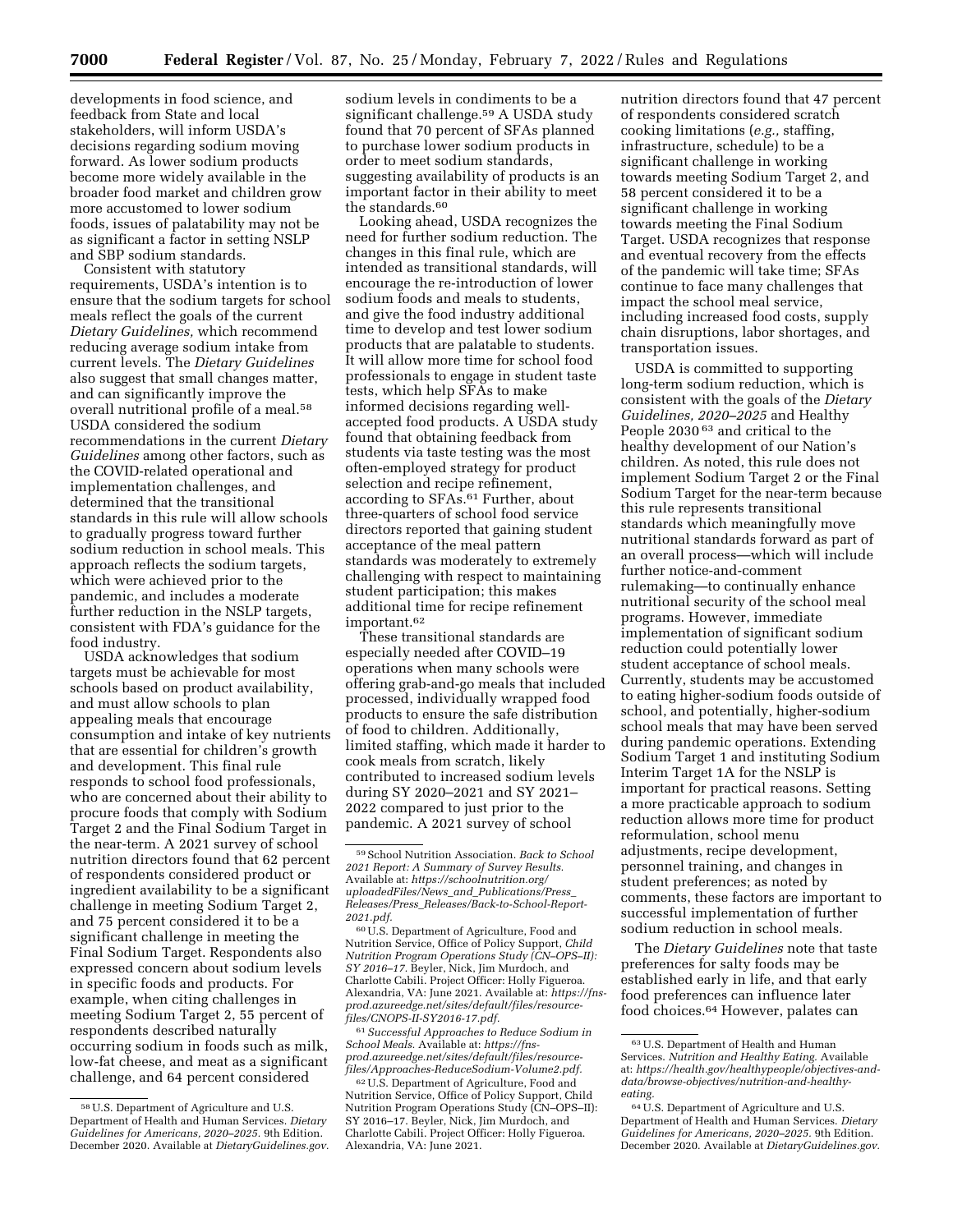also adjust to lower sodium foods.65 Because the preference for salty foods is a learned preference, the transitional standards in this final rule provide additional time for the overall food marketplace and community public health messaging to take steps to also reduce sodium in the food supply, while encouraging moderate reductions in school lunches. Allowing sodium reduction in schools to be on pace with community sodium reduction strategies, and implementation of the FDA's voluntary short-term sodium reduction targets, will yield a higher likelihood of success. This approach also will allow the opportunity for input from key stakeholders on how sodium reduction in schools can be coordinated with a larger public health effort and with industry research and development, so that children's preference for sodium in foods can gradually change without noticeable changes to the palatability of school meals. In addition, this final rule will provide USDA with additional time to thoughtfully propose a new rule that offers a permanent, achievable reduction in sodium in school meals that continues to be consistent with the goals of the *Dietary Guidelines.* 

USDA appreciates that, since 2012, schools have made significant progress in reducing the sodium content of meals. A study published in 2020 66 provides evidence that schools have the ability to provide lower sodium meals that are acceptable to students and do not increase food waste. The study also notes that 9 in 10 children in the United States consume sodium at levels that exceed *Dietary Guidelines* and National Academy of Medicine (formerly the Institute of Medicine) recommendations, and that 1 in 6 children have pre-high blood pressure or high blood pressure, putting them at risk for cardiovascular disease as adults. Because of these health risks, it is important for schools that have the ability to reduce the sodium content of meals to do so. Further, USDA

encourages families and communities to support schools' efforts by taking gradual steps to reduce the sodium content of meals offered to children outside of schools when possible. Wholesome school meals are only a part of children's daily food intake, and children will be more likely to eat them if the foods available to them outside of school are also lower in sodium. Helping students adjust their taste preferences requires collaboration between schools, parents and guardians, and communities.

USDA's Team Nutrition and the Institute of Child Nutrition have developed a range of resources and tools for reducing sodium; USDA will continue to provide schools with technical assistance, training resources, recipes, and mentoring to help them offer healthy, lower sodium meals. To support schools, USDA will engage public health organizations to collaborate on messages to educate families and communities about the need for sodium reduction in school meals. Further, USDA will gather feedback on how sodium reduction impacts schools' ability to offer foods from a variety of cultures and regions to avoid negatively impacting the diversity of school meal menus. In addition, USDA Foods will continue to provide food products with no added salt and/ or low sodium content for inclusion in school meals. As noted previously, at the local level, 7 CFR 210.12(a) allows students, parents and guardians, and community members to influence menu planning; USDA encourages the school community to provide ideas on sodium reduction strategies. USDA also encourages schools to communicate the importance of reducing sodium in school meals, for example, by sharing nutrition education messages with students in the school cafeteria.

Accordingly, this final rule amends 7 CFR 210.10(f)(3) and 220.8(f) to maintain Sodium Target 1 for NSLP and SBP through SY 2022–2023, as well as for SBP in SY 2023–2024, and

implement Sodium Target 1A for NSLP no later than SY 2023–2024. USDA invites public comments on the USDA sodium standards discussed in this final rule, including comments about how USDA can support implementation of those sodium standards. These public comments will help to inform USDA's future rulemaking.

## **IV. Good Cause**

While USDA has extensively considered public comments on this final rule, USDA would have good cause to issue this rule even without soliciting public comment.

USDA believes that good cause exists to implement these transitional standards as an interim final rule due to the immediate need of school operators to begin procurement activities for school meal programs. Since March 2020, USDA and Child Nutrition Program operators have worked tirelessly to ensure children's access to nutritious meals throughout the pandemic, safe reopening of schools, and steps towards resumption of traditional meal service. Most resources have been devoted to such efforts and as explained above, the 2012 standards were not applicable during such period due to COVID-related flexibilities granted by Congress. However, Congress recently revised such flexibilities to end after SY 2021–2022. *See* Section 3102(a) of the Extending Government Funding and Delivering Emergency Assistance Act (Pub. L. 117–43) (amending Section 2202(e) of the Families First Coronavirus Response Act).

In addition, many SFAs plan school menus months in advance of the new school year. For SFAs to make menu planning, procurement, and contract decisions in advance of the school year, they need advance notice of the meal pattern requirements. As shown in the chart below, due to the numerous steps involved, the ICN estimates that the entire procurement process may take up to a year to complete.

### PROCUREMENT TIMELINE FOR SCHOOL FOOD SERVICE OPERATORS

| Month(s) | Task(s)                                                                                                                                                          |
|----------|------------------------------------------------------------------------------------------------------------------------------------------------------------------|
|          | • Begin preparing for procuring items. Planning approximately one year in advance provides sufficient<br>time for preparation for all parties in the food chain. |
|          | • Write specifications.<br>• Project USDA Foods needs.<br>• Fall and winter breaks may impact timeline.                                                          |

<sup>65</sup> IOM (Institute of Medicine). *Strategies to Reduce Sodium Intake in the United States.*  Washington, DC The National Academies Press; 2010.

66 Juliana F.W. Cohen, Scott Richardson, Christina A. Roberto, Eric B. Rimm, *Availability of Lower-Sodium School Lunches and the Association with Selection and Consumption among Elementary* 

*and Middle School Students,* Journal of the Academy of Nutrition and Dietetics, 2020. Available at: *[http://www.sciencedirect.com/science/](http://www.sciencedirect.com/science/article/pii/S2212267220309710)  [article/pii/S2212267220309710.](http://www.sciencedirect.com/science/article/pii/S2212267220309710)*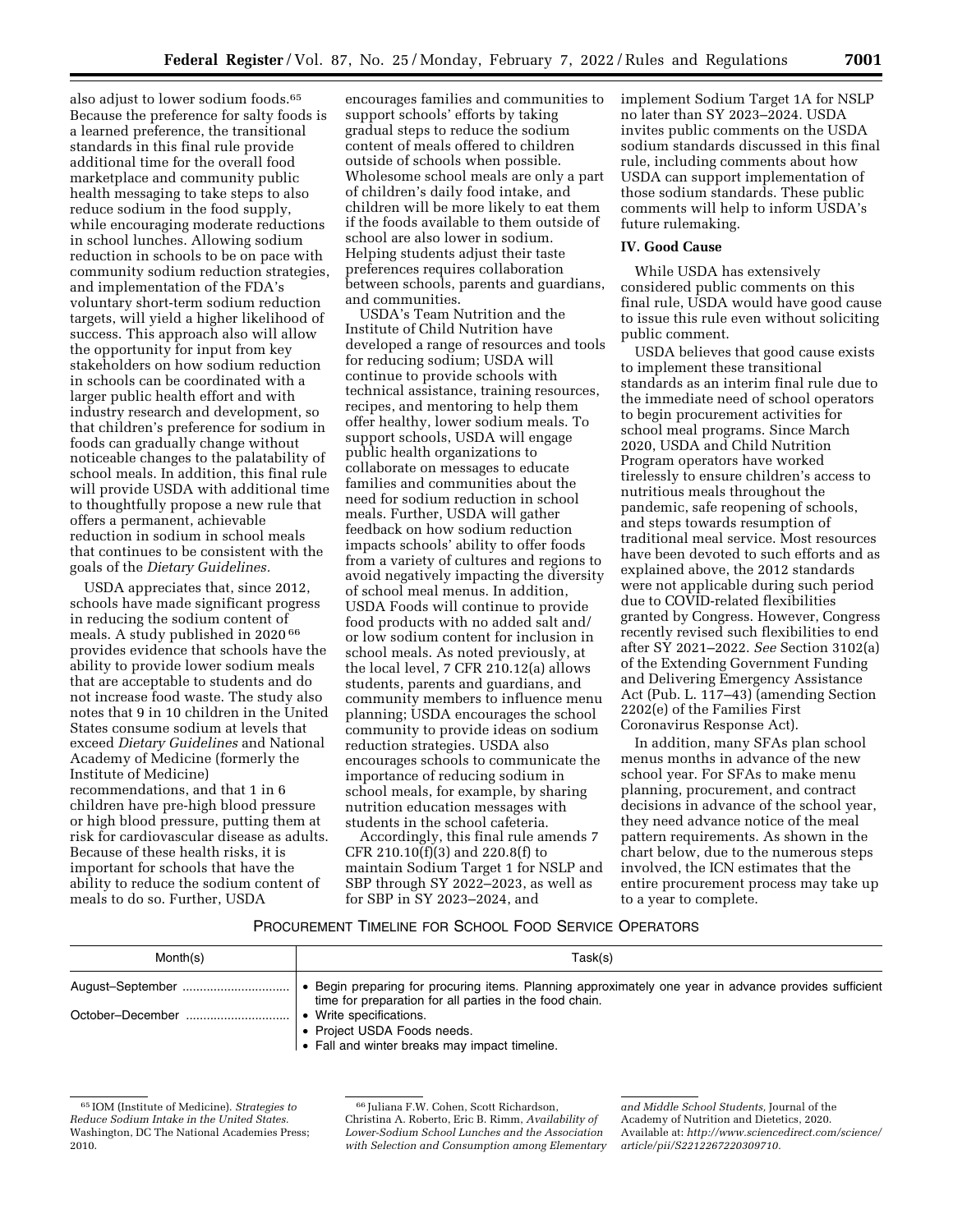## PROCUREMENT TIMELINE FOR SCHOOL FOOD SERVICE OPERATORS—Continued

| Month(s) | Task(s)                                                                                                                                                                                                                                                                                                                                                                                                                                                                                                                                                                                                                                                                                       |
|----------|-----------------------------------------------------------------------------------------------------------------------------------------------------------------------------------------------------------------------------------------------------------------------------------------------------------------------------------------------------------------------------------------------------------------------------------------------------------------------------------------------------------------------------------------------------------------------------------------------------------------------------------------------------------------------------------------------|
|          | • Develop solicitation document. Include pertinent information about the district; date and time for pre-<br>solicitation conference and solicitation submission; scope of work; time period for the solicitation; any<br>common legalities; ability for price escalations; name brand items; substitutions; discounts, rebates,<br>and applicable credits; communication instructions with the district prior to the closing date; solicita-<br>tion evaluation criteria.<br>• Plan accordingly to have solicitation document and agenda item at school board meeting.<br>• Modify proposal based on legal counsel's directives. Remember fall and winter breaks may impact<br>the timeline. |
|          | • Propose solicitation document to school board.<br>• Follow internal procedures.<br>• Communicate to distributors and manufacturer and publicly announce the solicitation.<br>• Publicize the solicitation document.<br>• Conduct the solicitation meeting.<br>• Allow a minimum of four weeks for vendors to respond.<br>• Evaluate solicitations based on pre-established criteria and select vendors.                                                                                                                                                                                                                                                                                     |
|          | • Receive School Board approval for the selection of vendor.<br>• Provide information to distributor and/or manufacturer.<br>• Allow longer time for specialty items and name brand items.                                                                                                                                                                                                                                                                                                                                                                                                                                                                                                    |
|          | • Communicate with stakeholders, determine delivery dates, and discuss school opening logistics.<br>• Receive products for upcoming school year.                                                                                                                                                                                                                                                                                                                                                                                                                                                                                                                                              |

Planning and acting in advance saves time, helps avoid repetitive tasks, and implements cost-effective inventory management, according to the ICN. Once menu planning is complete, schools need lead time to screen products, forecast required food quantities, write product specifications, create solicitation documents, announce the solicitation, and award the contract for the next school year. This final rule is necessary and timely, because for schools to successfully plan and adequately prepare for SY 2022–2023, they need to know the meal pattern requirements immediately. Planning and preparing for the new school year is important not only from an administrative standpoint; it also allows school nutrition professionals to better serve the children who rely on school breakfast and lunch for up to half their dietary intake each school day.67 Supporting schools' ability to plan ahead is especially important at a time when schools are still facing pandemicrelated concerns, such as supply chain disruptions, staff shortages, and financial losses.68 Importantly, if schools do not have sufficient time to procure foods that comply with the

meal pattern standards, they may choose not to participate in the programs or, if they do participate, may be found noncompliant and, depending on the meal pattern violation, ineligible for reimbursement.

## **V. Summary**

In 2012, USDA published a final rule that raised school meal nutrition standards for the first time in more than 15 years. The updated meal patterns were a key component of implementing the Healthy, Hunger-Free Kids Act, which significantly enhanced school meal standards to meet the nutritional needs of children and to safeguard their health and well-being. Most elements of the 2012 regulations have been successfully implemented with measurable, positive effect.69 Under the updated standards, USDA research found that school lunches were more nutritious compared to lunches from home or other places. For example, students who ate school lunches were more than twice as likely to consume vegetables at lunch compared to students who ate lunches from home or

other sources.70 USDA also found that a majority of SFA directors agreed that the updated standards were helpful in decreasing sodium, increasing dark green and red/orange vegetables, meeting calorie requirements, and increasing whole grains in school meals.71

Yet, for several years after publication of the 2012 rule, administrative and legislative action provided flexibility to the milk, whole grains, and sodium requirements. In 2018, USDA published a final rule to revise the requirements for milk, whole grains, and sodium. In April 2020, due to a court decision vacating the 2018 rule, the meal pattern requirements for milk, whole grains, and sodium immediately reverted to the 2012 regulations.

Nevertheless, nationwide meal pattern waivers provided flexibility to allow safe meal service during the COVID–19 pandemic, so the court decision had little practical effect on schools at the time. These waivers will expire on June 30, 2022. However, many schools are not ready to immediately serve meals that meet the milk, whole grains, and sodium requirements from the 2012 rule. Reverting to these requirements, some of which have never been fully in effect, immediately after the waivers expire would be unrealistic and impose unreasonable difficulties on

<sup>67</sup> Karen Weber Cullen, Tzu-An Chen, *The contribution of the USDA school breakfast and lunch program meals to student daily dietary intake,* Preventive Medicine Reports. March 2017. Available at: *[https://www.sciencedirect.com/](https://www.sciencedirect.com/science/article/pii/S2211335516301516) [science/article/pii/S2211335516301516.](https://www.sciencedirect.com/science/article/pii/S2211335516301516)* 

<sup>68</sup>School Nutrition Association. *Back to School 2021 Report: A Summary of Survey Results.*  Available at: *[https://schoolnutrition.org/](https://schoolnutrition.org/uploadedFiles/News_and_Publications/Press_Releases/Press_Releases/Back-to-School-Report-2021.pdf) [uploadedFiles/News](https://schoolnutrition.org/uploadedFiles/News_and_Publications/Press_Releases/Press_Releases/Back-to-School-Report-2021.pdf)*\_*and*\_*Publications/Press*\_ *Releases/Press*\_*[Releases/Back-to-School-Report-](https://schoolnutrition.org/uploadedFiles/News_and_Publications/Press_Releases/Press_Releases/Back-to-School-Report-2021.pdf)[2021.pdf.](https://schoolnutrition.org/uploadedFiles/News_and_Publications/Press_Releases/Press_Releases/Back-to-School-Report-2021.pdf)* Continued pandemic-related supply chain disruptions, staff, shortages, and financial sustainability/losses were identified as the top three ''serious concerns'' among survey respondents.

<sup>69</sup>School Nutrition and Meal Cost Study findings suggest that the updated nutrition standards have had a positive and significant influence on the nutritional quality of school meals. Between SY 2009–2010 and SY 2014–2015, ''Healthy Eating Index-2010'' (HEI) scores for NSLP and SBP increased significantly, suggesting that the updated standards significantly improved the nutritional quality of school meals. Over this period, the mean HEI score for NSLP lunches increased from 57.9 to 81.5, and the mean HEI score for SBP breakfasts increased from 49.6 to 71.3. The study is available at: *[https://www.fns.usda.gov/school-nutrition-and](https://www.fns.usda.gov/school-nutrition-and-meal-cost-study)[meal-cost-study.](https://www.fns.usda.gov/school-nutrition-and-meal-cost-study)* School Nutrition and Meal Cost Study (OMB Control Number 0584–0596, expiration date 07/31/2017.)

<sup>70</sup> *Lunches Consumed From School Are the Most Nutritious.* Available at: *[https://fns](https://fns-prod.azureedge.net/sites/default/files/resource-files/SNMCS_infographic5_SchoolLunchesAretheMostNutritious.pdf)[prod.azureedge.net/sites/default/files/resource](https://fns-prod.azureedge.net/sites/default/files/resource-files/SNMCS_infographic5_SchoolLunchesAretheMostNutritious.pdf)files/SNMCS*\_*infographic5*\_*[SchoolLunchesArethe](https://fns-prod.azureedge.net/sites/default/files/resource-files/SNMCS_infographic5_SchoolLunchesAretheMostNutritious.pdf) [MostNutritious.pdf](https://fns-prod.azureedge.net/sites/default/files/resource-files/SNMCS_infographic5_SchoolLunchesAretheMostNutritious.pdf)*.

<sup>71</sup>*Updated Nutrition Standards Posed Challenges but Achieved Underlying Goals.* Available at: *[https://fns-prod.azureedge.net/sites/default/files/](https://fns-prod.azureedge.net/sites/default/files/resource-files/SNMCS_infographic1_ChallengeswithNutritionStandards.pdf)  [resource-files/SNMCS](https://fns-prod.azureedge.net/sites/default/files/resource-files/SNMCS_infographic1_ChallengeswithNutritionStandards.pdf)*\_*infographic1*\_*Challengeswith [NutritionStandards.pdf](https://fns-prod.azureedge.net/sites/default/files/resource-files/SNMCS_infographic1_ChallengeswithNutritionStandards.pdf)*.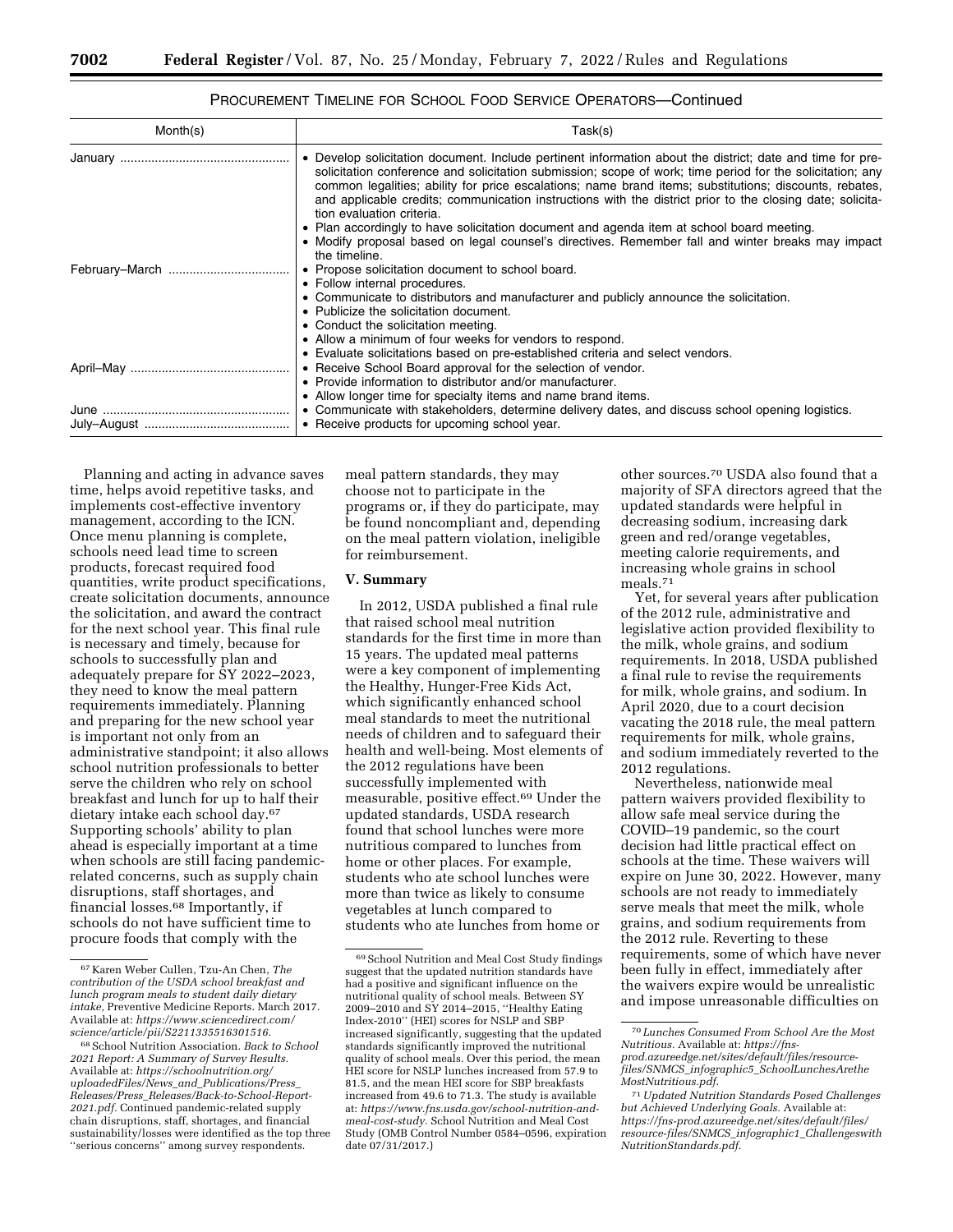schools, undermining their ability to comply with Program requirements. Additionally, schools need more time to respond to and recover from the economic and transformational impacts of meal service during the pandemic.

Considering the comments received on the November 2020 proposed rule, circumstances affecting schools, and the current *Dietary Guidelines,* USDA is finalizing the November 2020 proposed rule with standards targeting three meal requirements for the near-term, which will provide schools with a measured transition to healthier meals. The transitional standards offered in this final rule apply only to the milk, whole grains, and sodium requirements. This final rule will allow NSLP and SBP operators, and some CACFP and SMP operators, to offer flavored, low-fat milk; require at least 80 percent of the weekly grains in the school lunch and breakfast menus to be whole grain-rich; and retain Sodium Target 1 for NSLP and SBP through the end of SY 2022–2023, as well as for SBP beginning in SY 2023– 2024, and make a Sodium Interim Target 1A effective for NSLP beginning in SY 2023–2024.

Schools that can meet or exceed these standards do not have to change their menus because of this final rule, and are encouraged to continue exceeding the regulatory standard to provide students with the healthiest meals possible. At the local level, 7 CFR 210.12(a) allows students, parents and guardians, and community members to influence menu planning. The local school wellness policy (7 CFR 210.31) also provides an important opportunity to influence the school nutrition environment at large; USDA encourages community members to support their local school's efforts to provide students with nutritious school meals. In addition, 7 CFR 210.19(e) allows State agencies discretion to set additional requirements that are not inconsistent with the minimum nutrition standards for school meals.

Looking ahead, USDA will promulgate a new rulemaking regarding nutritional requirements for school meals that comprehensively considers the goals of the *Dietary Guidelines, 2020–2025,* recent nutrition science, and the needs of children who may experience food and nutrition insecurity. USDA also commits to providing stakeholders with a meaningful opportunity to offer comments on a new proposed rule and will fully consider all comments. USDA intends to propose and finalize a new rule that demonstrates the Department's commitment to nutrition to be effective by SY 2024–2025.

Meanwhile, USDA will continue to provide schools with technical assistance, training resources, and mentoring to help them offer nutritious meals that students enjoy. In addition, USDA Foods will continue to provide whole grain-rich products and products with no added salt and/or low sodium content for inclusion in school meals. USDA invites the public to comment on the content of this final rule, as well as provide comments that will inform the future rulemaking that will offer the next steps towards better nutrition for America's school children.

## **Procedural Matters**

### **Executive Order 12866 and 13563**

Executive Orders 12866 and 13563 direct agencies to assess all costs and benefits of available regulatory alternatives and, if regulation is necessary, to select regulatory approaches that maximize net benefits (including potential economic, environmental, public health and safety effects, distributive impacts, and equity). Executive Order 13563 emphasizes the importance of quantifying both costs and benefits, of reducing costs, of harmonizing rules, and of promoting flexibility. This final rule has been determined to be economically significant and was reviewed by the Office of Management and Budget (OMB) in conformance with Executive Order 12866.

#### *Regulatory Impact Analysis*

As required for all rules that have been designated as Significant by the Office of Management and Budget, a Regulatory Impact Analysis (RIA) was developed for this final rule. It follows this rule as an Appendix. The following summarizes the conclusions of the regulatory impact analysis:

*Need for Action:* This final rule will establish transitional standards to support the continued provision of nutritious school meals while USDA updates the meal pattern standards to reflect the *Dietary Guidelines for Americans, 2020–2025,* and as schools recover from the pandemic. USDA will develop updated standards through a new rulemaking for implementation in school year (SY) 2024–2025 and beyond, based on current nutrition science and public input on how to build on the success of school meals in supporting healthy eating and improved dietary outcomes. The COVID–19 pandemic impacted the entire Nation, but schools faced challenges adjusting to widespread closures, online and hybrid learning, and supply chain issues that affected the school meal

service and the broader school environment. Many operators will need to reacquaint themselves with the 2012 standards after several years of Congressional, regulatory, and administrative interventions, followed by two years of meal pattern flexibilities provided in response to the public health emergency. As a result of these interventions and COVID–19 nationwide waivers, the 2012 whole grain-rich requirement and Sodium Target 2 have not been fully implemented, and the 2012 milk requirements have not been fully implemented in over five years. This final rule establishes transitional requirements for milk whole grains, and sodium to respond to the needs of schools as they recover from the challenges of COVID–19, while also taking measured steps towards improving nutritional quality of meals offered.

*Benefits:* This rule builds on the major achievements schools have already made improving school meals to support healthy diets for school children. Schools would face extreme challenges immediately returning to the 2012 standards from COVID–19 operations, which would be compounded by supply chain disruptions and staffing concerns. This rule will implement a modified Sodium Target 1A for NSLP, which will support schools with a gradual transition to lower sodium meals. USDA also increased the percentage of whole grainrich offerings required from 50 percent in the proposed rule to 80 percent in this final rule to recognize the need to continued progress in school meal nutrition. This rule provides achievable standards while USDA engages in more comprehensive long-term rulemaking to further update the meal standards.

*Costs:* USDA estimates this final rule will save schools \$0.15 cent per meal or \$1.1 billion annually compared to directly moving to the 2012 standards for milk, whole grains, and sodium in SY 2022–2023. Absent this rule it is estimated to cost \$1.3 billion annually or \$0.18 per meal for schools to move immediately to the 2012 milk, whole grains, and sodium requirements. The increased costs to schools under the 2012 standards are primarily due to the requirement to procure entirely whole grain-rich offerings, which are estimated to be more expensive than enriched items, and the stricter sodium standards, which require additional food and labor costs to support scratch cooking as industry currently does not offer enough compliant products. Relative to current school year operations, this rule is estimated to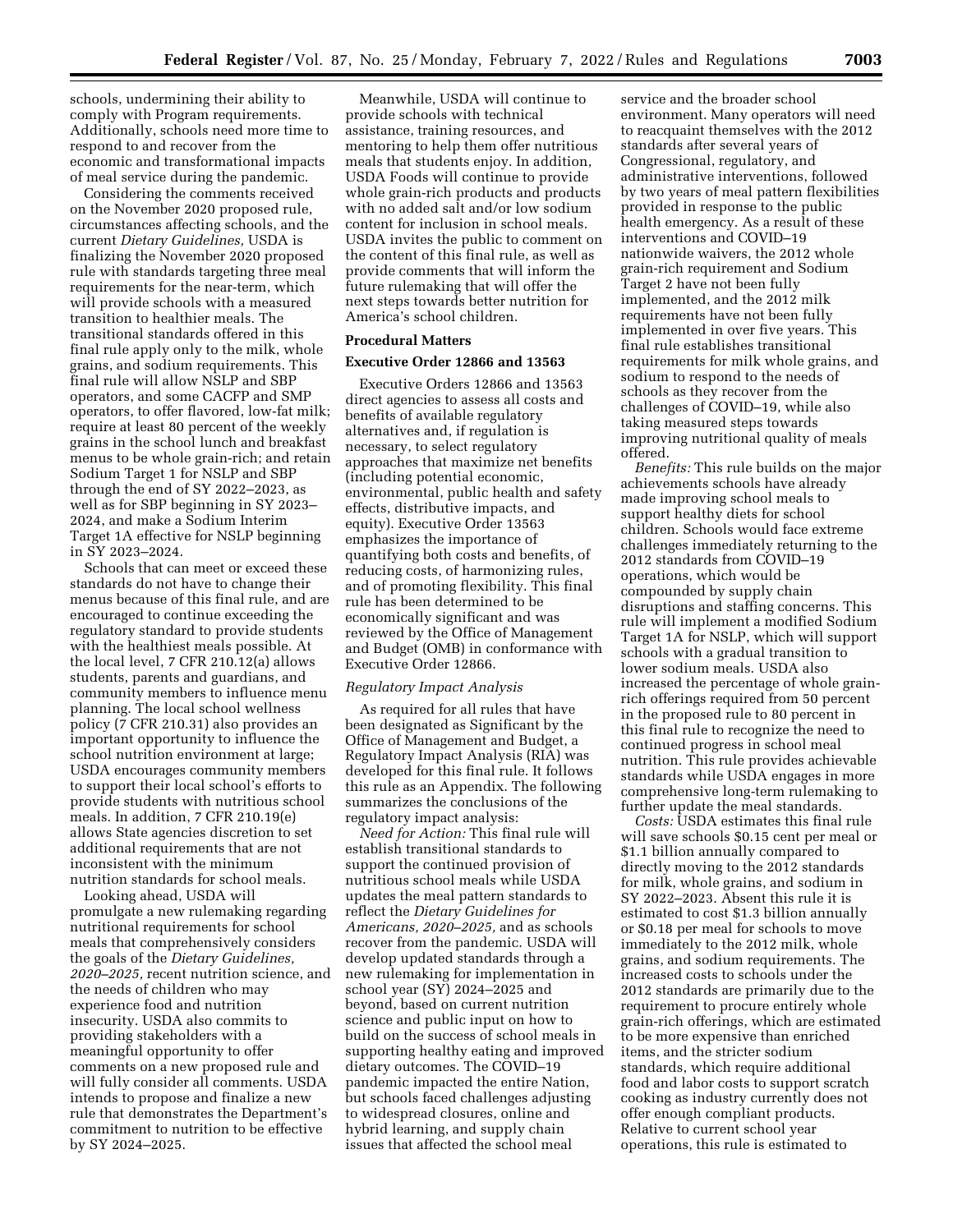potentially increase costs to schools by \$187 million annually or about \$0.03 per meal. These are mostly driven by the move to the requirement that at least 80 percent of grains offered must be whole grain-rich and increases in food and labor costs for schools that still need to meet Sodium Target 1 and Target 1A. Costs to offer low-fat, flavored milk as an option are due to low-fat, flavored milk being slightly more expensive than fat-free, flavored varieties.

## **Regulatory Flexibility Act**

The Regulatory Flexibility Act (5 U.S.C. 601–612) requires agencies to analyze the impact of rulemaking on small entities and consider alternatives that would minimize any significant impacts on a substantial number of small entities. Pursuant to that review, it has been certified that this rule would not have a significant impact on a substantial number of small entities. Because this interim final rule adds flexibility to current Child Nutrition Program regulations, the changes implemented through this final rule are expected to benefit small entities operating meal programs under 7 CFR parts 210, 215, 220, and 226.

#### **Congressional Review Act**

Pursuant to the Congressional Review Act (5 U.S.C. 801 *et seq.*), the Office of Information and Regulatory Affairs designated this rule as a major rule, as defined by 5 U.S.C. 804(2).

## **Unfunded Mandates Reform Act**

Title II of the Unfunded Mandates Reform Act of 1995 (UMRA), Public Law 104–4, establishes requirements for Federal agencies to assess the effects of their regulatory actions on State, local and tribal governments, and the private sector. Under section 202 of the UMRA, the Department generally must prepare a written statement, including a cost benefit analysis, for proposed and final rules with ''Federal mandates'' that may result in expenditures by State, local or tribal governments, in the aggregate, or the private sector, of \$146 million or more (when adjusted for inflation; GDP deflator source: Table 1.1.9 at *[http://](http://www.bea.gov/iTable) [www.bea.gov/iTable](http://www.bea.gov/iTable)*) in any one year. When such a statement is needed for a rule, Section 205 of the UMRA generally requires the Department to identify and consider a reasonable number of regulatory alternatives and adopt the most cost effective or least burdensome alternative that achieves the objectives of the rule.

This final rule does not contain Federal mandates (under the regulatory provisions of Title II of the UMRA) for

State, local and Tribal governments, or the private sector of \$146 million or more in any one year. Thus, the rule is not subject to the requirements of sections 202 and 205 of the UMRA.

### **Executive Order 12372**

The NSLP, SMP, SBP, and the CACFP are listed in the Catalog of Federal Domestic Assistance under NSLP No. 10.555, SMP No. 10.556, SBP No. 10.553, and CACFP No. 10.558, respectively, and are subject to Executive Order 12372, which requires intergovernmental consultation with State and local officials (see 2 CFR chapter IV). Since the Child Nutrition Programs are State-administered, USDA's FNS Regional Offices have formal and informal discussions with State and local officials, including representatives of Indian Tribal Organizations, on an ongoing basis regarding program requirements and operations. This provides USDA with the opportunity to receive regular input from program administrators and contributes to the development of feasible program requirements.

### **Federalism Summary Impact Statement**

Executive Order 13132 requires Federal agencies to consider the impact of their regulatory actions on State and local governments. Where such actions have federalism implications, agencies are directed to provide a statement for inclusion in the preamble to the regulations describing the agency's considerations in terms of the three categories called for under Section (6)(b)(2)(B) of Executive Order 13132. The Department has considered the impact of this final rule on State and local governments and has determined that this rule does not have federalism implications. Therefore, under section 6(b) of the Executive Order, a federalism summary is not required.

## **Executive Order 12988, Civil Justice Reform**

This final rule has been reviewed under Executive Order 12988, Civil Justice Reform. This rule is intended to have preemptive effect with respect to any State or local laws, regulations, or policies which conflict with its provisions or which would otherwise impede its full and timely implementation. This rule is not intended to have retroactive effect. Prior to any judicial challenge to the provisions of the interim final rule, all applicable administrative procedures must be exhausted.

## **Civil Rights Impact Analysis**

FNS has reviewed the final rule, in accordance with Department Regulation 4300–004, Civil Rights Impact Analysis, to identify and address any major civil rights impacts the final rule might have on minorities, women, and persons with disabilities. A comprehensive Civil Rights Impact Analysis (CRIA) was conducted on the final rule, including an analysis of participant data and provisions contained in the final rule. The CRIA outlines outreach and mitigation strategies to lessen any possible civil rights impacts. The CRIA concludes by stating that FNS believes the promulgation of this final rule will impact SFAs and CACFP institutions and facilities by adding transitional meal pattern standards. Additionally, participants in the NSLP, SBP, SMP, and CACFP may be impacted if transitional meal pattern standards are taken by SFAs and CACFP institutions and facilities. However, FNS finds that the implementation of mitigation strategies and monitoring by the FNS Civil Rights Division and FNS Child Nutrition Programs may lessen these impacts. If deemed necessary, the FNS Civil Rights Division will propose further mitigation and outreach to alleviate impacts that may result from the implementation of the final rule.

## **Executive Order 13175: Consultation and Coordination With Indian Tribal Governments**

Executive Order 13175 requires Federal agencies to consult and coordinate with Tribes on a government-to-government basis on policies that have Tribal implications, including regulations, legislative comments, or proposed legislation. Additionally, other policy statements or actions that have substantial direct effects on one or more Indian Tribes, the relationship between the Federal Government and Indian Tribes, or on the distribution of power and responsibilities between the Federal Government and Indian Tribes also require consultation.

After reviewing the final rule, the Office of Tribal Relations (OTR) has determined that there are multiple issues that could warrant tribal consultation such as the milk requirement and not allowing flexibility for complete exclusion of dairy (not just lactose-free dairy) products and inclusion of completely different traditional sources of calcium, and the grain requirement not having flexibility for having certain indigenous foods for carbohydrates that are not grains (such as wild rice, amaranth, etc.).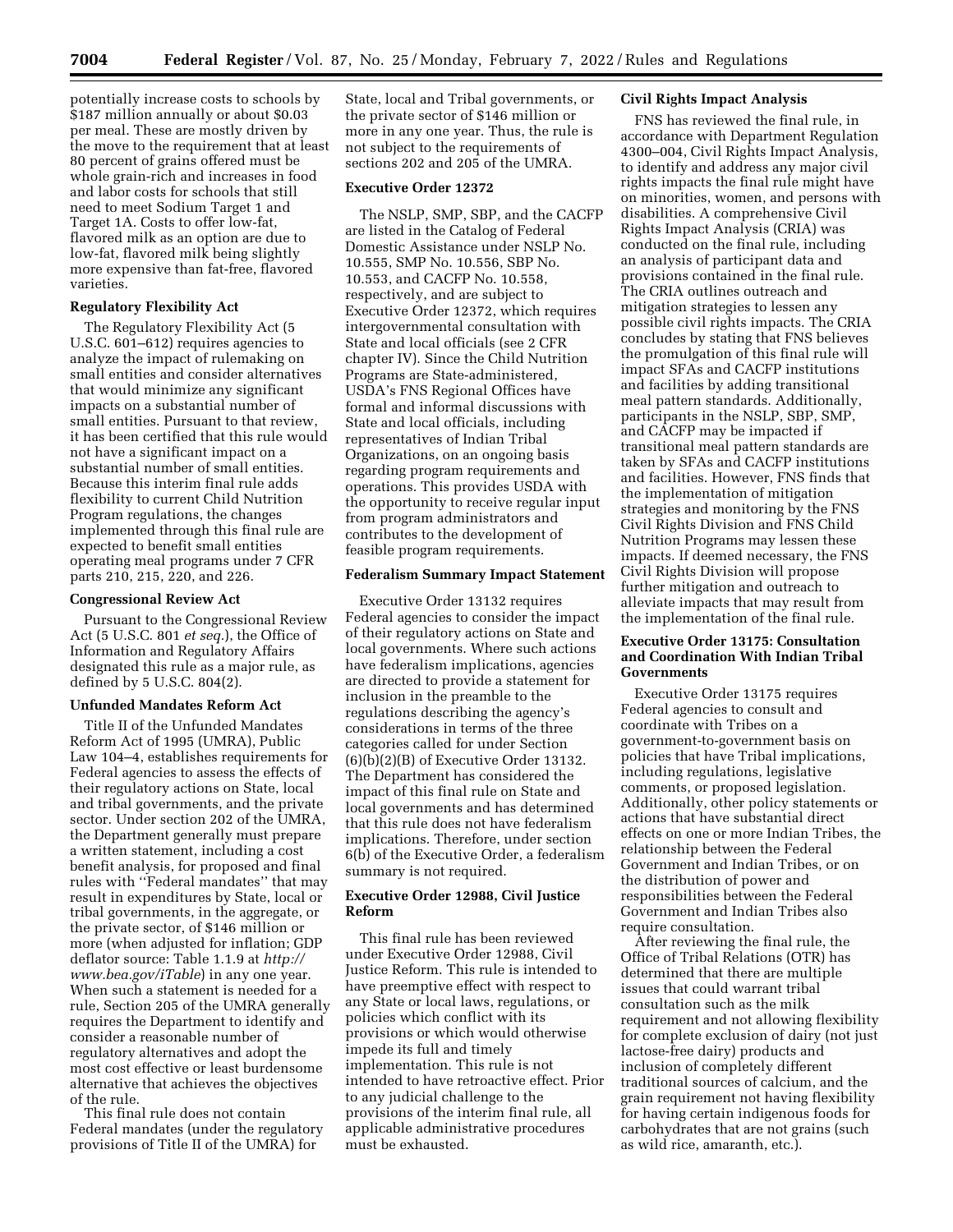Recognizing that there have been difficulties associated with the COVID– 19 pandemic and because these are transitional standards, OTR approves the final rule on the condition that there is robust consultation on the forthcoming proposed rule related to school nutrition standards to ensure that indigenous views and dietary concerns are fully taken into account.

If a tribe requests consultation in the future, FNS will work with the Office of Tribal Relations to ensure meaningful consultation is provided.

## **Paperwork Reduction Act**

The Paperwork Reduction Act of 1995 (44 U.S.C. Chap. 35; 5 CFR part 1320) requires the Office of Management and Budget (OMB) to approve all collections of information by a Federal agency before they can be implemented. Respondents are not required to respond to any collection of information unless it displays a current valid OMB control number.

Send comments to the Office of Information and Regulatory Affairs, OMB, Attention: Desk Officer for FNS, Washington, DC 20503. Comments are invited on: (a) Whether the proposed collection of information is necessary for the proper performance of the functions of the agency, including whether the information shall have practical utility; (b) the accuracy of the agency's estimate of the burden of the proposed collection of information, including the validity of the methodology and assumptions used; (c) ways to enhance the quality, utility, and clarity of the information to be collected; and (d) ways to minimize the burden of the collection of information on those who are to respond, including use of appropriate automated, electronic, mechanical, or other

technological collection techniques or other forms of information technology. All responses to this notice will be summarized and included in the request for OMB approval. All comments will also become a matter of public record.

This rule contains information collections that have been approved by OMB under OMB #0584–0006 (7 CFR part 210, National School Lunch Program), expires 7/31/2023; OMB #0584–0012 (7 CFR part 220, School Breakfast Program), expires 4/30/2022; OMB #0584–0005 (7 CFR part 215, Special Milk Program for Children), expires 7/31/2022; and OMB #0584– 0055 (7 CFR part 226, Child and Adult Care Food Program), expired 2/29/2020. Although the CACFP information collection has expired, USDA is planning to reinstate it and has published a 60-Day Notice. Revisions are underway and USDA expects to submit it to OMB for review soon. The provisions of this rule do not impose new or existing information collection requirements subject to approval by the OMB under the Paperwork Reduction Act of 1994.

#### **E-Government Act Compliance**

The Department is committed to complying with the E-Government Act of 2002, to promote the use of the internet and other information technologies to provide increased opportunities for citizen access to Government information and services, and for other purposes.

#### **List of Subjects**

### *7 CFR Part 210*

Grant programs—education, Grant programs—health, Infants and children, Nutrition, Penalties, Reporting and recordkeeping requirements, School

breakfast and lunch programs, Surplus agricultural commodities.

## *7 CFR Part 215*

Food assistance programs, Grant programs—education, Grant program health, Infants and children, Milk, Reporting and recordkeeping requirements.

## *7 CFR Part 220*

Grant programs—education, Grant programs—health, Infants and children, Nutrition, Reporting and recordkeeping requirements, School breakfast and lunch programs.

### *7 CFR Part 226*

Accounting, Aged, Day care, Food assistance programs, Grant programs, Grant programs—health, Individuals with disabilities, Infants and children, Intergovernmental relations, Loan programs, Reporting and recordkeeping requirements, Surplus agricultural commodities.

Accordingly, 7 CFR parts 210, 215, 220, and 226 are amended as follows:

### **PART 210—NATIONAL SCHOOL LUNCH PROGRAM**

■ 1. The authority citation for 7 CFR part 210 continues to read as follows:

**Authority:** 42 U.S.C. 1751–1760, 1779.

■ 2. In § 210.10:

- a. Revise the table in paragraph (c)
- introductory text; and
- $\blacksquare$  b. Revise paragraphs (c)(2)(iv)(B),
- $(d)(1)(i)$ , and  $(f)(3)$ .

The revisions read as follows:

#### **§ 210.10 Meal requirements for lunches and requirements for afterschool snacks.**

### \* \* \* \* \*  $(c) * * * *$

#### TABLE 1 TO PARAGRAPH (c) INTRODUCTORY TEXT—LUNCH MEAL PATTERN

|                 | Grades K-5                       | Grades 6-8                           | Grades 9–12    |
|-----------------|----------------------------------|--------------------------------------|----------------|
| Food components |                                  | Amount of Food <sup>a</sup> per Week |                |
|                 |                                  | (minimum per day)                    |                |
|                 | $2\frac{1}{2}$ ( $\frac{1}{2}$ ) | $2\frac{1}{2}$ ( $\frac{1}{2}$ )     | 5(1)           |
|                 | $3\frac{3}{4}$ ( $\frac{3}{4}$ ) | $3\frac{3}{4}$ ( $\frac{3}{4}$ )     | 5 (1)          |
|                 | $\frac{1}{2}$                    |                                      | $\frac{1}{2}$  |
|                 | $\frac{3}{4}$                    | 3/4                                  | 11/4           |
|                 | $\frac{1}{2}$                    | 1/2                                  | $\frac{1}{2}$  |
|                 | $\frac{1}{2}$                    | 1/2                                  | $\frac{1}{2}$  |
|                 | 1/2                              |                                      | $\frac{3}{42}$ |
|                 |                                  |                                      | $1\frac{1}{2}$ |
|                 | $8 - 9(1)$                       | $8 - 10(1)$                          | $10 - 12(2)$   |
|                 | $8 - 10(1)$                      | $9 - 10(1)$                          | $10 - 12(2)$   |
|                 |                                  | 5 (1)                                | 5(1)           |

| Min-<br>Jar   | 700 |  |
|---------------|-----|--|
| ı<br>.<br>--- |     |  |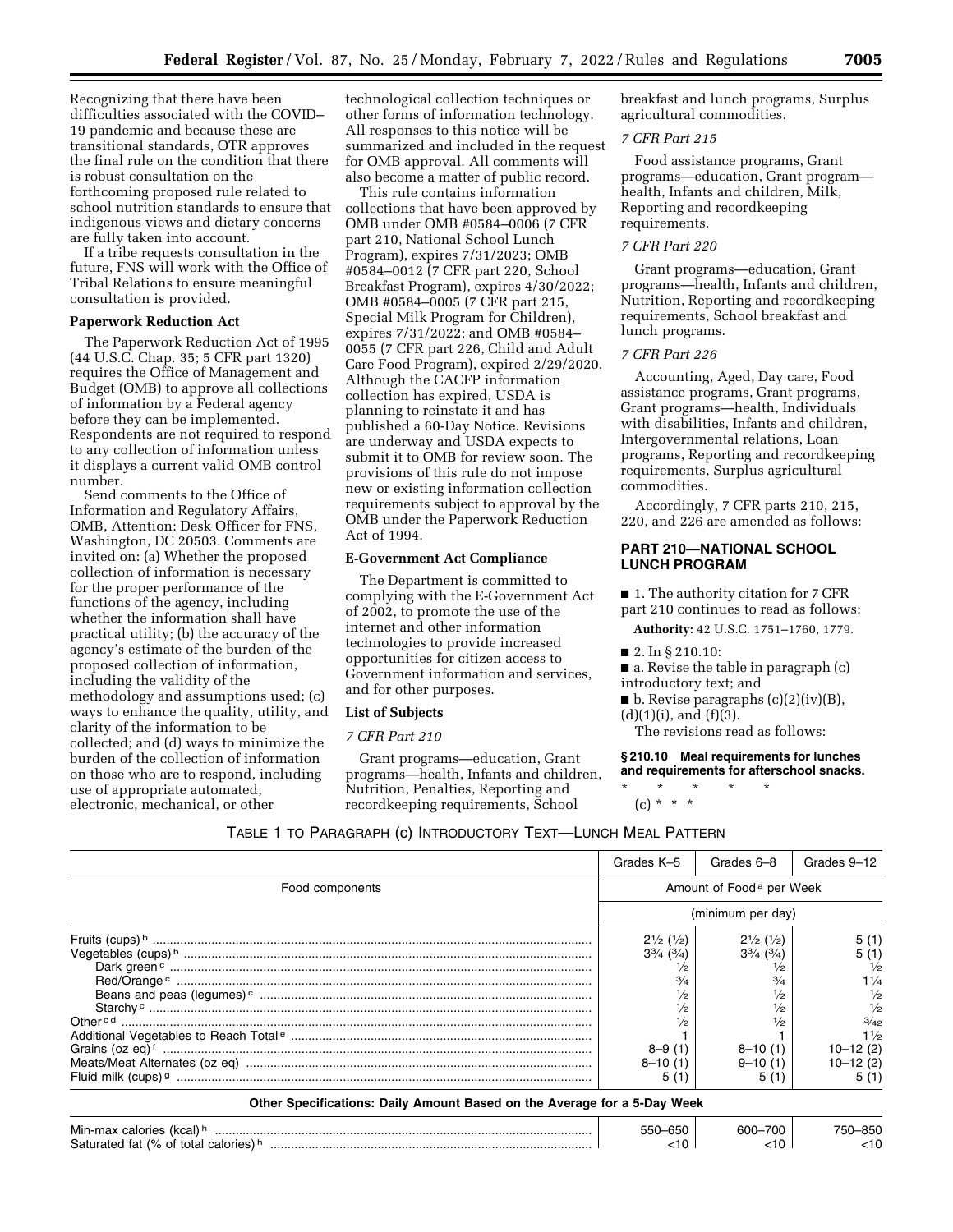|                                  | Grades K-5       | Grades 6-8                                                                                           | Grades 9-12      |
|----------------------------------|------------------|------------------------------------------------------------------------------------------------------|------------------|
|                                  |                  | (minimum per day)                                                                                    |                  |
| Sodium Interim Target 1A (mg) hi | ≤1,230<br>≤1.110 | ≤1,360<br>$≤1.225$                                                                                   | ≤1,420<br>≤1,280 |
| <i>Trans</i> fath                |                  | Nutrition label or manufacturer specifications<br>must indicate zero grams of trans fat per serving. |                  |

## TABLE 1 TO PARAGRAPH (c) INTRODUCTORY TEXT—LUNCH MEAL PATTERN—Continued

a Food items included in each group and subgroup and amount equivalents. Minimum creditable serving is 1⁄8 cup.<br>▷ One-quarter cup of dried fruit counts as 1∕2 cup of fruit; 1 cup of leafy greens counts as 1∕2 cup of veget vegetable offerings may be in the form of juice. All juice must be 100% full-strength.<br>c Larger amounts of these vegetables may be served.

dThis category consists of ''Other vegetables'' as defined in paragraph (c)(2)(iii)(E) of this section. For the purposes of the NSLP, the ''Other vegetables'' requirement may be met with any additional amounts from the dark green, red/orange, and beans/peas (legumes) vegetable subgroups as defined in paragraph (c)(2)(iii) of this section.<br>e Any vegetable subgroup may be offered to meet the total weekly vegetable requirement.

fAt least 80 percent of grains offered weekly must meet the whole grain-rich criteria specified in FNS guidance, and the remaining grain items

offered must be enriched.<br>gAll fluid milk must be fat-free (skim) or low-fat (1 percent fat or less). Milk may be flavored or flavored, provided that unflavored milk is offered<br>at each meal service.

at each meal service.<br>h Discretionary sources of calories (solid fats and added sugars) may be added to the meal pattern if within the specifications for calories, saturated fat, *trans* fat, and sodium. Foods of minimal nutritional value and fluid milk with fat content greater than 1 percent are not allowed.<br>Sodium Interim Target 1A must be met no later than July 1, 2023 (SY 2023–2024).

\* \* \* \* \*

- (2) \* \* \*
- (iv) \* \* \*

(B) *Daily and weekly servings.* The grains component is based on minimum daily servings plus total servings over a 5-day school week. Schools serving lunch 6 or 7 days per week must increase the weekly grains quantity by approximately 20 percent  $(1/5)$  for each additional day. When schools operate less than 5 days per week, they may decrease the weekly quantity by approximately 20 percent  $(\frac{1}{5})$  for each

day less than 5. The servings for biscuits, rolls, muffins, and other grain/ bread varieties are specified in FNS guidance. Eighty (80) percent of grains offered weekly must meet the whole grain-rich criteria specified in FNS guidance, and the remaining grain items offered must be enriched.

\* \* \* \* \*

- (d) \* \* \*
- $(1) * * * *$

(i) Schools must offer students a variety (at least two different options) of fluid milk. All milk must be fat-free

(skim) or low-fat (1 percent fat or less). Milk with higher fat content is not allowed. Low-fat or fat-free lactose-free and reduced-lactose fluid milk may also be offered. Milk may be unflavored or flavored, provided that unflavored milk is offered at each meal service.

- \* \* \* \* \*
- (f) \* \* \*

(3) *Sodium.* School lunches offered to each age/grade group must meet, on average over the school week, the levels of sodium specified in the following table within the established deadlines:

TABLE 4 TO PARAGRAPH (f)(3)—NATIONAL SCHOOL LUNCH PROGRAM SODIUM TIMELINE & LIMITS

| Age/grade group              | Target 1:<br>2022<br>effective<br>Julv<br>(mg | Interim target 1A:<br>.2023<br>effective Julv<br>(mg) |
|------------------------------|-----------------------------------------------|-------------------------------------------------------|
| $K-5$<br>$6 - 8$<br>$9 - 12$ | ≤1,230<br>≤1,360<br>$≤1.420$                  | ≤1,110<br>≤1,225<br>≤1,280                            |

#### **§ 210.11 [Amended]**

\* \* \* \* \*

■ 3. In § 210.11, in paragraphs (m)(1)(ii),  $(m)(2)(ii)$ , and  $(m)(3)(ii)$  add the words ''flavored or'' before the word ''unflavored''.

## **PART 215—SPECIAL MILK PROGRAM FOR CHILDREN**

■ 4. The authority for part 215 continues to read as follows:

**Authority:** 42 U.S.C. 1772 and 1779.

■ 5. In § 215.7a, revise paragraphs (a) introductory text and (a)(3) to read as follows:

### **§ 215.7a Fluid milk and non-dairy milk substitute requirements.**

\* \* \* \* \*

(a) *Types of fluid milk.* All fluid milk served in the Program must be pasteurized fluid milk which meets State and local standards for such milk, have vitamins A and D at levels specified by the Food and Drug Administration, and must be consistent with State and local standards for such milk. Lactose-free and reduced-lactose milk that meet the fat content and flavor specifications for each age group may also be offered. Fluid milk must also meet the following requirements:

\* \* \* \* \*

(3) *Children 6 years old and older.*  Children 6 years old and older must be served low-fat (1 percent fat or less) or fat-free (skim) milk. Milk may be flavored or unflavored.

\* \* \* \* \*

## **PART 220—SCHOOL BREAKFAST PROGRAM**

■ 6. The authority citation for part 220 continues to read as follows:

**Authority:** 42 U.S.C. 1773, 1779, unless otherwise noted.

■ 7. In § 220.8, revise the table in paragraph (c) introductory text and revise paragraphs (c)(2)(iv)(B), (d), and (f)(3) to read as follows: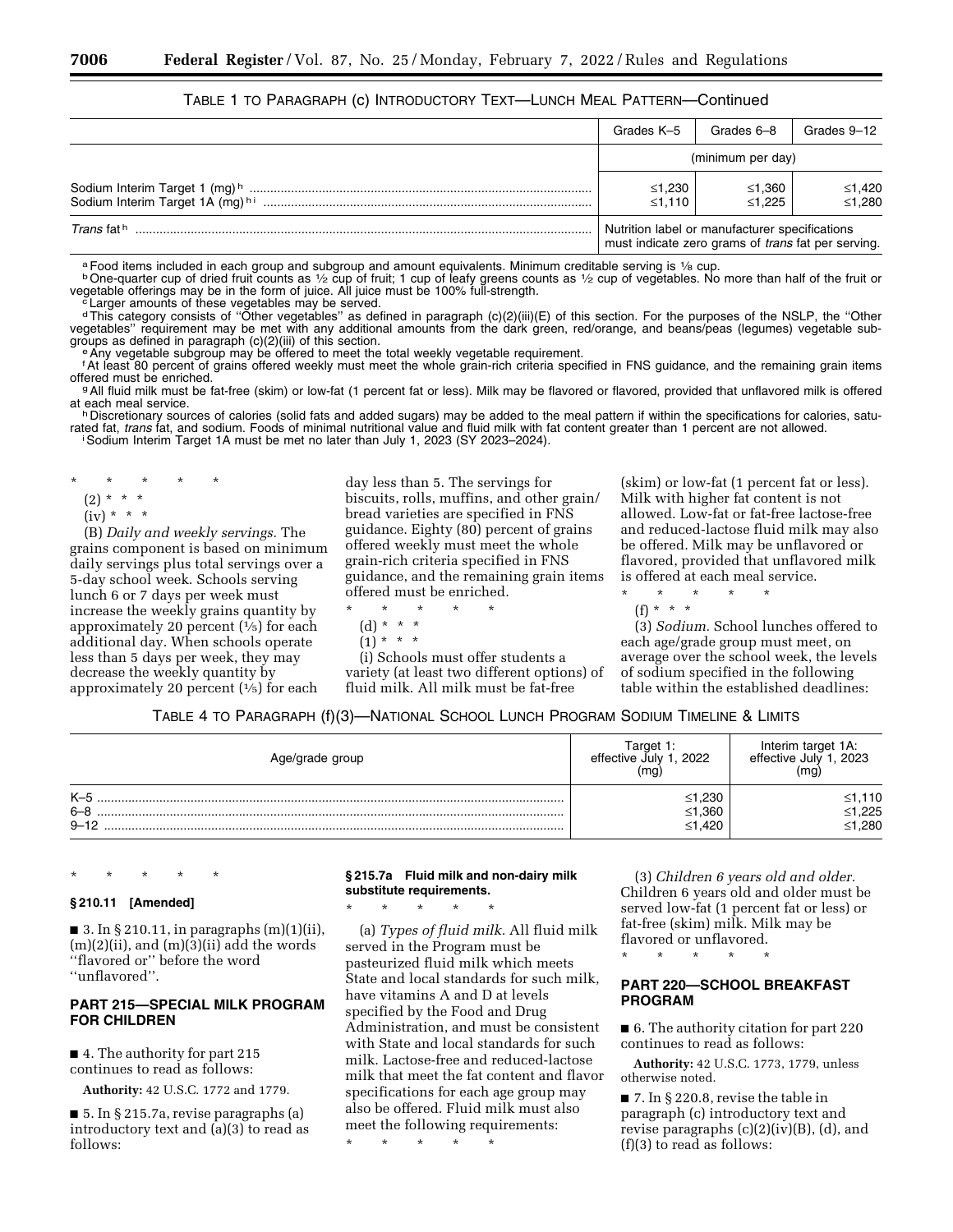#### **§ 220.8 Meal requirements for breakfasts.**   $(c) * * * *$

\* \* \* \* \*

## TABLE 1 TO PARAGRAPH (c) INTRODUCTORY TEXT—BREAKFAST MEAL PATTERN

|                 | Grades K-5                           | Grades 6-8        | Grades 9-12 |
|-----------------|--------------------------------------|-------------------|-------------|
| Food components | Amount of Food <sup>a</sup> per Week |                   |             |
|                 |                                      | (minimum per day) |             |
|                 |                                      | 5(1)              |             |
|                 |                                      |                   |             |
|                 |                                      |                   |             |
|                 |                                      |                   |             |
|                 |                                      |                   |             |
|                 |                                      |                   |             |
|                 |                                      |                   |             |
|                 | $7 - 10(1)$                          | $8 - 10(1)$       | $9 - 10(1)$ |
|                 |                                      |                   |             |
|                 | 5 (1                                 | 5(1)              | 5 (1)       |

**Other Specifications: Daily Amount Based on the Average for a 5-Day Week** 

| Min-max calories (kcal) gh<br>Saturated fat (% of total calories) <sup>h</sup><br>Sodium Target 1 (mg) | 350-500<br>$<$ 10<br>< 540 | 400-550<br>$<$ 10<br>≤600                                                                                   | 450-600<br>$<$ 10<br>≤640 |
|--------------------------------------------------------------------------------------------------------|----------------------------|-------------------------------------------------------------------------------------------------------------|---------------------------|
| <i>Trans</i> fat <sup>h</sup>                                                                          |                            | Nutrition label or manufacturer specifications<br>must indicate zero grams of <i>trans</i> fat per serving. |                           |

<sup>a</sup> Food items included in each group and subgroup and amount equivalents. Minimum creditable serving is 1/8 cup.<br><sup>b</sup> One-quarter cup of dried fruit counts as 1/2 cup of fruit; 1 cup of leafy greens counts as 1/2 cup of v

c Schools must offer 1 cup of fruit daily and 5 cups of fruit weekly. Vegetables may be substituted for fruits, but the first two cups per week of any such substitution must be from the dark green, red/orange, beans/peas (legumes), or "Other vegetables" subgroups, as defined in<br>§210.10(c)(2)(iii) of this chapter.

<sup>d</sup> At least 80 percent of grains offered weekly must meet the whole grain-rich criteria specified in FNS guidance, and the remaining grain items offered must be enriched. Schools may substitute 1 oz. eq. of meat/meat alternate for 1 oz. eq. of grains after the minimum daily grains require-<br>ment is met.

e There is no meat/meat alternate requirement.

fAll fluid milk must be fat-free (skim) or low-fat (1 percent fat or less). Milk may be unflavored or flavored, provided that unflavored milk is of-

fered at each meal service.<br>The average daily calories for a 5-day school week must be within the range (at least the minimum and no more than the maximum values).<br>hDiscretionary sources of calories (solid fats and added s rated fat, *trans* fat, and sodium. Foods of minimal nutritional value and fluid milk with fat content greater than 1 percent milk fat are not allowed.

| $\star$ |  | $\star$ $\star$ $\star$ $\star$ |  |
|---------|--|---------------------------------|--|
|         |  |                                 |  |

<sup>(2) \* \* \*</sup> 

(B) *Daily and weekly servings.* The grains component is based on minimum daily servings plus total servings over a 5-day school week. Schools serving breakfast 6 or 7 days per week must increase the weekly grains quantity by approximately 20 percent  $(1/5)$  for each additional day. When schools operate less than 5 days per week, they may decrease the weekly quantity by approximately 20 percent  $(1/5)$  for each day less than 5. The servings for biscuits, rolls, muffins, and other grain/ bread varieties are specified in FNS guidance. At least 80 percent of grains offered weekly must meet the whole grain-rich criteria specified in FNS guidance, and the remaining grain items offered must be enriched.

\* \* \* \* \* (d) *Fluid milk requirement.* Breakfast must include a serving of fluid milk as a beverage or on cereal or used in part for each purpose. Schools must offer

students a variety (at least two different options) of fluid milk. All fluid milk must be fat-free (skim) or low-fat (1 percent fat or less). Milk with higher fat content is not allowed. Low-fat or fatfree lactose-free and reduced-lactose fluid milk may also be offered. Milk may be flavored or unflavored, provided that unflavored milk is offered at each meal service. Schools must also comply with other applicable fluid milk requirements in § 210.10(d) of this chapter.

\* \* \* \* \*

 $(f) * * * *$ 

(3) *Sodium.* School breakfasts offered to each age/grade group must meet, on average over the school week, the levels of sodium specified in the following table:

## TABLE 3 TO PARAGRAPH (f)(3)— SCHOOL BREAKFAST PROGRAM SO-DIUM LIMITS

| Age/grade group | Target 1<br>(mg) |
|-----------------|------------------|
|                 | < 540            |
|                 | $<$ 600          |
|                 | $<$ 640          |

\* \* \* \* \*

## **PART 226—CHILD AND ADULT CARE FOOD PROGRAM**

■ 8. The authority citation for part 226 continues to read as follows:

**Authority:** Secs. 9, 11, 14, 16, and 17, Richard B. Russell National School Lunch Act, as amended (42 U.S.C. 1758, 1759a, 1762a, 1765 and 1766).

 $\blacksquare$  9. In § 226.20, revise paragraph (a)(1) and the tables to paragraphs (c)(1) through (3) to read as follows:

**§ 226.20 Requirements for meals.**   $(a) * * * *$ 

<sup>(</sup>iv) \* \* \*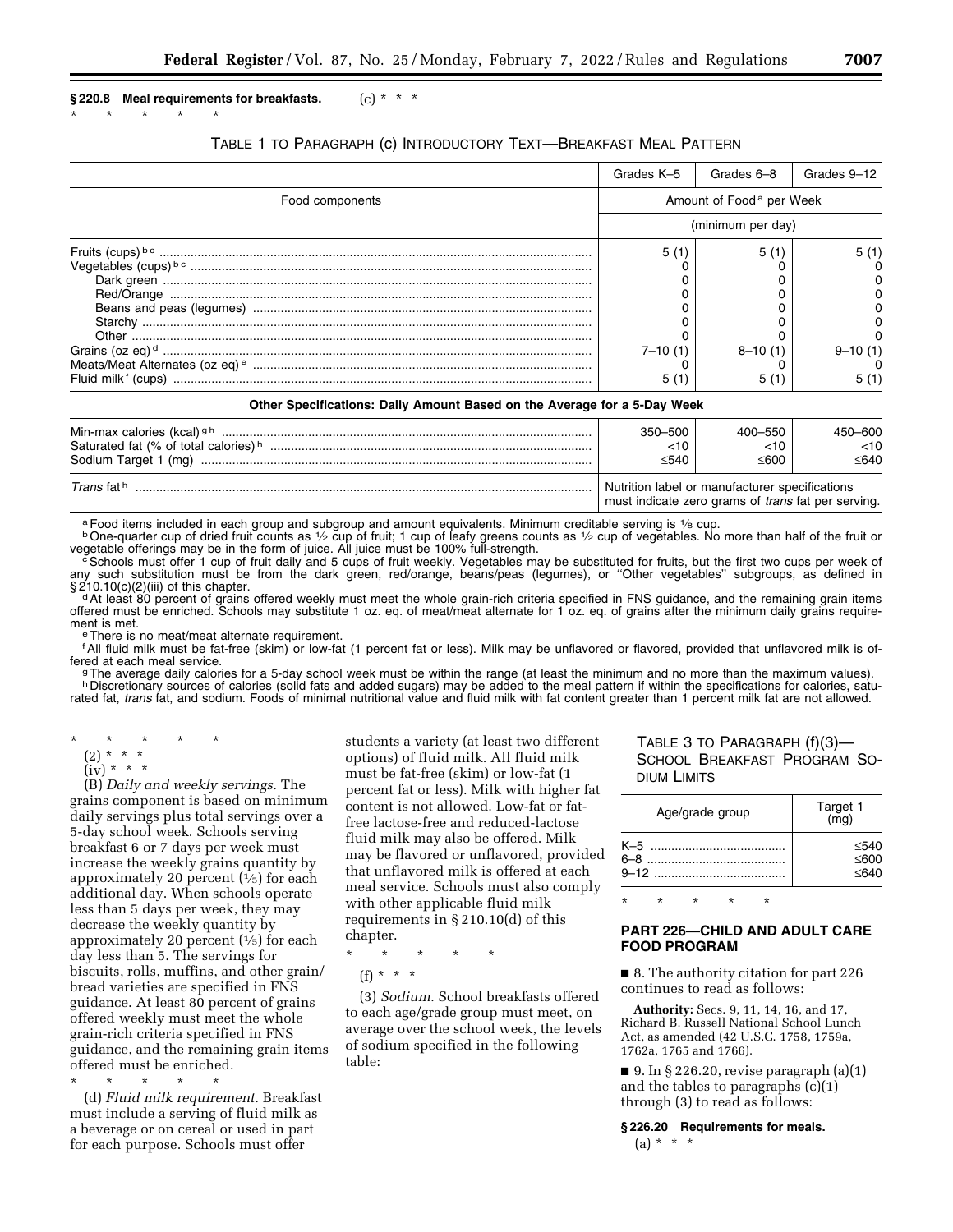(1) *Fluid milk.* Fluid milk must be served as a beverage or on cereal, or a combination of both. Lactose-free and reduced-lactose milk that meet the fat content and flavor specifications for each age group may also be offered.

(i) *Children 1 year old.* Unflavored whole milk must be served. (ii) *Children 2 through 5 years old.* 

Either unflavored low-fat (1 percent) or

unflavored fat-free (skim) milk must be served.

(iii) *Children 6 years old and older.*  Low-fat (1 percent fat or less) or fat-free (skim) milk must be served. Milk may be unflavored or flavored.

(iv) *Adults.* Low-fat (1 percent fat or less) or fat-free (skim) milk must be served. Milk may be unflavored or flavored. Six ounces (weight) or 3⁄4 cup (volume) of yogurt may be used to fulfill the equivalent of 8 ounces of fluid milk once per day. Yogurt may be counted as either a fluid milk substitute or as a meat alternate, but not as both in the same meal.

\* \* \* \* \*

 $(c)$  \*

 $(1) * * * *$ 

TABLE 2 TO PARAGRAPH (c)(1)—CHILD AND ADULT CARE FOOD PROGRAM BREAKFAST [Select the appropriate components for a reimbursable meal]

|                                             | Minimum quantities                                               |                                |                                                         |                                                                                        |                                                               |  |
|---------------------------------------------|------------------------------------------------------------------|--------------------------------|---------------------------------------------------------|----------------------------------------------------------------------------------------|---------------------------------------------------------------|--|
| Food components and food items <sup>1</sup> | Ages 1-2                                                         | Ages 3-5                       | Ages 6-12                                               | Ages 13-18 <sup>2</sup><br>(at-risk afterschool<br>programs and<br>emergency shelters) | Adult<br>participants                                         |  |
| Fluid Milk <sup>3</sup>                     | 4 fluid ounces  6 fluid ounces<br>$\frac{1}{2}$ ounce equivalent | $\frac{1}{2}$ ounce equivalent | $\vert$ 8 fluid ounces<br>1/2 cup<br>1 ounce equivalent | $\vert$ 8 fluid ounces<br>$  \frac{1}{2}$ cup<br>1 ounce equivalent                    | 8 fluid ounces.<br>$\frac{1}{2}$ cup.<br>2 ounce equivalents. |  |

#### **Endnotes:**

1 Must serve all three components for a reimbursable meal. Offer versus serve is an option for at-risk afterschool participants.

<sup>2</sup> Larger portion sizes than specified may need to be served to children 13 through 18 years old to meet their nutritional needs.<br><sup>3</sup> Must be unflavored whole milk for children age one. Must be unflavored low-fat (1 perce 6 ounces (weight) or 3⁄4 cup (volume) of yogurt may be used to meet the equivalent of 8 ounces of fluid milk once per day when yogurt is not served as a meat alter-<br>nate in the same meal

nate in the same meal.<br><sup>4</sup> Pasteurized full-strength juice may only be used to meet the vegetable or fruit requirement at one meal, including snack, per day.<br><sup>5</sup> At least one serving per day, across all eating occasions, m

to one ounce equivalent of grains.<br>™ Refer to FNS guidance for additional information on crediting different types of grains.<br>® Breakfast cereals must contain no more than 6 grams of sugar per dry ounce (no more than 21.2

 $(2) * * * *$ 

TABLE 3 TO PARAGRAPH (c)(2)—CHILD AND ADULT CARE FOOD PROGRAM LUNCH AND SUPPER [Select the appropriate components for a reimbursable meal]

|                                                                                                                                                                                                                                                        | Minimum quantities        |                                      |                                                             |                                                                                           |                              |  |
|--------------------------------------------------------------------------------------------------------------------------------------------------------------------------------------------------------------------------------------------------------|---------------------------|--------------------------------------|-------------------------------------------------------------|-------------------------------------------------------------------------------------------|------------------------------|--|
| Food components and food items <sup>1</sup>                                                                                                                                                                                                            | Ages $1-2$                | Ages 3-5                             | Ages 6-12                                                   | Ages 13-18 <sup>2</sup><br>(at-risk afterschool<br>programs and<br>emergency<br>shelters) | Adult participants           |  |
|                                                                                                                                                                                                                                                        | 4 fluid ounces            | 6 fluid ounces                       | 8 fluid ounces                                              | 8 fluid ounces                                                                            | 8 fluid ounces. <sup>4</sup> |  |
| Meat/meat alternates (edible portion as served):                                                                                                                                                                                                       |                           |                                      |                                                             |                                                                                           |                              |  |
|                                                                                                                                                                                                                                                        | 1 ounce                   | 1 <sup>1</sup> / <sub>2</sub> ounces | 2 ounces                                                    | 2 ounces                                                                                  | 2 ounces.                    |  |
| Tofu, soy products, or alternate protein<br>products <sup>5</sup> .                                                                                                                                                                                    |                           | $1\frac{1}{2}$ ounces                | 2 ounces                                                    | 2 ounces                                                                                  | 2 ounces.                    |  |
|                                                                                                                                                                                                                                                        | 1 ounce                   | $1\frac{1}{2}$ ounces                | 2 ounces                                                    | 2 ounces                                                                                  | 2 ounces.                    |  |
|                                                                                                                                                                                                                                                        |                           |                                      |                                                             |                                                                                           |                              |  |
|                                                                                                                                                                                                                                                        |                           | <sup>3</sup> / <sub>8</sub> cup      | $\frac{1}{2}$ cup                                           | 1/ <sub>2</sub> Cup                                                                       | $\frac{1}{2}$ cup.           |  |
| Peanut butter or soy nut butter or other nut<br>or seed butters.                                                                                                                                                                                       | 2 Tbsp                    | 3 Tbsp                               | 4 Tbsp                                                      | 4 Tbsp                                                                                    | 4 Tbsp.                      |  |
| Yogurt, plain or flavored unsweetened or<br>sweetened <sup>6</sup> .                                                                                                                                                                                   | 4 ounces or 1/2 cup       | 6 ounces or 3/4 cup                  | 8 ounces or 1 cup                                           | 8 ounces or 1 cup                                                                         | 8 ounces or 1 cup.           |  |
| The following may be used to meet no<br>more than 50% of the requirement:                                                                                                                                                                              |                           |                                      |                                                             |                                                                                           |                              |  |
| Peanuts, soy nuts, tree nuts, or seeds,<br>as listed in program guidance, or an<br>equivalent quantity of any combina-<br>tion of the above meat/meat alter-<br>nates (1 ounce of nuts/seeds $= 1$<br>ounce of cooked lean meat, poultry,<br>or fish). | $\frac{1}{2}$ ounce = 50% |                                      | $\frac{3}{4}$ ounce = 50%    1 ounce = 50%    1 ounce = 50% |                                                                                           | 1 ounce = $50\%$ .           |  |
|                                                                                                                                                                                                                                                        | 1/8 Cup                   | $\frac{1}{4}$ Cup                    | $\frac{1}{2}$ cup                                           | $\frac{1}{2}$ cup                                                                         | $\frac{1}{2}$ cup.           |  |
| Fruits <sup>78</sup>                                                                                                                                                                                                                                   | 1/8 cup                   | 1/4 cup                              | $\frac{1}{4}$ cup                                           | 1/4 cup                                                                                   | $\frac{1}{2}$ cup.           |  |
|                                                                                                                                                                                                                                                        | 1/2 ounce equivalent      | $\frac{1}{2}$ ounce equivalent       | 1 ounce equivalent                                          | 1 ounce equivalent                                                                        | 2 ounce equivalents.         |  |

Endnotes:<br><sup>1</sup> Must serve all five components for a reimbursable meal. Offer versus serve is an option for at-risk afterschool and adult participants.

<sup>1</sup> Must serve all five components for a reimbursable meal. Offer versus serve is an option for at-risk afterschool and adult participants.<br><sup>2</sup> Larger portion sizes than specified may need to be served to children 13 throu 6 ounces (weight) or 3⁄4 cup (volume) of yogurt may be used to meet the equivalent of 8 ounces of fluid milk once per day when yogurt is not served as a meat alter-<br>nate in the same meal.

<sup>4</sup> A serving of fluid milk is optional for suppers served to adult participants.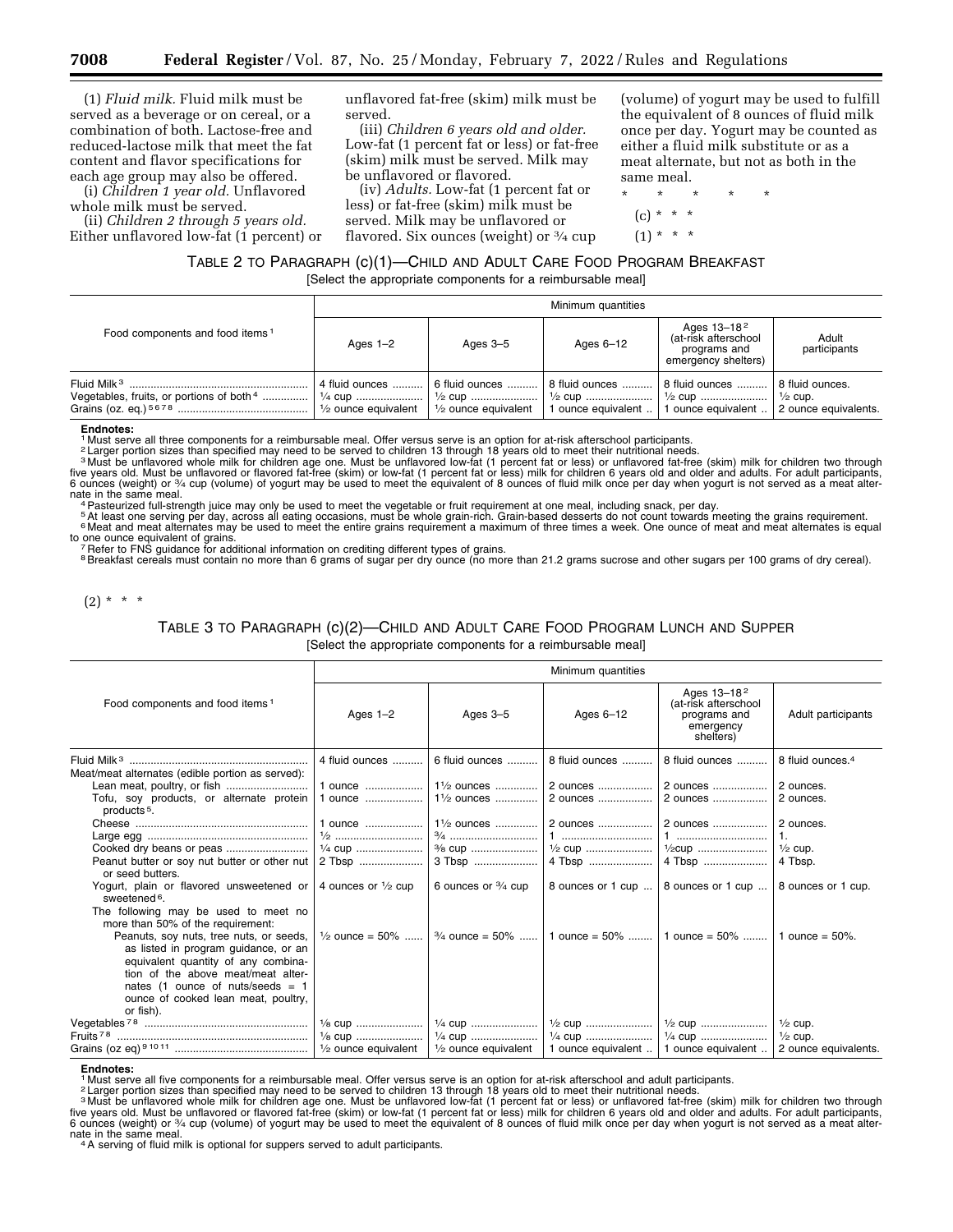<sup>5</sup> Alternate protein products must meet the requirements in Appendix A to Part 226 of this chapter.

<sup>6</sup> Yogurt must contain no more than 23 grams of total sugars per 6 ounces.<br><sup>7</sup> Pasteurized full-strength juice may only be used to meet the vegetable or fruit requirement at one meal, including snack, per day.<br><sup>8</sup> A veget served.<br><sup>9</sup>At least one serving per day, across all eating occasions, must be whole grain-rich. Grain-based desserts do not count towards the grains requirement.

1º Refer to FNS guidance for additional information on crediting different types of grains.<br>11 Breakfast cereals must contain no more than 6 grams of sugar per dry ounce (no more than 21.2 grams sucrose and other sugars pe

 $(3) * * * *$ 

## TABLE 4 TO PARAGRAPH (c)(3)—CHILD AND ADULT CARE FOOD PROGRAM SNACK [Select the appropriate components for a reimbursable meal]

|                                                                                                    | Minimum quantities                                                       |                                                                          |                                                       |                                                                                           |                                                                 |  |
|----------------------------------------------------------------------------------------------------|--------------------------------------------------------------------------|--------------------------------------------------------------------------|-------------------------------------------------------|-------------------------------------------------------------------------------------------|-----------------------------------------------------------------|--|
| Food components and food items <sup>1</sup>                                                        | Ages $1-2$                                                               | Ages 3-5                                                                 | Ages 6-12                                             | Ages 13-18 <sup>2</sup><br>(at-risk afterschool<br>programs and<br>emergency<br>shelters) | Adult participants                                              |  |
| Fluid Milk <sup>3</sup><br>Meat/meat alternates (edible portion as served):                        | 4 fluid ounces                                                           | 4 fluid ounces                                                           | 8 fluid ounces                                        | 8 fluid ounces                                                                            | 8 fluid ounces.                                                 |  |
| Lean meat, poultry, or fish<br>Tofu, soy products, or alternate protein<br>products <sup>4</sup> . | $\frac{1}{2}$ ounce<br>$\frac{1}{2}$ ounce                               | $\frac{1}{2}$ ounce<br>$\frac{1}{2}$ ounce                               | 1 ounce<br>1 ounce                                    | 1 ounce<br>1 ounce                                                                        | ounce<br>1 ounce.                                               |  |
|                                                                                                    | 1/ <sub>2</sub> ounce                                                    | $\frac{1}{2}$ ounce                                                      | 1 ounce                                               | 1 ounce                                                                                   | 1 ounce.<br>$\frac{1}{2}$ .                                     |  |
| Cooked dry beans or peas<br>Peanut butter or soy nut butter or other nut<br>or seed butters.       | 1 Tbsp                                                                   | 1 Tbsp                                                                   | 2 Tbsp                                                | $\frac{1}{8}$ cup<br>2 Tbsp                                                               | $\frac{1}{8}$ cup.<br>2 Tbsp.                                   |  |
| Yogurt, plain or flavored unsweetened or<br>sweetened <sup>5</sup> .                               | 2 ounces or $\frac{1}{4}$ cup                                            | 2 ounces or $\frac{1}{4}$ cup                                            | 4 ounces or $\frac{1}{2}$ cup                         | 4 ounces or $\frac{1}{2}$ cup                                                             | 4 ounces or $\frac{1}{2}$ cup.                                  |  |
| Peanuts, soy nuts, tree nuts, or seeds                                                             | $\frac{1}{2}$ ounce                                                      | $\frac{1}{2}$ ounce                                                      | 1 ounce                                               | 1 ounce                                                                                   | 1 ounce.                                                        |  |
|                                                                                                    | $\frac{1}{2}$ cup<br>$\frac{1}{2}$ cup<br>$\frac{1}{2}$ ounce equivalent | $\frac{1}{2}$ cup<br>$\frac{1}{2}$ cup<br>$\frac{1}{2}$ ounce equivalent | <sup>3</sup> / <sub>4</sub> cup<br>1 ounce equivalent | <sup>3</sup> / <sub>4</sub> cup<br>3/4 cup<br>1 ounce equivalent                          | $\frac{1}{2}$ cup.<br>$\frac{1}{2}$ cup.<br>1 ounce equivalent. |  |

#### **Endnotes:**

<sup>1</sup> Select two of the five components for a reimbursable snack. Only one of the two components may be a beverage.<br><sup>2</sup> Larger portion sizes than specified may need to be served to children 13 though 18 years old to meet the 6 ounces (weight) or 3⁄4 cup (volume) of yogurt may be used to meet the equivalent of 8 ounces of fluid milk once per day when yogurt is not served as a meat alter-<br>nate in the same meal.

Alternate protein products must meet the requirements in Appendix A to part 226 of this chapter.

5Yogurt must contain no more than 23 grams of total sugars per 6 ounces.

6 Pasteurized full-strength juice may only be used to meet the vegetable or fruit requirement at one meal, including snack, per day.<br>7 At least one serving per day, across all eating occasions, must be whole grain-rich. G

9 Breakfast cereals must contain no more than 6 grams of sugar per dry ounce (no more than 21.2 grams sucrose and other sugars per 100 grams of dry cereal).

\* \* \* \* \*

#### **Cynthia Long,**

*Administrator, Food and Nutrition Service.* 

#### **Appendix**

**Note:** This appendix will not appear in the Code of Regulations.

#### **Regulatory Impact Analysis**

#### **Executive Order 12866 and 13563**

Executive Orders 12866 and 13563 direct agencies to assess all costs and benefits of available regulatory alternatives and, if regulation is necessary, to select regulatory approaches that maximize net benefits (including potential economic, environmental, public health and safety effects, distributive impacts, and equity). Executive Order 13563 emphasizes the importance of quantifying both costs and benefits, of reducing costs, of harmonizing rules, and of promoting flexibility. This final rule has been determined to be economically significant and was reviewed by the Office of Management and Budget (OMB) in conformance with Executive Order 12866.

#### **I. Statement of Need**

USDA is finalizing its November 25, 2020, proposed rulemaking regarding child nutrition meal pattern requirements. Considering comments received, circumstances caused by the COVID–19 pandemic, and current dietary science, this final rule will establish transitional 72 standards to support the continued provision of nutritious school meals while USDA updates the meal pattern standards to more comprehensively reflect the *Dietary Guidelines for Americans, 2020–2025* and as schools recover from the pandemic. USDA will develop updated standards through a new rulemaking for implementation in school year (SY) 2024–2025 and beyond, based on current nutrition science and public input on how to build on the success of school meals in supporting healthy eating and improved dietary outcomes. This final rule will implement three transitional standards to provide immediate relief to schools during the return to traditional school meal service following extended use of COVID–19 flexibilities. The COVID–19 pandemic impacted the entire Nation, but schools faced challenges adjusting to widespread closures, online and hybrid

learning, and supply chain issues that affected the school meal service and the broader school environment.While USDA is committed to the service of nutritious meals through its programs, USDA also appreciates that the challenges facing schools are ongoing, and some schools are not prepared to fully meet the milk, whole grains, and sodium requirements from the 2012 rule in SY 2022–2023.73 Many operators will need to reacquaint themselves with the 2012 standards after several years of Congressional, regulatory, and administrative interventions, followed by two years of meal

 $^{\rm 72}$  As noted in the preamble, standards in this rule will be effective only during the interim period before the new standards are promulgated. USDA intends the new rulemaking to be completed in time for SY2024–2025, but in the unlikely event of a delay, the standards in this final rule would remain in effect until such new rulemaking is completed. Since USDA intends to establish new meal pattern requirements for SY 2024–2025 and beyond, the standards in this will be referenced to as ''transitional'' in this rule.

<sup>73</sup> *Federal Register*: *Nutrition Standards in the National School Lunch and School Breakfast Programs.*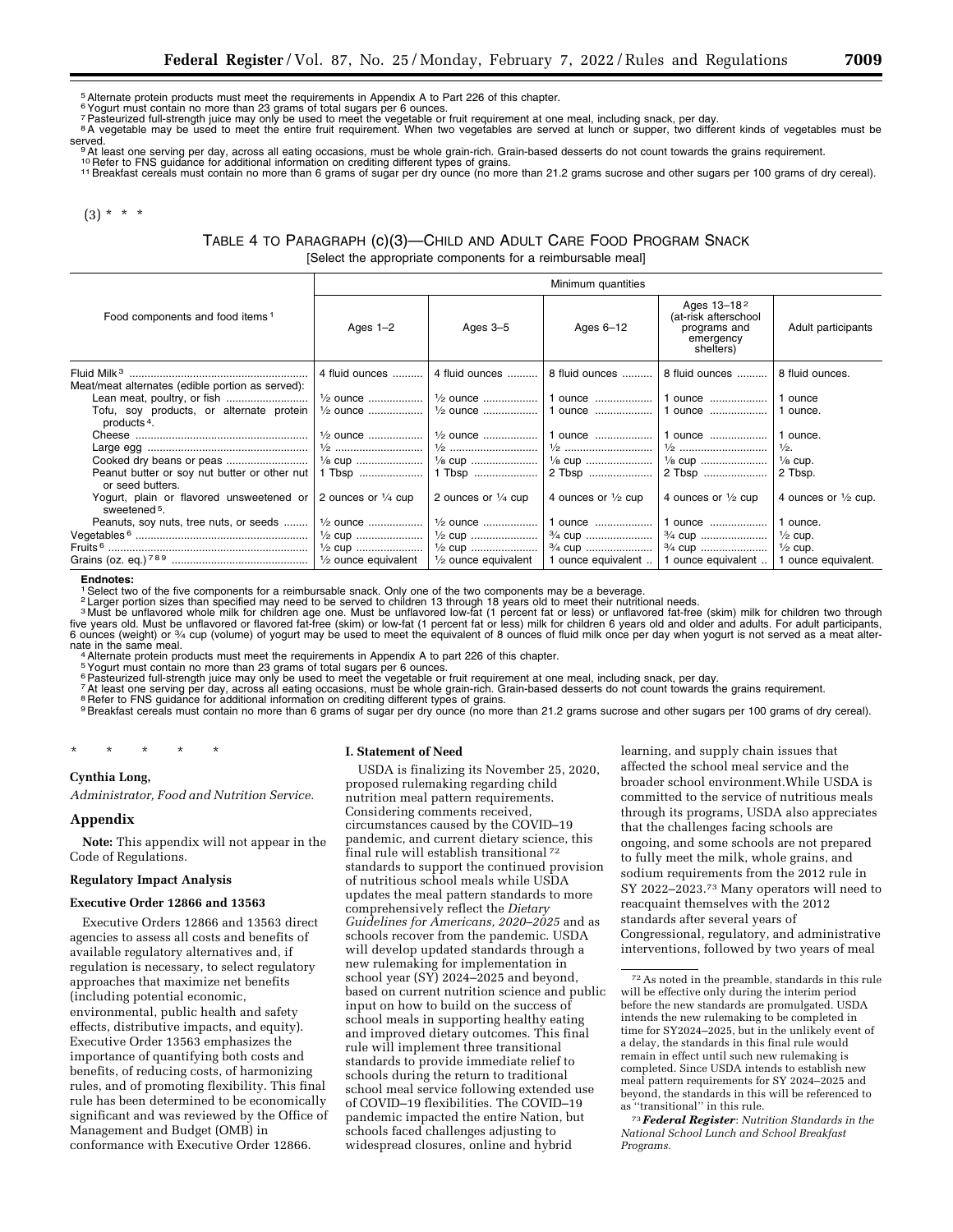**7010 Federal Register** / Vol. 87, No. 25 / Monday, February 7, 2022 / Rules and Regulations

pattern flexibilities provided in response to the public health emergency. As a result of these interventions and COVID–19 nationwide waivers, the 2012 whole grainrich requirement and Sodium Target 2 have not been fully implemented, and the 2012 milk requirements have not been fully implemented in over five years. To meet this need, USDA is taking a two-stage approach to updating the school meal nutrition standards: 74

1. This final rule, which will establish standards for milk, whole grains, and sodium, is the first stage. These standards will respond to the needs of schools as they recover from the challenges of COVID–19, while also taking measured steps towards improving nutritional quality of meals offered.

2. USDA intends to issue a proposed rule in fall 2022 which will address school meal nutrition standards for SY 2024–2025 and beyond. The new rulemaking will advance permanent standards that further demonstrate USDA's commitment to nutritious school meals and that are consistent with the goals of the *Dietary Guidelines for Americans, 2020–2025* and nutrition science, as required by the National School Lunch Act.

The revised standards in this final rule are intended to be transitional, and apply only to the milk, whole grains, and sodium requirements. This final rule:

• Allows NSLP and SBP operators and some CACFP and SMP providers to offer flavored, low-fat milk.

• Requires at least 80 percent of the weekly grains in the school lunch and breakfast menus to be whole grain-rich.

• Maintains Sodium Target 1 for NSLP and SBP through SY 2022–2023, as well as for SBP in SY 2023–2024, and implements Sodium Target 1A for NSLP no later than SY 2023–2024.

Schools that can meet or exceed these transitional standards do not have to change their menus because of this final rule. USDA invites the public to comment on the content of this final rule, as well as provide comments to inform the future rulemaking. This includes comments that may assist in a comprehensive assessment of impacts of the areas addressed in this rule.

### **II. Comments**

USDA received four substantive comments on the economic summary from the proposed rule. All comments expressed concern that a full analysis of long-term health impacts of

the proposed changes was not included. Respondents also voiced concerns about USDA not engaging with medical stakeholders to fully understand the health impacts of changing the 2012 standards for milk, whole grains, and sodium. There was particular concern with the proposed sodium changes.

*USDA Response:* USDA recognizes the need for updated standards to align with the goals of the *Dietary Guidelines for Americans, 2020–2025.* The two-stage regulatory process will allow time for USDA to engage with a variety of medical stakeholders. This final rule will serve as a transition to updated nutrition standards; a new rulemaking will include input from various stakeholders through public comments to assist in an in-depth assessment of potential impacts. Additionally, in SY 2023–2024, this rule will implement Sodium Target 1A for NSLP, which will support schools with a gradual transition to lowersodium meals. This target is a 10 percent reduction from Sodium Target 1 for NSLP and represents an achievable goal while acknowledging the importance of gradual sodium reduction. A variety of factors, including implementation of FDA's voluntary reduction targets, developments in food science, and feedback from State and local stakeholders, will inform USDA's decisions regarding sodium moving forward.75 USDA also increased the percentage of whole grain-rich offerings required from 50 percent in the proposed rule to 80 percent in this final rule. This recognizes the importance of whole grains in a nutritious diet while also acknowledging the near-term challenges of offering all whole grain-rich items.

#### **III. Summary of Impacts**

The estimated impacts of this rule reflect shifts in food purchases and labor resources incurred by schools for school meal production. There are no additional Federal revenues provided in this rule and schools will need to make menu modifications within current resources. The impacts of these shifts are quantified for this analysis to demonstrate the potential food and labor costs to schools as well as markets due to changes in purchasing patterns. The analyses provide the impact to schools of moving straight to the 2012 standards, which absent this rule would go into effect in SY 2022– 2023 as well as the impact to schools of moving to the standards in this rule from current operations.

USDA estimates this final rule will save 76 schools \$0.15 cent per meal or \$1.1 billion annually compared to directly moving to the

2012 standards for milk, whole grains, and sodium in SY 2022–2023.77 Absent this rule it is estimated to cost \$1.3 billion annually or \$0.18 per meal for schools to move immediately to the 2012 milk, whole grains, and sodium requirements. The costs to schools are due to increased costs to procure entirely whole grain-rich offerings as well as increases in both food and labor costs to support scratch cooking to immediately comply with the Sodium Final Target.

Currently in SY 2021–2022, schools unable to meet the NSLP and SBP standards due to the pandemic can request targeted meal pattern waivers from their State agency, including for the milk, whole grains, and sodium requirements. Schools will need to transition from operating under the COVID– 19 waivers to meeting the milk, whole grain and sodium requirements in this rule starting in SY 2022–2023. Relative to the current school year operations, this rule is estimated to potentially increase costs to schools by \$187 million annually or about \$0.03 per meal.78 Most of these estimated costs are due to the requirement to offer at least 80 percent of grain offerings as whole grain-rich and for some schools that still need to meet Sodium Target 1 and Sodium Target 1A. USDA estimates whole grain-rich items to be more expensive than enriched items as schools shift to purchase more whole grain-rich items. Estimated costs associated with sodium are a result of increases in food and labor costs for schools that still need to meet Sodium Target 1 and Target 1A. Costs to offer low fat flavored milk as an option are due to low fat flavored milk being slightly more expensive than fat free flavored varieties.

The \$0.15 per meal savings provided by this rule is the cost of \$0.18 per meal to return to the 2012 standards minus the \$0.03 per meal costs associated with the requirements in this rule.79 The changes in this rule are achievable and realistic for schools and recognize the need for strong nutrition standards in school meals. USDA intends to have updated regulations that further align school meal nutrition standards with the goals of the *Dietary Guidelines for Americans, 2020–2025* in place by SY 2024– 2025. This analysis provides five-year cost streams to project potential impacts.

79The 2012 standards do not permit low fat flavored milk which USDA estimates to be slightly more expensive than fat free flavored varieties. This slightly reduces the savings generated due to this rule as this rule permits low fat flavored. Voluntary incurring of a cost is likely associated with benefits that are difficult to quantify—potentially, in this case, including reduced food waste.

<sup>74</sup>As discussed in the preamble to the final rule, USDA considers the final rule to be a logical outgrowth of the proposed rule. However, even without the proposed rule and logical outgrowth, USDA determines there is good cause to publish these transitional standards as an interim final rule and is requesting comments on the transitional standards. Publication of these transitional standards by January 2022 is necessary for SY 2022–2023. Schools need to know the meal pattern requirements to procure the appropriate foods.

<sup>75</sup>To learn more about the U.S. Food and Drug Administration's efforts to lower sodium in the U.S. food supply, visit: *[www.fda.gov/SodiumReduction.](http://www.fda.gov/SodiumReduction)* 

<sup>76</sup>Except where noted in the participation impacts, the terms ''costs'' and ''savings'' are used in this analysis to describe the school level shifts in food purchases and labor associated with school meal production.

<sup>77</sup>The 2012 standards do not permit flavored lowfat milk, require all grains to be whole grain-rich, and require schools to meet the Sodium Final Target in SY 2022–2023.

<sup>78</sup> If all flavored fat-free milk is substituted with flavored low-fat milk, and schools regressed in whole grain-rich progress compared to SY 2014– 2015, this rule is estimated to cost \$665 million the first year or \$0.09 more per meal.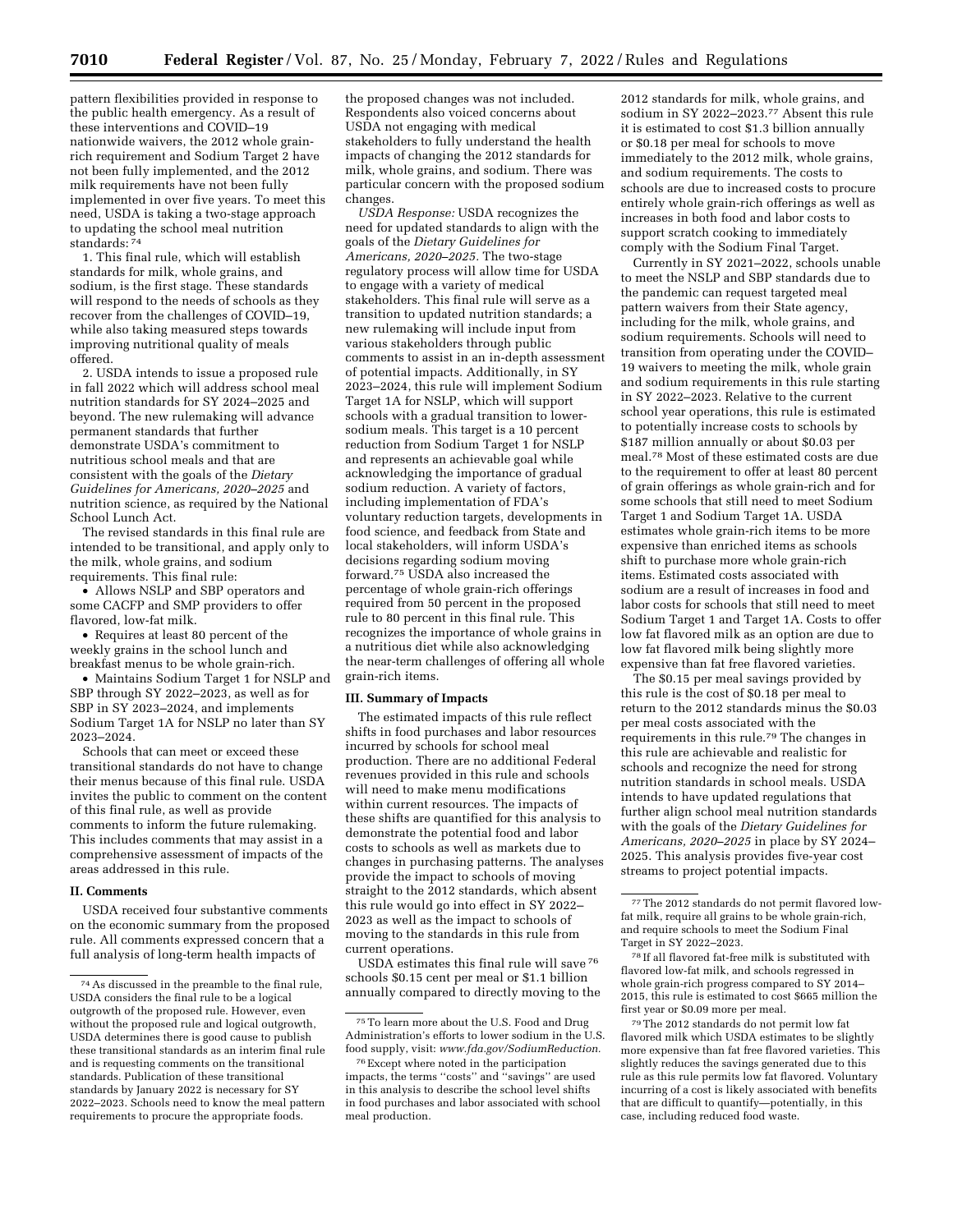## TABLE 1—STREAM OF QUANTIFIABLE COSTS TO SCHOOLS

|                                                | <b>Fiscal Year</b><br>(\$ millions) |                               |                          |                          |                          |                              |
|------------------------------------------------|-------------------------------------|-------------------------------|--------------------------|--------------------------|--------------------------|------------------------------|
|                                                | 2022                                | 2023                          | 2024                     | 2025                     | 2026                     | Total                        |
|                                                |                                     | <b>NOMINAL COST STREAM</b>    |                          |                          |                          |                              |
| 80% WHOLE GRAIN-RICH<br>SODIUM TARGET 1 AND 1A | \$2<br>$-48$<br>$-125$              | \$13<br>$-303$<br>$-780$      | \$13<br>$-309$<br>$-795$ | \$14<br>$-315$<br>$-811$ | \$14<br>$-321$<br>$-827$ | \$56<br>$-1,296$<br>$-3,338$ |
| TOTAL                                          | $-171$                              | $-1.069$                      | $-1.090$                 | $-1.112$                 | $-1.134$                 | $-4.577$                     |
|                                                |                                     | <b>DISCOUNTED COST STREAM</b> |                          |                          |                          |                              |
| 3 PERCENT<br>7 PERCENT                         | $-171$<br>$-171$                    | $-1,038$<br>$-999$            | $-1,028$<br>$-952$       | $-1,018$<br>$-908$       | $-1.008$<br>$-865$       | $-4,263$<br>$-3,896$         |

As required by OMB Circular A–4, in Table 2 below, the Department has prepared an accounting statement showing the

annualized estimates of benefits, costs, and transfers associated with the provisions of

this final rule. In the next section, an impact analysis is provided of each change.

TABLE 2—ACCOUNTING STATEMENT

|           | Range | Estimate | Year dollar | Discount rate<br>(percent) | Period covered |
|-----------|-------|----------|-------------|----------------------------|----------------|
| Benefits: |       |          |             |                            |                |

*Qualitative:* Provides achievable updates to the milk, whole grain-rich, and sodium standards to transition from COVID–19 operations.

| Annualizer<br>d Monetized<br>ullons/ve | ьа. | 11.a | н.а. | n.a | ാറാഭ |
|----------------------------------------|-----|------|------|-----|------|
|                                        |     |      |      |     |      |

Costs incurred by schools:

*Qualitative:* This final rule provides updates to the milk, whole grain-rich and sodium requirements for schools. The changes in this rule are achievable standards as schools move from COVID–19 operations to typical meal service. The estimated savings are generated from schools moving to the standards in this rule instead of moving to the 2012 meal standards. The estimated potential impacts are provided to quantify the changes in purchasing patterns and labor hours to meet these requirements.

| Annualized Monetized (\$millions/year) | Total | \$830<br>$-$<br>$\sim$<br>_ _ | 2020<br>2020<br>_____ |  | -2026 |
|----------------------------------------|-------|-------------------------------|-----------------------|--|-------|
|----------------------------------------|-------|-------------------------------|-----------------------|--|-------|

#### Federal costs:

*Qualitative and Quantitative:* There are no estimated change in Federal reimbursement levels associated with this rule. It is assumed participation will not measurably change from the baseline approximated by the status quo. However, if this rule is not issued then (reflecting the same analytic baseline against which the school cost savings, above, are estimated) there is an estimated reduction due to schools leaving the NSLP and SBP due to difficulties returning to the 2012 standards. These figures are presented in the impact analysis.

| <br>…milli∩r<br>Annı<br>ovea.<br><b>MODEUZE</b><br>ани | а. | . | 11.a | ີ<br>н.а | 300c |
|--------------------------------------------------------|----|---|------|----------|------|
|                                                        |    |   |      |          |      |

### **IV. Section by Section Analysis**

This final rule provides standards related to milk, whole grains, and sodium that will set clear programmatic parameters as schools return to traditional meal service after over two years of serving meals under pandemic conditions. The Administration plans to propose new standards later in the year, after a robust engagement process with program stakeholders. Absent this rule, schools must return to the milk, whole grains, and sodium regulations from the 2012 rule, which:

• Allowed flavoring only in fat-free milk in the NSLP and SBP.

• Required that at least half of the grains offered in the NSLP be whole grain-rich (meaning the grain product contains at least 50 percent whole grains and the remaining grain content of the product must be enriched) in SY 2012–2013 and one year later in the SBP; and required that effective SY

2014–2015, all grains offered in both programs be whole grain-rich; and

• Required schools participating in the NSLP and SBP to reduce the sodium content of meals offered on average over the school week by meeting progressively lower sodium targets over a 10-year period. The 2012 rule directed SFAs to meet Sodium Target 1 by SY 2014–2015, Sodium Target 2 by SY 2017– 2018, and the Sodium Final Target by SY 2022–2023.

As noted earlier, full implementation of the 2012 meal pattern requirements for milk, whole grains, and sodium has been delayed due to legislative, regulatory, and administrative actions, and the COVID–19 pandemic. This section assesses the impact of this rule as well as the impact absent this rule, which would restore the above 2012 standards for milk, whole grains, and sodium.

### *A. Key Assumptions*

USDA conducted a comprehensive study on the school meal programs in SY 2014– 2015 called the *School Nutrition and Meal Cost Study.* Data from this study are the most current available on the status of schools meeting the nutrition standards.80 The following impact analyses use SY 2014–2015 data as applicable and more recent information to make assumptions to estimate the status. Additionally, data on the value of school district acquisitions are from the *School Food Purchase Study* reflecting SY 2009–2010. This is the most current school district food acquisition data available and

<sup>80</sup>USDA started to collect data for the next iteration of the School Nutrition Meal Cost study which is the comprehensive assessment of the school meal program in SY 2019–2020. Data collection was stopped due to COVID–19 pandemic and the resulting school closures. The study is now planned to collect data in SY 2022–2023.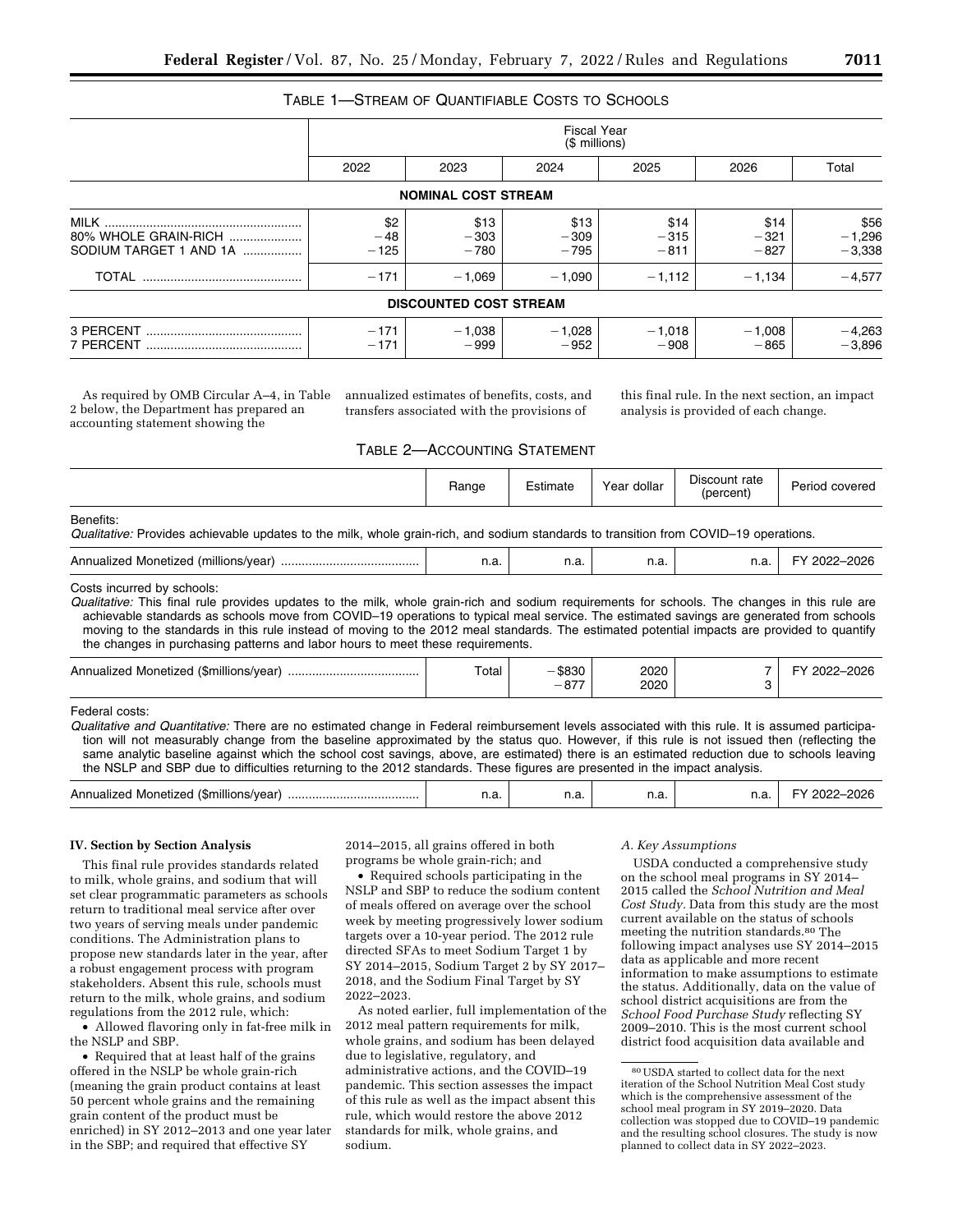figures from this study are inflated to reflect current prices. However, the distribution of the types of foods school districts purchase may have shifted during the implementation of the 2012 standards and more recently due to COVID–19 operations.

The analyses assume Congress will not override these final standards for the milk, whole grains, and sodium requirements in the near-term. The base analyses also assume that after two and one-half years of serving meals through COVID–19 waivers, school meal participation will normalize to be consistent with service levels in FY 2019. Simulation of different participation levels are presented in the *Uncertainty Section.* 

This analysis also assumes that due to the plan to revise these standards via another rulemaking that there will not be any measurable health or nutritional impact of the changes in this rule. This rule builds on the major achievements schools already made improving school meals to support healthy diets for school children. Schools have made significant progress towards healthier school meals. Between SY 2009– 2010 and SY 2014–2015, ''Healthy Eating Index–2010'' (HEI–2010) scores of diet quality for NSLP and SBP increased significantly. Over this period, the mean HEI–2010 score for NSLP lunches increased from 57.9 to 81.5 out of a possible 100 points, and the mean HEI–2010 score for SBP breakfasts increased from 49.6 to 71.3 out of a possible 100 points. These significant increases in HEI are driven by the full suite of the 2012 standards including higher scores for fruits and vegetables and reduction in empty calories.

HEI–2010 scores also greatly improved for whole grains. In SY 2014–2015, the HEI– 2010 component score for whole grains in NSLP lunches served improved significantly from SY 2009–2010 to SY 2014–2015, by 71 percentage points (from 25 to 95 percent of the maximum score). Similarly, for SBP breakfasts served, the score for whole grains increased by 58 percentage points (from 38 to 96 percent of the maximum score) over the same timeframe.<sup>81</sup>

In SY 2014–2015, the HEI–2010 score for sodium improved significantly from a score of 10 percent of the maximum score to 27 percent of the maximum score, which reflects the majority of schools meeting Sodium Target 1 in the first-year schools were required to meet Sodium Target 1. From SY 2009–2010 to SY 2014–2015, the average sodium content of NSLP lunches decreased between 15 percent and 21 percent and SBP breakfasts decreased between 10 percent to 15 percent. By comparison, from SY 2004– 2005 to SY 2009–2010, sodium levels for NSLP lunches and SBP breakfasts decreased by 2 percent and 11 percent, respectively.82

While the HEI–2010 scores for meals offered significantly improved after implementation of the 2012 meal standards, the HEI–2010 scores for the lunches and breakfasts consumed by students participating in NSLP and SBP in SY 2014– 2015 were significantly higher than nonparticipants. Students who ate a school lunch were more likely to consume milk, fruits, and vegetables and less likely to consume desserts, snack items, and non-milk beverages at lunch than students who ate lunch from home or other places. NLSP lunches consumed had significantly higher HEI–2010 scores compared to lunches consumed from home or other places (80 percent versus 65 percent out of a possible 100 points). The lunches consumed by NSLP participants received significantly higher scores than the lunches consumed by matched nonparticipants for total vegetables (52 percent of the maximum score versus 38 percent), whole grains (100 percent versus 63 percent), and dairy (100 percent versus 69 percent). Additionally, lunches consumed by NSLP participants were lower in calories, total fat, and saturated fat than lunches consumed by matched nonparticipants. Breakfasts consumed by SBP participants contained significantly larger amounts of fruit and whole grains than breakfasts consumed by matched nonparticipants and had a significantly higher HEI–2010 score than breakfasts consumed by matched nonparticipants (66.1 percent versus 58.9 percent).83 School meals serve as a critical source of nutrition for the nation's children especially for children in low-income households.84

The HEI measures alignment with the *Dietary Guidelines of Americans,* which are set based on nutrition recommendations and evidence of health benefits. Research has shown that closer alignment with the Dietary Guidelines reduces the risk of obesity related chronic diseases.85 The improvements in HEI scores further demonstrate the extension of the current health benefits realized by the 2012 standards to date and the importance of starting healthy eating habits early.

83U.S. Department of Agriculture, Food and Nutrition Service, Office of Policy Support, School Nutrition and Meal Cost Study, Final Report Volume 4: Student Participation, Satisfaction, Plate Waste, and Dietary Intakes by Mary Kay Fox, Elizabeth Gearan, Charlotte Cabili, Dallas Dotter, Katherine Niland, Liana Washburn, Nora Paxton, Lauren Olsho, Lindsay LeClair, and Vinh Tran. Project Officer: John Endahl. Alexandria, VA: April 2019.

84A higher percentage of income-eligible NSLP participants consumed any items from the vegetables, fruit, milk products, and mixed dish categories compared with income-eligible nonparticipants: Unreleased USDA report using 2011–2016 National Health and Nutrition Examination Survey (NHANES) data to examine the relationship between estimated program participation, diet quality, indicators of nutrition and health, food consumption patterns, and nutrient intakes.

85 *Dietary Guidelines for Americans, 2020–2025.* 

Early in the COVID–19 pandemic, many schools transitioned to serving meals under the Summer Food Service Program, which operates under a separate, simpler meal pattern. In SY 2021–2022, schools were still able to offer all meals free, but through the Seamless Summer Option, which uses the NSLP and SBP meal patterns. This transitioned schools back to the healthier school meals that are traditionally offered during the school year. However, supply chain disruptions created additional challenges, and many schools needed waivers for specific meal pattern requirements, including milk, whole grains, and sodium. It is expected that the overall positive nutritional impacts of the 2012 meal standards will continue to benefit school children as this rule makes achievable adjustments to strengthen the meal standards while balancing the need to support schools during transition from COVID–19 operations and supply chain disruptions. This rule builds on the significant progress schools already made in implementing the 2012 standards.

Absent this rule, schools would be required to meet the 2012 standards, which would not permit flavored low-fat milk, require all grains to be whole grain-rich, and require schools to meet the Sodium Final Target in SY 2022–2023. While these requirements would further nutritional improvements in school meals, many schools would not be able to fully meet these requirements in the near term. This is particularly true for the Sodium Final Target. The time needed to successfully lower sodium levels in school meals will vary considerably. For certain products, lowering sodium levels in school meals may be quicker and for other products it may require more time. This transitional rule will give schools more time to work to identify student preferences through combination of practices including taste tests, tailoring menu options, promoting healthy choices, and making incremental menu changes.86

Implementing the Sodium Final Target would require a significant reduction over an extremely short period of time, which would not be achievable for both industry and schools. The 2012 sodium reduction timeline was never fully implemented due to a long history of administrative and legislative actions that delayed implementation of Sodium Target 2. It is unrealistic to expect full implementation of the 2012 standards for milk, whole grains, and sodium and the associated nutritional improvement to be realized in SY 2022–2023 due to the significant challenges facing schools and industry in the near term. As USDA commences subsequent rulemaking to propose and finalize long-term standards, the nutritional impacts resulting from changes to the milk, whole grains, and sodium requirements will be reexamined and included in the process. USDA welcomes any

<sup>81</sup>These improvements were made with on average schools offering 70 percent of grain offerings as whole grain-rich. In SY 2014–2015, one quarter (27 percent) of weekly lunch menus met the new requirement, which was first implemented in SY 2014–2015. The majority (87 percent) of weekly lunch menus met the requirements from the prior school year—that at least 50 percent of grains be whole grain-rich.

<sup>82</sup>U.S. Department of Agriculture, Food and Nutrition Service, School Nutrition and Meal Cost

Study Final Report Volume 2: Nutritional Characteristics of School Meals, by Elizabeth Gearan et al. Project Officer, John Endahl, Alexandria, VA: April 2019. Available online at: *[www.fns.usda.gov/research-and-analysis.](http://www.fns.usda.gov/research-and-analysis)* 

<sup>86</sup> Gordon, E.L., Morrissey, N., Adams, E., Wieczorek, A. Glenn, M.E., Burke, S. & Connor, P. (2019). Successful Approaches to Reduce Sodium in School Meals Final Report. Prepared by 2M Research under Contract No. AG–3198–P–15–0040. Alexandria, VA: U.S. Department of Agriculture, Food and Nutrition Service.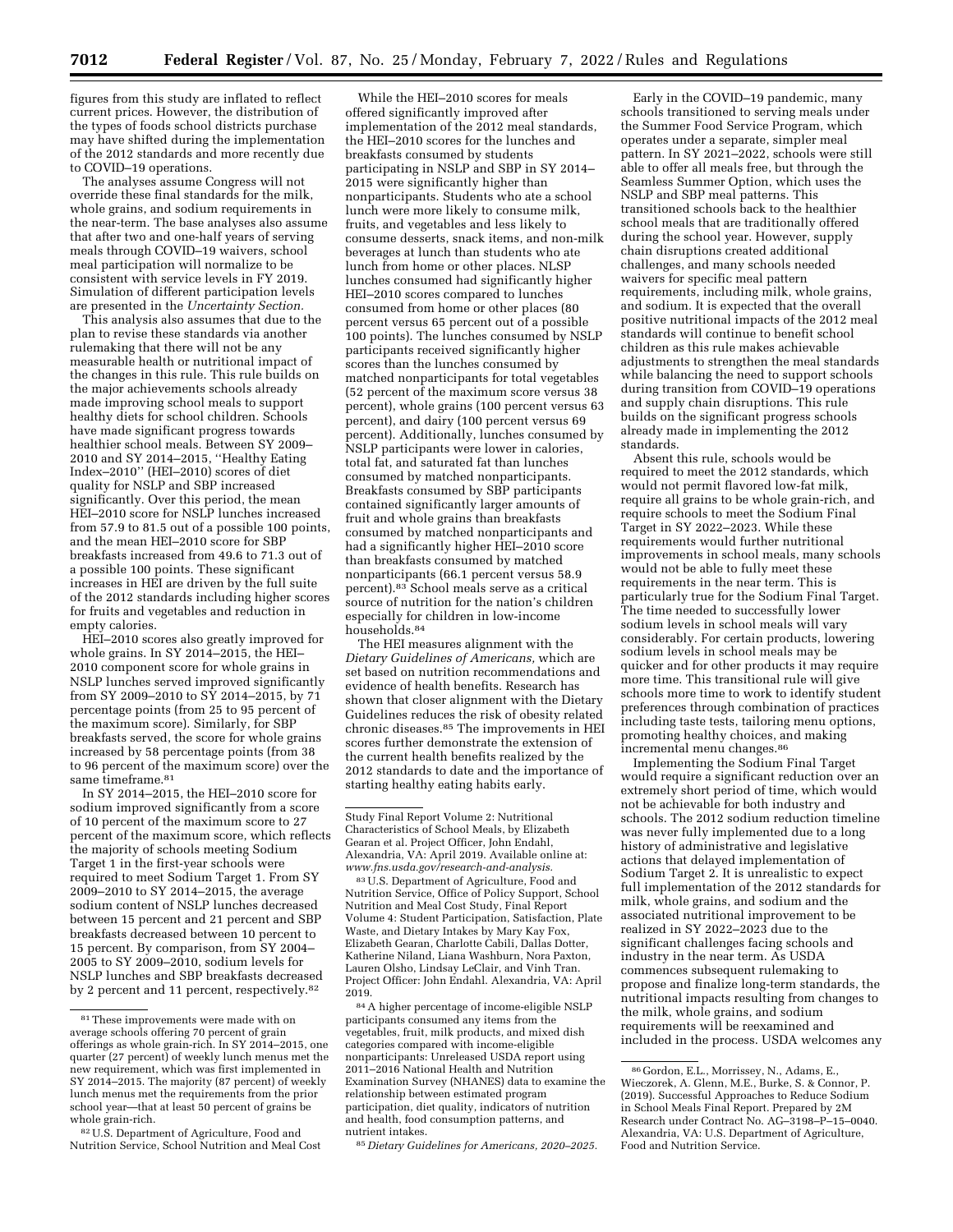additional information that should be considered on the nutritional impacts of the milk, whole grains, and sodium requirements in this rule.

#### *B. Impacts*

#### Milk Standard

In this final rule, USDA allows NSLP and SBP operators the option to offer flavored low-fat milk and requires unflavored milk to be offered at each meal service. This flavored milk standard will be extended to beverages for sale during the school day and will also apply in the SMP and CACFP for participants ages 6 years and older. The decision to allow flavored low-fat milk reflects concerns about declining milk consumption and the importance of the key nutrients provided by

milk for school-aged children.87 Menu planners must make necessary adjustments in the weekly menu to account for the additional calories and fat content associated with offering flavored low-fat milk. This final rule does not change the upper caloric and fat limits specified in the 2012 rule or the requirement to offer a variety (at least two choices) of fluid milk in the NSLP and SBP.

Unflavored low-fat and flavored fat-free milks were the most frequently offered varieties on daily menus in SY 2014–2015. The change in this rule may result in SFAs substituting flavored fat-free milk varieties with flavored low-fat varieties. About 91 percent of daily NSLP menus and 76 percent of daily SBP menus offered flavored fat-free milk.88 The cost for eight ounces of flavored

low-fat milk is on average about \$0.02 higher than flavored fat-free milk.<sup>89</sup> If across all NSLP and SBP menus, all flavored low-fat milk was substituted with flavored fat-free milk, it would cost about \$126 million more a year. Not all schools will want to make this substitution as the change must be made within current resources and caloric and fat limits. Based on the most current data available, about 8 percent of school districts requested an exemption to serve flavored low-fat milk.<sup>90</sup> Using the average number of children per school district,91 it is estimated that about 9 percent of daily NSLP and SBP menus include flavored low-fat milk through exemptions or flexibilities. USDA estimates this to be about \$13 million more a year in the value spent on milk.

## TABLE 3—ESTIMATED IMPACT OF PURCHASING LOW FAT FLAVORED MILK

[Millions]

| Substitution level                                                                           | Fstimated<br>annual cost |
|----------------------------------------------------------------------------------------------|--------------------------|
| MINIMUM-9 PERCENT OF DAILY MENUS REPLACED FAT FREE WITH LOW FAT FLAVORED (BASED ON EXEMPTION | \$126                    |
| DATA)                                                                                        | 13                       |

Most milk producers likely supply both varieties, which minimizes actual industry impacts. The additional cost of flavored lowfat milk may result in purchasing pattern shifts in school districts choosing to serve flavored low-fat milk. USDA estimates that this final rule will increase the milk cost and/ or transfers from anywhere between \$13 million and \$126 million. Absent this rule, there would be a reduction in milk costs of the same range due to the restriction on offering flavored low-fat milk.<sup>92</sup>

#### Whole Grain-Rich Standard

Starting in SY 2022–2023, this final rule will require that at least 80 percent of the grains offered in the NSLP and SBP meet the whole grain-rich criteria specified in FNS guidance, and the remaining grain items offered must be enriched. The 2012 final rule required all grains to be whole grain-rich by SY 2014–2015; however, this requirement was never fully implemented due to a long history of administrative and legislative actions, including exemptions that began in the first year of implementation. In SY 2014– 2015, the first year in which all grains were required to be whole grain-rich, only 27 percent of weekly lunch menus met this requirement. However, the majority (87 percent) of weekly lunch menus offered at

89U.S. Department of Agriculture, Food and Nutrition Service, Office of Research and Analysis, School Food Purchase Study-III, by Nick Young et al. Project Officer: John R. Endahl, Alexandria, VA: March 2012.

least 50 percent of the grains as whole grainrich. In SBP, about half of all weekly breakfast menus offered only whole grainrich grains, while 95 percent offered at least 50 percent of the grains as whole grain-rich. Despite some challenges, schools have made considerable progress offering whole grainrich products. On average, in SY 2014–2015, 70 percent of the weekly menus offered at least 80 percent of the grain items as whole grain-rich for both breakfast and lunch.<sup>93</sup> This rule recognizes this progress and the nutritional importance of whole grains, while still providing support for schools facing challenges serving all grain items as whole grain-rich.

This analysis is based on the price difference between whole grain-rich items and enriched grain items to calculate the impact associated with changing the whole grain-rich requirement. The 2012 final meal standards rule Regulatory Impact Analysis estimated that whole grain-rich items cost 34 percent more than enriched grain items.94 While this is an older analysis, it is still the most current available. However, there are other more recent data points that suggest that this price difference is likely lower due to wider availability of whole grain-rich items. Over 85 percent of the grain offerings

<sup>92</sup> Voluntary incurring of a cost is likely associated with benefits that are difficult to quantify—potentially, in this case, including reduced food waste.

93 Based on an internal USDA analysis using data from: U.S. Department of Agriculture, Food and

in NSLP and SBP in SY 2014–2015 were whole grain-rich. This suggests most items are whole grain-rich, but certain grains may be more difficult to find in acceptable whole grain-rich form, including commonly offered items such as croutons, biscuits, and rolls.95 Additionally, during the period in which schools needed an exemption if they were unable to meet the requirement to offer all grains as whole grain-rich, use of the exemption was relatively low. According to an unpublished USDA study, as of SY 2017– 2018, 28 percent of SFAs requested an exemption for the whole grain-rich requirement in at least one school year. In SY 2017–2018, 24 percent requested an exemption. The availability of whole grainrich products through USDA Foods and the commercial market has increased significantly since the implementation of the 2012 meal standards. Additionally, there was no consistent significant difference in the cost per meal between schools that offered at least 50 percent whole grain-rich items and schools that offered under 50 percent. There was also no significant difference in the meal

<sup>87</sup>*[https://www.gpo.gov/fdsys/pkg/FR-2017-11-30/](https://www.gpo.gov/fdsys/pkg/FR-2017-11-30/pdf/2017-25799.pdf) [pdf/2017-25799.pdf.](https://www.gpo.gov/fdsys/pkg/FR-2017-11-30/pdf/2017-25799.pdf)* 

<sup>88</sup>U.S. Department of Agriculture, Food and Nutrition Service, School Nutrition and Meal Cost Study Final Report Volume 2: Nutritional Characteristics of School Meals, by Elizabeth Gearan et.al. Project Officer, John Endahl, Alexandria, VA: April 2019. Available online at: *[www.fns.usda.gov/research-and-analysis.](http://www.fns.usda.gov/research-and-analysis)* 

<sup>&</sup>lt;sup>90</sup> Based on unpublished USDA data: Child<br>Nutrition Program Operations study year 3.

 $\real^{91}$  There were no significant characteristics of these school district suggesting that smaller or larger districts requesting the exemption. This analysis assumes that about 57 percent of children enrolled in the 8 percent of districts requesting an exemption participate in the NSLP and about 30<br>percent participate in the SBP.

Nutrition Service, School Nutrition and Meal Cost Study Final Report Volume 2: Nutritional Characteristics of School Meals, by Elizabeth Gearan et. al. Project Officer, John Endahl, Alexandria, VA: April 2019. Available online at: *[www.fns.usda.gov/research-and-analysis.](http://www.fns.usda.gov/research-and-analysis)* 

<sup>94</sup>Footnote in the CACFP rule provides the citation for the 34% as it was based on an internal USDA analysis and it is not in the published 2012 meal standards rule *[https://www.regulations.gov/](https://www.regulations.gov/document/FNS-2011-0029-4304) [document/FNS-2011-0029-4304.](https://www.regulations.gov/document/FNS-2011-0029-4304)* 

 $^{95}\mathrm{These}$  were the items that school districts requested exemptions to serve based on informal USDA data.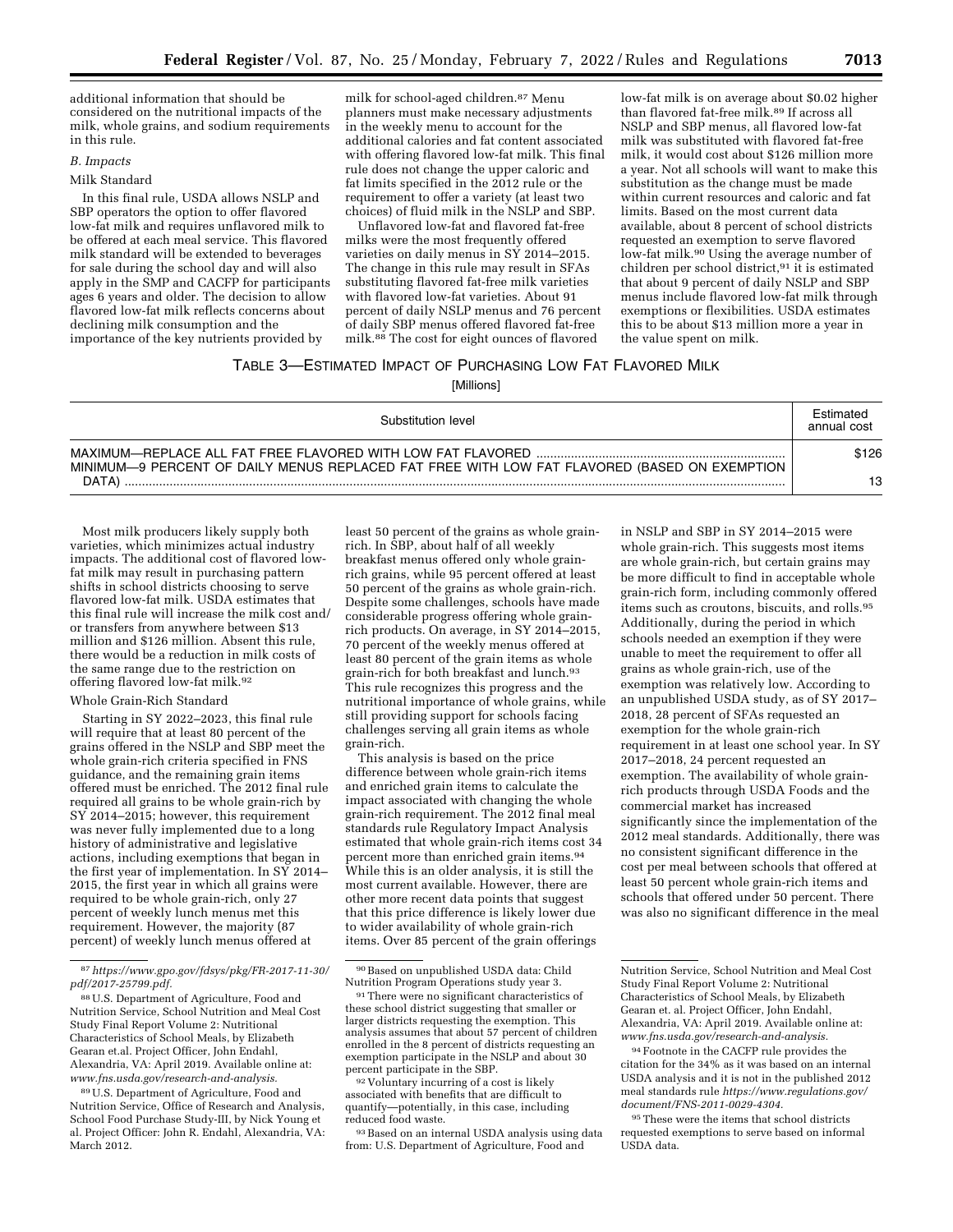costs for schools meeting the overall grain quantity requirement.96

For these reasons, this analysis estimates a price increase of 15 percent for whole grainrich items over enriched grain items to estimate the impact of serving more whole grain-rich items. Using data from the SY 2009–2010 School Food Purchase Study III,

which collects data on the value of school district food acquisitions, 97 a weighted average price per ounce of grains is calculated. This price per ounce is then adjusted by the Producer Price Index for grains to account for inflation since these data were collected. The adjusted price per ounce is \$0.10. As noted, this analysis

assumes whole grain-rich items are estimated to cost 15 percent more than the estimated \$0.10 per ounce of grain. This means that it costs \$0.015 more on average for an ounce of whole grain-rich grains compared to an ounce of enriched grains.

| TABLE 4—PRICE PER POUND FOR GRAIN ITEMS FROM SCHOOL FOOD PURCHASE STUDY III |  |  |
|-----------------------------------------------------------------------------|--|--|
|-----------------------------------------------------------------------------|--|--|

| Grain item group | \$ Value<br>purchased                     | <b>Pounds</b><br>purchased              | Price per<br>pound           | Price per oz                 |
|------------------|-------------------------------------------|-----------------------------------------|------------------------------|------------------------------|
|                  | \$465,505,505<br>22.795.477<br>17.626.092 | 406.629.005<br>24,500,911<br>18.115.017 | \$1.1448<br>0.9304<br>0.9730 | \$0.0715<br>0.0581<br>0.0608 |
|                  | 505.927.074                               | 449.244.933                             | .1262                        | 0.0704                       |

Schools must offer a minimum quantity of grains daily and weekly for both lunch and breakfast; these requirements vary for the three age/grade groups. For the 9–12 age/ grade group, the minimum quantity of grain that must be offered per week is 10 oz equivalent, which is the sum of the daily quantity requirement of 2 oz equivalents. For the K–5 and 6–8 age/grade groups, the

required weekly quantity is higher than the daily totals summed across the week.<sup>98</sup> The average weighted daily quantity of grains necessary to meet the average weekly requirement across all age/grade groups and NSLP and SBP is 1.68 oz equivalents (or 8.44 oz equivalents across the week). The 1.68 oz equivalents of whole grain-rich grains a day is estimated to cost  $$0.025$   $(1.68 \times $0.015)$ 

more than the cost of 1.68 oz equivalents of enriched grain items. This price difference applied to the number of additional grain oz equivalents that schools will need to offer as whole grain-rich to meet the requirements of this final rule, multiplied by the number of meals, provides an estimated value of the cost to transition more offerings to whole grain-rich.

### TABLE 5—OUNCE EQUIVALENTS AT EACH WHOLE GRAIN-RICH LEVEL

| Whole grain-rich requirement percentage                                                                                                  | Total weekly<br>ounce<br>equivalents<br>reauired |
|------------------------------------------------------------------------------------------------------------------------------------------|--------------------------------------------------|
| 100 PERCENT (2012 REQUIREMENT)<br>80 PERCENT (THIS FINAL RULE)<br>50 PERCENT (PRIOR REQUIREMENT)<br>75 PERCENT (ESTIMATED CURRENT LEVEL) | 8.44<br>6.75<br>4.22<br>6.33                     |

The range of costs are built on two separate sets of assumptions. The high estimated cost level assumes that because the 2012 whole grain-rich requirement was never fully implemented, all schools moved back to the requirement to offer half of grains as whole grain-rich which was the requirement in the proposed rule. This is likely an overestimate due to the significant progress schools and the food industry have made since SY 2012– 2013. The low estimated scenario, which is the expected scenario, uses the information to-date on whole grain-rich progress and assumes that on average schools are currently

offering 75 percent grain items as whole grain-rich. This uses the information that 70 percent of weekly menus at schools were already offering at least 80 percent of grain items as whole grain-rich in SY 2014–2015.

These estimated costs may be incurred by the school district and/or within the grain market in the form of purchases of additional whole grain-rich varieties. Schools may shift away from items that are not preferred as whole grain-rich and substituting different whole grain-rich items. This could potentially reduce variety and impact the manufacturers of these items, possibly

resulting in loss of some of the school market or increased costs to develop successful whole grain-rich options.

Table 6 shows the costs associated with moving fully to 2012 standard that all grains are whole grain-rich and moving to the 80 percent threshold in this rule from both estimated starting points (75 percent and 50 percent of grains as whole grain-rich). These are the costs if this rule is not issued, and schools must return to the 2012 standard of exclusively offering whole grain-rich items. The costs associated with moving to the 80 percent threshold are the costs of this rule.

## TABLE 6—ESTIMATED COSTS OF INCREASING WHOLE GRAIN-RICH ITEMS

[Millions]

| Whole grain-rich requirement | Expected annual cost<br>(increasing from<br>75 percent WGR) | High annual cost<br>(increasing from<br>50 percent WGR) |
|------------------------------|-------------------------------------------------------------|---------------------------------------------------------|
| INCREASING TO 80 PERCENT     | \$76                                                        | \$454                                                   |

<sup>96</sup>U.S. Department of Agriculture, Food and Nutrition Service, Office of Policy Support, School Nutrition and Meal Cost Study, Final Report Volume 3: School Meal Costs and Revenues by Christopher Logan, Vinh Tran, Maria Boyle, Ayesha Enver, Matthew Zeidenberg, and Michele

Mendelson. Project Officer: John Endahl.

<sup>97</sup> U.S. Department of Agriculture, Food and Nutrition Service, Office of Research and Analysis, School Food Purchase Study-III, by Nick Young et al. Project Officer: John R. Endahl, Alexandria, VA: March 2012.

98This assumes a 5-day school week and the daily quantity for K–5 and 6–8 age/grade groups is 1 oz equivalents and the weekly requirement is 8 oz equivalents for NSLP and 7 oz equivalents for SBP.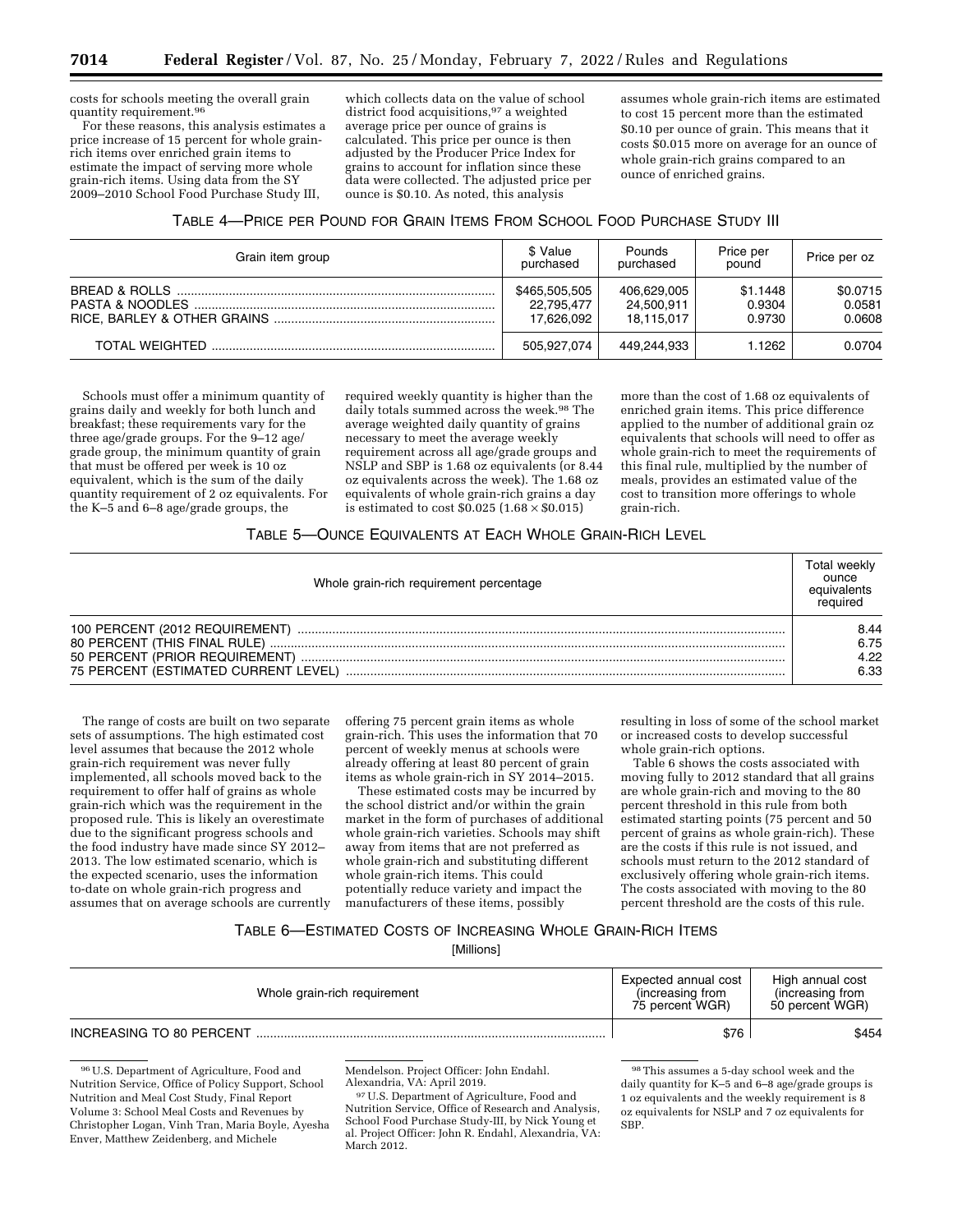# TABLE 6—ESTIMATED COSTS OF INCREASING WHOLE GRAIN-RICH ITEMS—Continued

[Millions]

| Whole grain-rich requirement | Expected annual cost<br>(increasing from<br>75 percent WGR) | High annual cost<br>(increasing from<br>50 percent WGR) |
|------------------------------|-------------------------------------------------------------|---------------------------------------------------------|
| INCREASING TO 100 PERCENT    | 379                                                         | 757                                                     |

Without this final rule, schools would be required to meet the 2012 requirement to offer all grains as whole grain-rich. Compared to the 2012 requirement, this rule is estimated to save \$303 million annually by instead requiring 80 percent of grains offered to be whole grain-rich.

#### Sodium Standard

The 2012 Final Rule directed schools to meet Sodium Target 1 by SY 2014–2015, Sodium Target 2 by SY 2017–2018, and the Sodium Final Target by SY 2022–2023. This rule extends Sodium Target 1 through the end of SY 2022–2023 for both NSLP and SBP and requires compliance with Sodium Target 1A for NSLP starting in SY 2023–2024. In the absence of this rule, schools would be required to implement the Sodium Final Target for both NSLP and SBP in SY 2022– 2023.

In SY 2014–2015, the first year Target 1 was scheduled to take effect, 72 percent of all average weekly NSLP menus, and 67 percent of all average weekly SBP menus, met Target 1.99 According to the USDA study on Successful Approaches to Reduce Sodium in School Meals,<sup>100</sup> schools, Food Service Management Companies, and manufacturers noted that it was possible to meet Target 1 with foods already developed but to implement the subsequent targets, schools will likely need to move to more scratch cooking. Almost 80 percent of schools do some scratch cooking and 70 percent of schools do on-site preparation, where the school prepares meals on-site for serving only at that school.101 This suggests that schools in general have the structure to conduct some scratch cooking, but that reductions in sodium may result in more labor-intensive food preparations and/or additional infrastructure needs.

There was no significant difference between the cost per meal for schools that

100 Gordon, E.L., Morrissey, N., Adams, E., Wieczorek, A. Glenn, M.E., Burke, S & Connor, P. (2019). Successful Approaches to Reduce Sodium in School Meals Final Report. Prepared by 2M Research under Contract No. AG–3198–P–15–0040. Alexandria, VA: U.S. Department of Agriculture, Food and Nutrition Service.

101Standing, Kim, Joe Gasper, Jamee Riley, Laurie May, Frank Bennici, Adam Chu, and Sujata Dixit-Joshi. Special Nutrition Program Operations Study: State and School Food Authority Policies and Practices for School Meals Programs School Year 2012–13. Project Officer: John R. Endahl. Prepared by Westat for the U.S. Department of Agriculture, Food and Nutrition Service, October 2016.

were meeting Target 1 and those that were not meeting Target 1.102 Given that most schools were able to meet Target 1 with available food or with few changes to mealpreparation, this finding is not surprising, but may not be sustained as further sodium Targets are implemented. The need for more labor-intensive food preparation, including scratch cooking, would likely continue until lower sodium products are more readily available in the school food market, which will take time.

Industry members reported in the USDA study on Successful Approaches to Reduce Sodium in School Meals that to be successful in reducing sodium, taste tests with students are critical before mass production. Industry reported that this process can take time and if not done correctly may result in increased plate waste or students choosing not to participate in school meals. If school meals taste markedly different than foods that students eat outside of school, which may have much more sodium, it can be difficult to gain their acceptance of the foods served in schools.

About three-quarters of school food service directors reported in SY 2016–2017 that gaining student acceptance of the new standards was moderately to extremely challenging with respect to maintaining student participation.<sup>103</sup> Returning to the 2012 standards in SY 2022–2023 will not allow for sufficient time for industry to continue to successfully reduce sodium levels in products for the school market.

The Final Sodium Target in the 2012 standards was meant to be achieved over a period of ten years while meeting two interim sodium Targets. Sodium Target 2 was a 20 percent reduction from Sodium Target 1. The Sodium Final Target was another 25 percent reduction from Sodium Target 2 and a 40 percent reduction from Sodium Target 1.104 Like the 2012 whole grain-rich requirement, schools were never required to fully adhere to the 2012 sodium reduction timeline due to a long history of administrative and legislative actions. The immediacy of going straight to the Sodium

104Percent decreases are based on the sum of Sodium Target lunch and breakfast requirements. Final Target when the gradual sodium reduction did not occur as intended, compounded by the COVID–19 pandemic, will likely be extremely difficult due to the drastic reduction required over a short period of time. Meeting the Sodium Final Target would be a 35 percent drop on average for NSLP and SBP from sodium levels in prepared meals in SY 2014–2015.105

Industry has made great strides in producing lower sodium products since the implementation of the 2012 standards and USDA Foods increased lower sodium offerings; however, additional time is necessary for industry to adjust and continue to formulate lower sodium products. The FDA, in October 2021, released voluntary sodium reduction targets for the food industry. The FDA's guidance provides voluntary short-term (2.5 year) sodium reduction targets for food manufacturers, chain restaurants, and food service operators for 163 categories of processed, packaged, and prepared foods. The targets in the FDA's guidance seek to support decreasing average U.S. population sodium intake from approximately 3,400 mg to 3,000 mg per day, about a 12 percent reduction. While FDA is recommending the voluntary targets be met in 2.5 years, in advance of that timeframe schools are anticipated to be able to procure additional options that are lower in sodium as the food industry continues reformulation efforts and develops new food products that align with FDA's voluntary targets.<sup>106</sup>

The USDA study on Successful Approaches to Reduce Sodium in School Meals also noted that reducing sodium can be challenging, especially when using prepackaged products, which may result in schools no longer purchasing these items.107 Combination entrees and accompaniments contributed the most (61 percent) to the

<sup>99</sup>U.S. Department of Agriculture, Food and Nutrition Service, School Nutrition and Meal Cost Study Final Report Volume 2: Nutritional Characteristics of School Meals, by Elizabeth Gearan et.al. Project Officer, John Endahl, Alexandria, VA: April 2019. Available online at: *[www.fns.usda.gov/research-and-analysis.](http://www.fns.usda.gov/research-and-analysis)* 

<sup>102</sup>U.S. Department of Agriculture, Food and Nutrition Service, Office of Policy Support, School Nutrition and Meal Cost Study, Final Report Volume 3: School Meal Costs and Revenues by Christopher Logan, Vinh Tran, Maria Boyle,Ayesha Enver, Matthew Zeidenberg, and Michele Mendelson. Project Officer: John Endahl. Alexandria, VA: April 2019.

<sup>103</sup>U.S. Department of Agriculture, Food and Nutrition Service, Office of Policy Support, Child Nutrition Program Operations Study (CN–OPS–II): SY 2016–17. Beyler, Nick, Jim Murdoch, and Charlotte Cabili. Project Officer: Holly Figueroa. Alexandria, VA: June 2021.

<sup>105</sup>U.S. Department of Agriculture, Food and Nutrition Service, Office of Policy Support, School Nutrition and Meal Cost Study, Final Report Volume 2: Nutritional Characteristics of School Meals by Elizabeth Gearan, Mary Kay Fox, Katherine Niland, Dallas Dotter, Liana Washburn, Patricia Connor, Lauren Olsho, and Tara Wommak. Project Officer: John Endahl. Alexandria, VA: April 2019.

<sup>106</sup>U.S. Food and Drug Administration: *Voluntary Sodium Reduction Goals: Target Mean and Upper Bound Concentrations for Sodium in Commercially Processed, Packaged, and Prepared Foods.* October 2021 *[https://www.fda.gov/regulatory-information/](https://www.fda.gov/regulatory-information/search-fda-guidance-documents/guidance-industry-voluntary-sodium-reduction-goals) [search-fda-guidance-documents/guidance-industry](https://www.fda.gov/regulatory-information/search-fda-guidance-documents/guidance-industry-voluntary-sodium-reduction-goals)[voluntary-sodium-reduction-goals.](https://www.fda.gov/regulatory-information/search-fda-guidance-documents/guidance-industry-voluntary-sodium-reduction-goals)* 

<sup>107</sup> Gordon, E.L., Morrissey, N., Adams, E., Wieczorek, A. Glenn, M.E., Burke, S & Connor, P. (2019). Successful Approaches to Reduce Sodium in School Meals Final Report. Prepared by 2M Research under Contract No. AG–3198–P–15–0040. Alexandria, VA: U.S. Department of Agriculture, Food and Nutrition Service.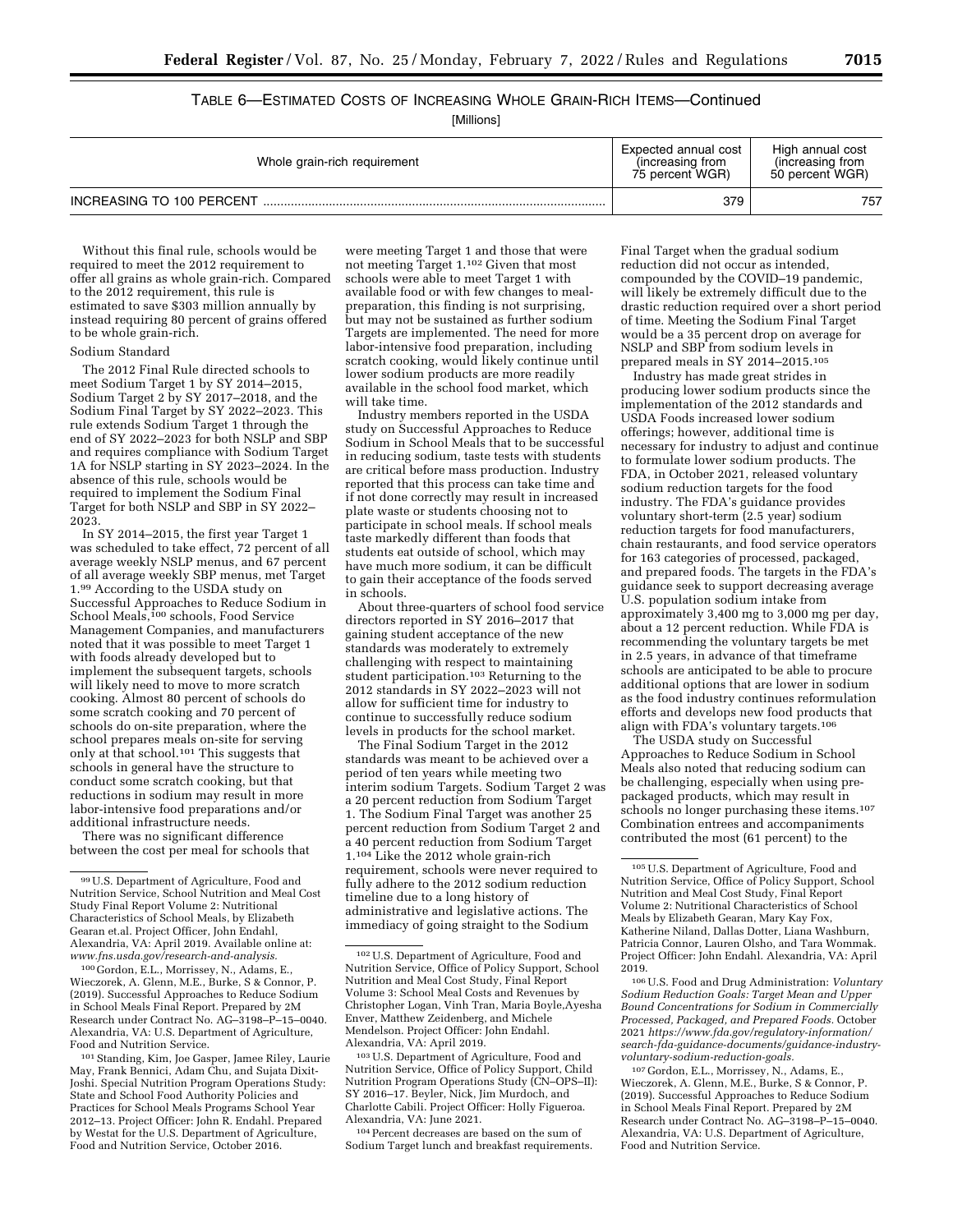sodium levels of prepared foods, specifically sandwiches with plain meat and poultry, condiments, and toppings.108 This may financially impact the manufacturers of these products if they are not able to successfully reduce the sodium levels of products sold to schools.

This final rule maintains Sodium Target 1 for NSLP and SBP through SY 2022–2023, retains Sodium Target 1 for SBP in SY 2023– 2024, and institutes a modified Sodium Interim Target 1A for NSLP beginning in SY 2023–2024.109 USDA set the near-term Target 1A reduction at 10 percent, which also aligns

with research indicating gradual sodium reductions are less noticeable to consumers.110 Target 1A is about a 1 percent to 5 percent decrease from sodium levels in prepared meals in SY 2014–2015 for K–5 and 9–12 age grade groups and a 2 percent increase for 6–8 age/grade group.111

## TABLE 8—SODIUM TARGET 1 AND 1A AND AVERAGE WEEKLY SODIUM LEVELS FOR PREPARED MEALS

| Age/grade group | Sodium Target 1<br><b>NSLP</b> | SY 2014-2015<br>NSLP average<br>sodium levels <sup>112</sup> | % Difference from<br>Sodium Target 1 | Target 1A NSLP          | % Difference from<br>Sodium Target 1A |
|-----------------|--------------------------------|--------------------------------------------------------------|--------------------------------------|-------------------------|---------------------------------------|
| $6 - 8$         | .230<br>360. ا<br>.420         | 1,125<br>1,200<br>1.345                                      | $-9$<br>$-12$<br>$-5$                | 1,110<br>1,225<br>1.280 | $-1$<br>2<br>$-5$                     |
|                 | Sodium Target 1<br>SBP         | SY 2014-2015<br>SBP average<br>sodium levels <sup>113</sup>  | % Difference from<br>Sodium Target 1 |                         |                                       |
| $6 - 8$         | 540<br>600<br>640              | 505<br>564<br>584                                            | $-6$<br>-6<br>-9                     |                         |                                       |

To estimate the impacts associated with additional sodium reduction, this analysis focuses on the increased need for scratch cooking due to immediate sodium reduction timeframe which does not allow for sufficient time for product development as noted earlier. Scratch cooking is one method to reduce sodium levels and over time can be successfully integrated into a comprehensive sodium reduction plan along with incorporating more lower sodium products into menus. Schools would be able to balance scratch cooking with lower sodium products as industry continues to formulate lower sodium foods. The requirement of the Sodium Final Target going into effect immediately in SY 2022–2023 absent this rule will require schools to move straight to cooking more recipes from scratch. As schools prepare more foods on site, labor costs will increase as prepackaged foods are substituted with scratch cooked foods and schools will need to increase time spent on food preparation. This may require hiring

more school food service staff and/or reallocating responsibilities. In addition to labor impacts, the types of foods schools purchase will likely change due to reducing the prepackaged foods and increasing ingredient-based items to support sodium reduction. For example, the USDA study on Successful Approaches to Reduce Sodium in School Meals found that school districts in the study reported serving more fresh fruits and vegetables to reduce sodium content. This may cause a reduction in food costs if items purchased to scratch cook are less expensive; however, these costs may be offset by the quantity needed or additional foods purchased to prepare meals from scratch.

Food and labor costs account for the vast majority (45 percent each for a total of 90 percent) of the average cost to produce a school lunch for a school district. Other reported direct costs are the remaining 10 percent. This distribution is similar for SBP breakfasts.114 To simulate the potential increase in costs due to changes to the

Sodium Targets, this analysis focuses on the estimated increase in labor costs, however food costs are also estimated to proportionally increase based on the distribution of food and labor costs in a school meal.115

To capture current scratch cooking practices to estimate the potential increase in scratch cooking and the corresponding impacts, data from USDA's Farm to School Census 116 are used. While the Farm to School Census does not represent all school districts, it does encompass the majority: 65 percent of school districts reported that they participated in at least one Farm to School activity in SY 2018–2019. The distribution of prevalence of scratch cooking from the Farm to School Census is assumed across the 97,000 schools for this analysis.117 In this respect, these estimates may overstate the current scratch cooking levels with the assumption that school districts participating in Farm to School activities may be more likely to prepare more recipes from scratch.

109As noted in the preamble, when examining the daily sodium allocation attributed to each meal, USDA determined that sodium reductions are most needed at lunch. Therefore, USDA is maintaining Sodium Target 1 for breakfast during the two-year timeframe of this transitional rule, which will allow schools to focus their sodium reduction efforts on school lunch.

110 Institute of Medicine 2010. *Strategies to Reduce Sodium Intake in the United States.*  Washington, DC: The National Academies Press. *[https://doi.org/10.17226/12818.](https://doi.org/10.17226/12818)* 

111 U.S. Department of Agriculture, Food and Nutrition Service, Office of Policy Support, School

Nutrition Service, School Nutrition and Meal Cost Study Final Report Volume 2: Nutritional Characteristics of School Meals, by Elizabeth Gearan et.al. Project Officer, John Endahl, Alexandria, VA: April 2019. Available online at: *[www.fns.usda.gov/research-and-analysis.](http://www.fns.usda.gov/research-and-analysis)* 

113U.S. Department of Agriculture, Food and Nutrition Service, School Nutrition and Meal Cost Study Final Report Volume 2: Nutritional Characteristics of School Meals, by Elizabeth Gearan et.al. Project Officer, John Endahl, Alexandria, VA: April 2019. Available online at: *[www.fns.usda.gov/research-and-analysis.](http://www.fns.usda.gov/research-and-analysis)* 

114U.S. Department of Agriculture, Food and Nutrition Service, Office of Policy Support, School

 $^{\rm 116}$  Bobronnikov, E. et al. (2021). Farm to School Grantee Report. Prepared by Abt Associates, Contract No. AG–3198–B–16–0015. Alexandria, VA: U.S. Department of Agriculture, Food and Nutrition Service, Office of Policy Support, Project Officer: Ashley Chaifetz.

117Applying this distribution to schools assumes no significant variation in scratch cooking by school district characteristics.

<sup>108</sup>U.S. Department of Agriculture, Food and Nutrition Service, Office of Policy Support, School Nutrition and Meal Cost Study, Final Report Volume 2: Nutritional Characteristics of School Meals by Elizabeth Gearan, Mary Kay Fox, Katherine Niland, Dallas Dotter, Liana Washburn, Patricia Connor, Lauren Olsho, and Tara Wommak. Project Officer: John Endahl. Alexandria, VA: April 2019.

Nutrition and Meal Cost Study, Final Report Volume 2: Nutritional Characteristics of School Meals by Elizabeth Gearan, Mary Kay Fox, Katherine Niland, Dallas Dotter, Liana Washburn, Patricia Connor, Lauren Olsho, and Tara Wommak. Project Officer: John Endahl. Alexandria, VA: April 2019. 112U.S. Department of Agriculture, Food and

Nutrition and Meal Cost Study, Final Report Volume 3: School Meal Costs and Revenues by Christopher Logan, Vinh Tran, Maria Boyle, Ayesha Enver, Matthew Zeidenberg, and Michele Mendelson. Project Officer: John Endahl. Alexandria, VA: April 2019.

<sup>115</sup>This distribution of food, labor, and other has remained consistent between the two study time periods (SY 2005–2006 and SY 2015–2015). The School Lunch and Breakfast Cost Study—II in SY 2005–2006 and School Nutrition Meal Cost study in SY 2014–2015.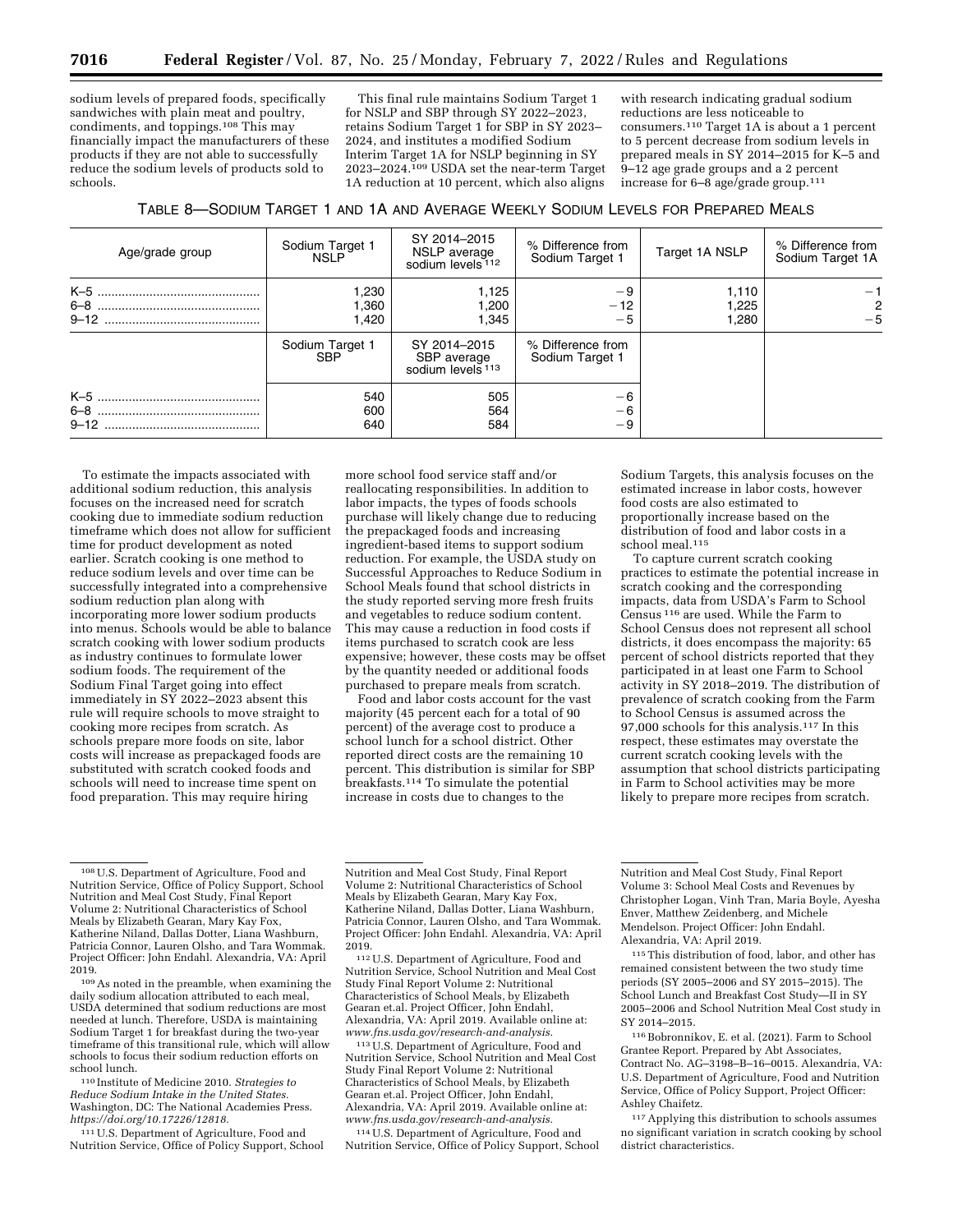## TALBE 7—PERCENT OF SCHOOL DISTRICTS BY PERCENT OF SCRATCH COOKED RECIPES [Farm to School Census data]

| Prevalence | Percent of schools |
|------------|--------------------|
|            | 40                 |
|            | 32                 |
|            | 19                 |
|            | 10                 |

This analysis assumes that 2 hours a day of additional labor is needed to increase scratch cooking to meet the Sodium Final Target.118 This could be achieved by hiring a new employee for 10 hours a week or shifting staff for schools already conducting some scratch cooking. Using the average of the Bureau of Labor Statistics series on total compensation for service occupations related to leisure and hospitality and the accommodation and food service workers series, an hourly rate of \$15.43 is used to estimate the wage rate of the additional food service staff to perform the additional scratch cooking.119 This is an additional \$30.85 a school day for scratch cooking or \$5,553 a year for one school. Multiplying this across all schools provides an estimated \$538 million for all schools to increase labor for scratch cooking for 2 additional hours a day. This calculates to \$0.07 more a meal for the increase in labor. This \$0.07 per meal cost is then scaled by prevalence of scratch cooking across recipes and the estimated labor costs are then doubled to account for the proportional increase in food costs. This analysis assumes that about 7.5 billion school meals (5 billion lunches and 2.5 billion breakfasts) are served in SY 2022–2023. It is assumed that about 10 percent of these meals are served in schools that are already cooking 76 percent to 100 percent of their recipes

from scratch and will not have measurable costs associated with moving to the Sodium Final Target in SY 2022–2023. The remaining 90 percent of meals are served in schools that must incur some additional labor and food costs to reduce current sodium levels.

This analysis assumes, based on early implementation progress, most schools are already meeting Sodium Target 1 and can meet Target 1A with reasonable menu changes. In SY 2014–2015, the first year the Sodium Target 1 went into effect, 72 percent of the schools were meeting this requirement for NSLP and 13 percent were within 10 percent of meeting Target 1 for NSLP. For SBP, 67 percent were meeting Target 1 and just over 10 percent were within 10 percent of meeting Target 1. Average prepared sodium levels were already 5 percent to 12 percent lower than the Target 1 limits for NSLP and 6 percent to 9 percent lower for SBP. Average NSLP sodium levels in SY 2014–2015 were also very close to Target 1A.

To capture any schools that are not currently meeting Target 1 or Target 1A, this analysis assumes that 10 percent of meals are served in schools that will need to make changes to their current menus to incorporate lower sodium products. Target 1 was meant to be mostly met with products currently available, but these schools may also need to slightly increase scratch cooking or change

preparation practices. This analysis assumes that these schools will need to allow for one more labor hour a day to facilitate the menu changes needed to achieve Target 1 and Target 1A. This is estimated to cost about \$98 million more in labor and food to bring these schools to Targets 1 and 1A in SY 2022– 2023.

Absent this rule, schools would be required to move to the Sodium Final Target. For this analysis it is assumed if schools are cooking more than 75 percent of recipes from scratch, the Sodium Final Target is achievable. This is supported by the assumption that scratch cooking would reduce combination entrées and condiments, which USDA research finds contribute the most sodium to school meals. Based on the prevalence of scratch cooking, it is assumed that about 80 percent meals are served in schools that will need to increase labor by two full hours per day. The remaining 20 percent of meals are served in schools that will need to increase labor by one hour per day, because these schools are already making between 51 percent and 75 percent of recipes from scratch. It is estimated that it would cost about \$975 million in food and labor costs to achieve the Sodium Final Target in SY 2022–2023. This is a per meal increase of \$0.13.

## TABLE 9—ESTIMATED COSTS BY SODIUM TARGET [Millions]

| Target                                              | Average hours<br>of additional<br>labor per day | Estimated<br>labor costs | Estimated food<br>costs | <b>Estimated total</b><br>costs |
|-----------------------------------------------------|-------------------------------------------------|--------------------------|-------------------------|---------------------------------|
| TARGET 1 IN SY 2022-2023: TARGET 1A IN SY 2023-2024 | .0                                              | \$49                     | \$49                    | \$98                            |
| FINAL TARGET IN SY 2022-2023                        | 8. ا                                            | 438.5                    | 438.5                   | 877                             |

This analysis does not take into consideration the costs of purchasing additional equipment and/or kitchen renovations to support scratch cooking or the challenges of immediately moving to the Sodium Final Target without enough time to implement successful strategies to reduce sodium. The school districts in the USDA study on Successful Approaches to Reduce Sodium in School Meals reported that scratch cooking and fresh produce preparation required space for preparing foods, adequate storage space including

freezer and refrigeration space, proper cafeteria line display and service equipment, and maintenance or upgrading of kitchen equipment for efficient mass preparation of items. Smaller SFAs and those with older cafeteria equipment especially noted these challenges. It is unlikely that schools would be able to procure the necessary equipment to support the increases in scratch cooking in time for SY 2022–2023 due to the procurement process timeframe, which has

been further delayed by supply chain disruptions. School size and urbanicity were

also associated with SFAs' abilities to procure lower sodium foods and to utilize effective menu planning strategies. Small, rural SFAs reported fewer resources available for purchasing and preparing lower sodium foods, while large, urban SFAs were able to procure more low-sodium items at a lower cost and reported having access to a larger number of suppliers, which enabled them to use more effective menu planning strategies. This is further supported by smaller school districts (less than 500 students enrolled) and rural school districts on average serving

<sup>118</sup>This is just for the base analysis. The Uncertainties section provides a sensitivity analysis of other labor hour options. The additional 2 hours is for preparing breakfasts and lunches. It is likely that lunch preparation will account for a larger

share of the 2 hours. The two hours is loosely modeled from the higher average of 51 minutes spent of food preparation from the American Time Use Survey. *American Time Use Survey Home Page (bls.gov)*.

<sup>119</sup>Full compensation series is less granular that wage series, the two closest series are used to estimate the labor rates for additional food service staff dedicated to cooking.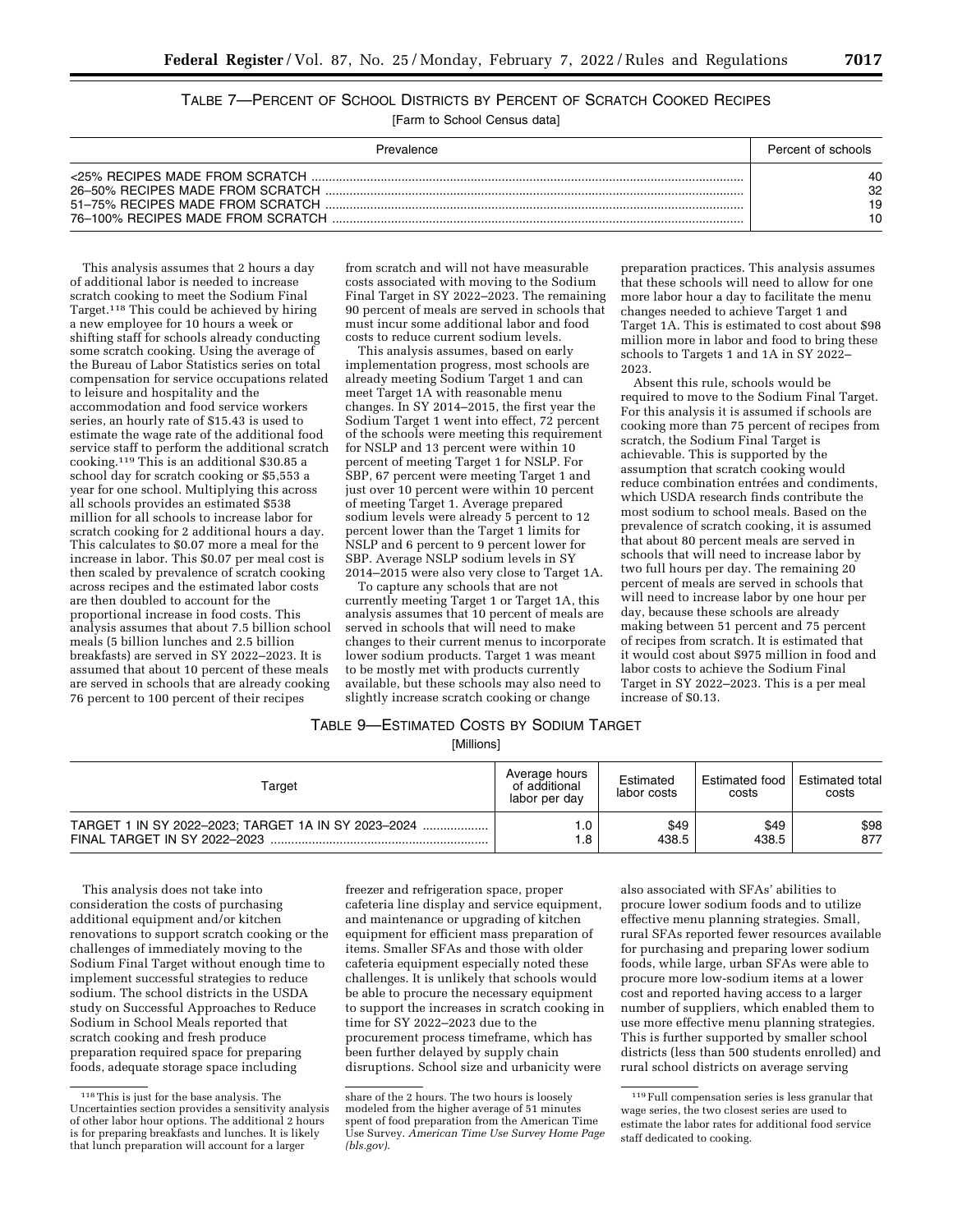meals with significantly higher sodium levels in SY 2014–2015.120

As noted, sodium reduction must be implemented over time to allow for successful product reformulation while balancing increased scratch cooking. Taste testing was the most used approach for gaining student acceptance of lower sodium items. School districts reported experiencing challenges in gaining student acceptance, but indicated that they were often successful when using a combination of supportive approaches such as performing taste tests to identify student preferences, tailoring menu options to cultural and regional preferences, promoting healthy food choices through education and communication materials, and implementing menu changes incrementally.

Many districts also engaged parents, staff, and community members in taste tests, nutrition education, and other promotional activities to increase buy-in.121 According to an analysis of 2011–2016 National Health and Nutrition Examination Survey (NHANES) data, almost all school children (94 percent) had usual sodium intakes that exceed the Chronic Disease Risk Reduction (CDRR) level.122 123 This is a widespread issue and strategies must be implemented by industry and schools over time for success.

Given that these strategies are meant to be implemented over time, schools will not be able to pivot quickly to these strategies in SY 2022–2023, particularly given the challenges they will face in shifting off of COVID–19 operations. This is also compounded by the current labor shortages school districts and the entire food service industry are facing as employees left jobs during the pandemic.<sup>124</sup> Prior to the pandemic schools expressed concerns about staffing levels especially in smaller school districts where staff may be responsible for multiple jobs.125 The pandemic intensified staffing issues for schools and many are currently experiencing shortages and increases in labor rates. Additional burden is currently placed on schools due to the time needed to manage procurement and menu changes in response to the supply chain disruptions. The

immediacy of moving to the Sodium Final Target in SY 2022-2023 does not allow schools sufficient time to set up the necessary infrastructure to achieve the sodium reduction required for the Sodium Final Target.

## Participation Impacts

This final rule is not anticipated to measurably impact school meal participation due to the changes to the milk, whole grains, and sodium requirements. As noted earlier, this rule provides realistic goals for schools still transitioning from COVID–19 operations and encountering supply chain issues. The COVID–19 meal service levels were lower than typical in the early part of the pandemic when most schools shut down and transitioned to grab-and-go sites to ensure continuity of school meals for children. As schools opened and more children attended school in person, meals served started to move closer to pre-pandemic levels.126 Through the COVID–19 nationwide waivers, schools have been able to offer free meals to all children to facilitate COVID–19 safety precautions. As schools transition back to typical operations, there may be some uncertainty in participation levels, which may pose challenges in projecting quantities of foods to purchase. This rule is sensitive to the types of foods schools already typically have available to purchase to meet the meal standards. While this rule is not expected to significantly impact program participation, it does support schools and allows additional time for schools to gauge meal program participation post-COVID.

Absent this rule, schools would be required to meet the 2012 standards, most notably meeting the Sodium Final Target requirement, which is a significant reduction in sodium levels. This would pose an extreme challenge for most schools as the full sodium reduction timeline from the 2012 standards was never fully implemented and schools were never required to meet targets below Sodium Target 1. Without this rule, some schools may leave the programs, as the benefits of participation are outweighed by

the resources needed to meet program requirements.

It is unlikely that schools will leave the programs due to the milk and whole grainrich requirements in the 2012 standards due to improved product availability and current progress. However, moving straight to the Sodium Final Target without gradual reduction in sodium levels through product availability and increased scratch cooking is unrealistic and may result in schools dropping out the programs. As noted earlier, smaller (less than 500 enrolled students) and rural schools had significantly higher sodium levels and face additional challenges due to insufficient resources and lack of product availability. Schools that already receive low levels of federal reimbursement due to less free and reduced-price-certified students may not find the benefits of the programs worth the additional resources needed to abruptly meet the Sodium Final Target. To assess the potential number of schools that would drop out of the school meal programs if the 2012 standards immediately went into effect next school year, smaller schools with low levels of free and reduced-price-certified children (less than 25 percent) are targeted in estimating this unintentional impact.

Just under 5 percent of schools nationwide have less than 500 students enrolled and less than 25 percent free and reduced-pricecertified children. This is about 4,500 schools estimated to drop out of the school meal programs absent this rule. About 25 percent of these schools are in rural areas. There are estimated to be about 1.4 million children enrolled in these schools with about 214,000 children approved for free and reduced-price meals.127 USDA estimates there are about 814,000 daily NSLP participants and 428,000 daily SBP participants in these schools.128 Federal reimbursements are estimated to decrease by an estimated \$180 million the first year (or about 1 percent of total NSLP and SBP meal reimbursements) due to schools dropping out of the NSLP and SBP and children losing access to school meal benefits.

## TABLE 10—ANNUAL REDUCTION IN FEDERAL REIMBURSEMENTS DUE TO SCHOOLS LEAVING NSLP AND SBP

[Millions]

| FY 2022          | FY 2023            | FY 2024 | FY 2025   | FY 2026 | 5-Year                                             |
|------------------|--------------------|---------|-----------|---------|----------------------------------------------------|
| _ ഹ<br>$-\infty$ | $-20$<br>–<br>2119 | \$184   | $-$ \$190 | \$195   | $\uparrow$<br>$\overline{\phantom{0}}$<br>، ن به ۰ |

<sup>120</sup>U.S. Department of Agriculture, Food and Nutrition Service, Office of Policy Support, School Nutrition and Meal Cost Study, Final Report Volume 2: Nutritional Characteristics of School Meals by Elizabeth Gearan, Mary Kay Fox, Katherine Niland, Dallas Dotter, Liana Washburn, Patricia Connor, Lauren Olsho, and Tara Wommak. Project Officer: John Endahl. Alexandria, VA: April 2019.

 $^{122}$  Reducing sodium intakes above the CDRR is expected to reduce the risk of chronic disease.

<sup>123</sup> Unreleased USDA report using 2011–2016 National Health and Nutrition Examination Survey (NHANES) data to examine the relationship between estimated program participation, diet quality, indicators of nutrition and health, food consumption patterns, and nutrient intakes. 124Employment in leisure and hospitality is

down by 1.4 million, or 8.2 percent, since February 2020. *The Employment Situation—October 2021 (bls.gov)*.

125U.S. Department of Agriculture, Food and Nutrition Service, Office of Policy Support, School Nutrition and Meal Cost Study, Final Report Volume 1: School Meal Program Operations and

School Nutrition Environments by Sarah Forrestal, Charlotte Cabili, Dallas Dotter, Christopher W. Logan, Patricia Connor, Maria Boyle, Ayseha Enver, and Hiren Nissar. Project Officer: John Endahl. Alexandria, VA: April 2019.

126According to FNS administrative data on meals served across NSLP, SBP, and SFSP, October 2020 meals were only 65 percent of total October 2019 meals. May 2021 meals were 86 percent of May 2019 meals service.

127Based on an internal USDA analysis using nationally representative data from the School Nutrition Meal Cost study on school characteristics.

128Using national participation rates of 57 percent for NSLP and 30 percent for SBP.

<sup>121</sup> Gordon, E.L., Morrissey, N., Adams, E., Wieczorek, A. Glenn, M.E., Burke, S. & Connor, P. (2019). Successful Approaches to Reduce Sodium in School Meals Final Report. Prepared by 2M Research under Contract No. AG–3198–P–15–0040. Alexandria, VA: U.S. Department of Agriculture, Food and Nutrition Service.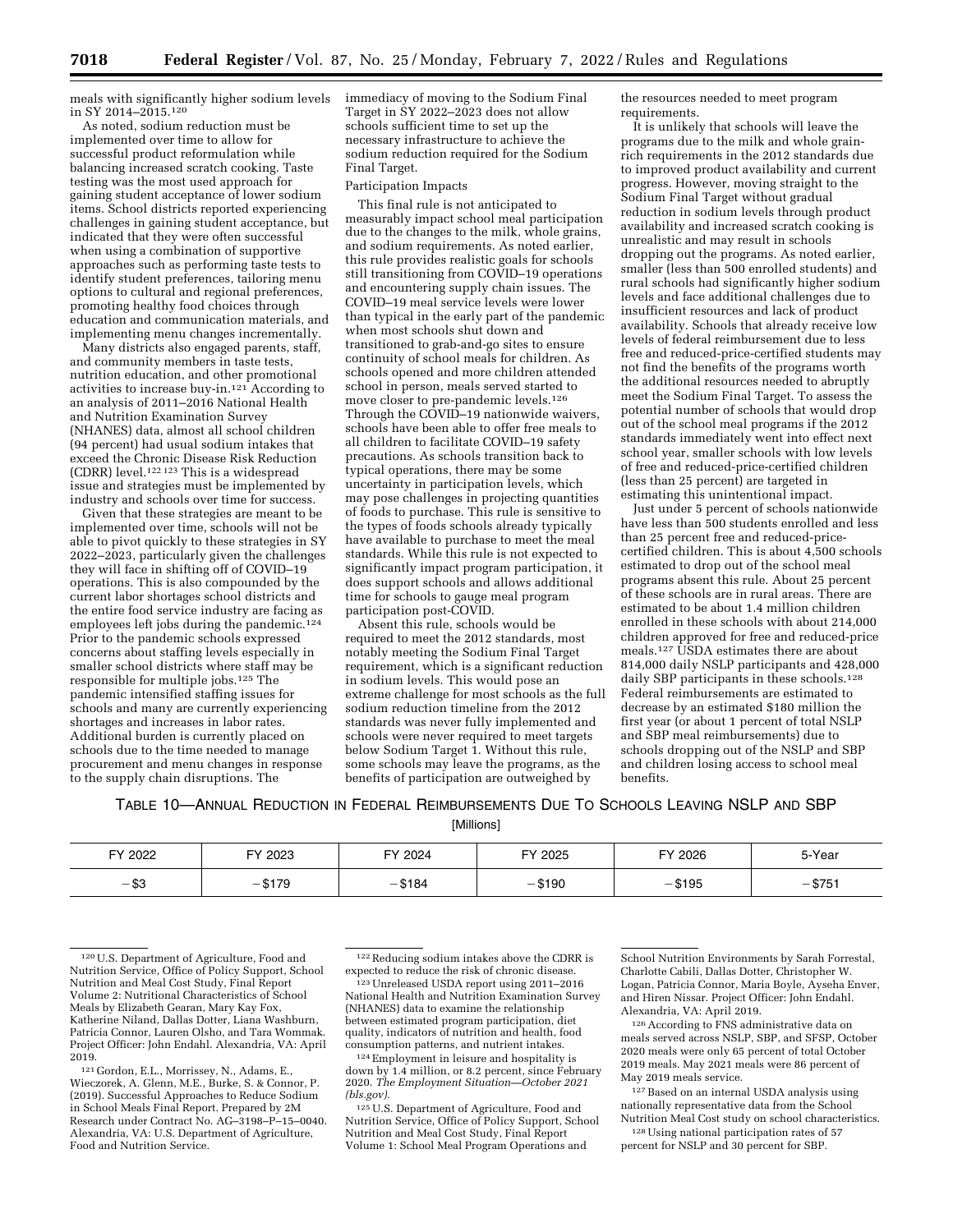While this is a savings for the Federal government in meal reimbursements, it transfers the costs of preparing school meals to the households. Given the time it takes to prepare meals and higher food costs due to inflation and not being able to purchase foods in bulk, it is likely that the costs to the households would be higher than just the Federal reimbursement levels. Lunches consumed from school are, on average, the most nutritious compared to lunches from home or other places, and students consuming school lunch were more likely to consume milk, fruits, vegetables than

students who did not eat a school lunch.<sup>129</sup> It would take additional time and resources for households to prepare lunches that are equivalent in nutritional value. This could pose hardships for households, especially for those with children approved for free or reduced-price meals.

## Summary

As noted earlier, this rule is intended to support the transition from COVID–19 operations and to allow time for a more longterm comprehensive rulemaking process to further update the standards to reflect the

*Dietary Guidelines for Americans, 2020– 2025*.130 This rule makes adjustments from the proposed rule to continue efforts to improve the nutrition of school meals while maintaining operational feasibility. Most of the impacts associated with this rule are in the form of shifts in purchasing patterns and costs incurred by the schools to procure additional products to meet the standards and increases in labor. Costs in this section may not actually be incurred but reflect the potential value of the changes in this rule and impacts absent this rule.

## TABLE 11—ESTIMATED ANNUAL INCREASE AND REDUCTION IN SCHOOL COSTS

[Millions]

#### **ESTIMATED ANNUAL COSTS MOVING TO 2012 STANDARDS**

| MII K (NO           |            |
|---------------------|------------|
| SODIUM FINAL TARGET | 378<br>975 |
|                     |            |
| ומדרז               |            |
| PFR MFAI            | 18 I       |
|                     |            |

## **ESTIMATED ANNUAL COSTS OF FINAL RULE**

|                                                                               | 13<br>76<br>98 |
|-------------------------------------------------------------------------------|----------------|
| ΤΩΤΑΙ                                                                         | 187            |
| PFR MFAI                                                                      | 0.O3           |
| <b>ESTIMATED ANNUAL REDUCTIONS WITH FINAL RULE COMPARED TO 2012 STANDARDS</b> |                |

| MILK (LOW FAT FLAVORED ALLOWED)<br>80 PERCENT WHOLE GRAIN-RICH | 303   |
|----------------------------------------------------------------|-------|
| SODIUM TARGET 1 AND 1A                                         | - 780 |
|                                                                | 069   |
| <b>PER MEAL</b>                                                | 0.15  |

If the 2012 standards for milk, whole grain, and sodium are fully implemented in SY 2022–2023, it will cost schools \$0.18 cents per lunch and breakfast in food and labor costs. Impacts to the market will be similar in magnitude as purchasing patterns shift to encompass more whole grain-rich items and ingredients for scratch cooking. The shifts would primarily occur from enriched to whole grain-rich products to the meet the grain requirement and from prepackaged foods with higher sodium levels to other food, such as more fruits and vegetables and ingredients to support more scratch cooking. The milk purchases will shift away from flavored low-fat to flavored fat-free varieties, which will offset total costs since flavored low-fat varieties are slightly more expensive than flavored fat-free varieties. Total annual costs associated with restoring the 2012

standards in SY 2022–2023 are estimated at \$1.3 billion the first year to make this transition based on progress to-date in implementing the 2012 standards. If progress regressed from SY 2014–2015 due to uncertainty in the requirements over the years and COVID–19 impacts, costs are estimated to be closer to \$1.7 billion the first year or \$0.24 more per breakfast and lunch.

Estimated annual costs associated with moving to the requirements in this rule are \$187 million the first year or \$0.03 more per lunch and breakfast. These costs are associated with purchasing flavored low-fat milk and more whole grain-rich products. There are also some costs associated with schools that still need to move to Target 1 for NSLP and SBP and Target 1A for NSLP in SY 2023–2024 through purchasing shifts to lower sodium products and increases in

scratch cooking. If all flavored fat-free milk is substituted with flavored low-fat milk, and schools regressed in whole grain-rich progress compared to SY 2014–2015, this rule is estimated to cost \$665 million the first year or \$0.09 more per meal.

This rule is estimated to reduce impacts to schools by \$0.15 per meal or \$1.1 billion in the first year by reducing the requirement from serving exclusively whole grain-rich products to 80 percent whole grain-rich products and holding Sodium Target 1 for SY 2022–2023 for NSLP and SBP and moving to Target 1A for NSLP in SY 2023–2024. There is an increase in costs due to allowing flavored low-fat milk, which tends to cost slightly more than flavored fat-free milk.131

This rule provides achievable standards while USDA engages in more comprehensive long-term rulemaking to further update the

<sup>129</sup>U.S. Department of Agriculture, Food and Nutrition Service, Office of Policy Support, School Nutrition and Meal Cost Study, Final Report Volume 4: Student Participation, Satisfaction, Plate Waste, and Dietary Intakes by Mary Kay Fox, Elizabeth Gearan, Charlotte Cabili, Dallas Dotter,

Katherine Niland, Liana Washburn, Nora Paxton, Lauren Olsho, Lindsay LeClair, and Vinh Tran. Project Officer: John Endahl. Alexandria, VA: April 2019.

<sup>130</sup>The new final rule is anticipated to be in effect in time for SY 2024–2025.

<sup>131</sup> Voluntary incurring of a cost is likely associated with benefits that are difficult to quantify—potentially, in this case, including reduced food waste.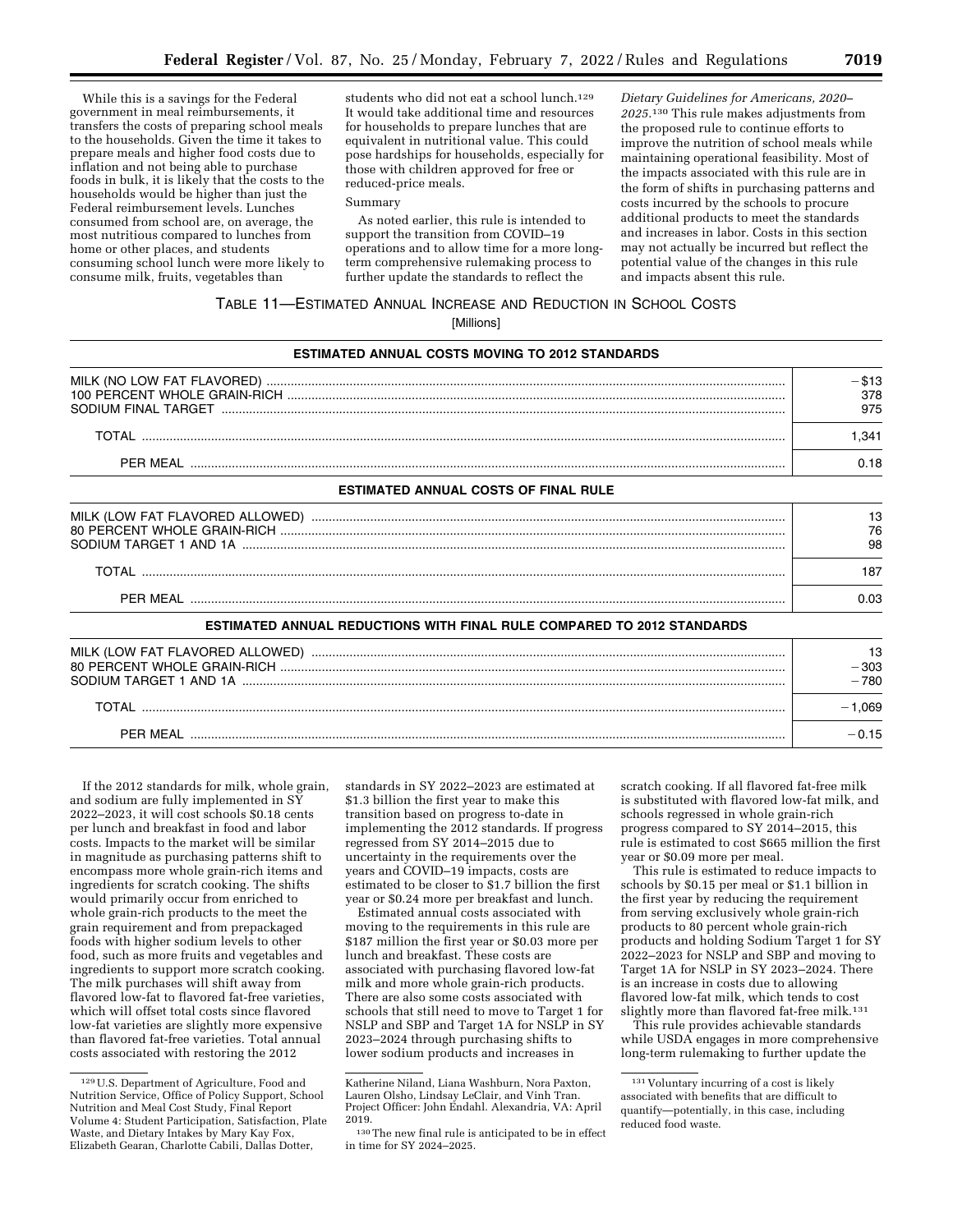meal standards. These costs assume relatively stable participation over the 5years with SY 2022–2023 projected to return to pre-pandemic meal service levels.

## TABLE 12—ESTIMATED 5-YEAR COSTS AND REDUCTION

[Millions]

|                                                                                     | FY 2022                           | FY 2023                                               | FY 2024                | FY 2025                  | FY 2026                  | 5-Year                     |
|-------------------------------------------------------------------------------------|-----------------------------------|-------------------------------------------------------|------------------------|--------------------------|--------------------------|----------------------------|
|                                                                                     |                                   | <b>ESTIMATED COSTS MOVING TO 2012 STANDARDS</b>       |                        |                          |                          |                            |
| MILK (NO FLAVORED LOW-FAT)<br>100 PERCENT WHOLE GRAIN-RICH<br>SODIUM FINAL TARGET   | $-$ \$2<br>61<br>156              | $- $13$<br>378<br>975                                 | $- $13$<br>386<br>995  | $-$ \$14<br>394<br>1,015 | $-$ \$14<br>402<br>1,035 | $-$ \$56<br>1,620<br>4,176 |
|                                                                                     | \$214                             | \$1,341                                               | \$1,367                | \$1,395                  | \$1,423                  | \$5,740                    |
|                                                                                     |                                   | <b>ESTIMATED COSTS OF FINAL RULE</b>                  |                        |                          |                          |                            |
| MILK (FLAVORED LOW-FAT AL-<br>80 PERCENT WHOLE GRAIN-RICH<br>SODIUM TARGET 1 AND 1A | 2<br>12<br>16                     | 13<br>76<br>98                                        | 13<br>77<br>100        | 14<br>79<br>102          | 14<br>80<br>104          | 56<br>324<br>421           |
|                                                                                     | 30                                | 187                                                   | 191                    | 195                      | 199                      | 802                        |
|                                                                                     |                                   | <b>ESTIMATED REDUCTION IN COSTS DUE TO FINAL RULE</b> |                        |                          |                          |                            |
| MILK (FLAVORED LOW-FAT AL-<br>80 PERCENT WHOLE GRAIN-RICH<br>SODIUM TARGET 1 AND 1A | $\overline{2}$<br>$-48$<br>$-125$ | 13<br>$-303$<br>$-780$                                | 13<br>$-309$<br>$-795$ | 14<br>$-315$<br>$-811$   | 14<br>$-321$<br>$-827$   | 56<br>$-1,296$<br>$-3,338$ |
|                                                                                     | $-171$                            | $-1,069$                                              | $-1,090$               | $-1,112$                 | $-1,134$                 | $-4,577$                   |

The number of schools dropping out of the programs will reduce the number of meals served if 2012 standards are restored. This

will reduce the costs associated with returning to the 2012 standards by 3 percent or an annual reduction of \$40 million due to

schools dropping out of the school meal programs and less children participating.

TABLE 13—INTERACTION BETWEEN 2012 STANDARDS COST AND SCHOOLS LEAVING NSLP AND SBP

[Millions]

| FY 2022 | FY 2023 | FY 2024 | FY 2025 | FY 2026 | 5-Year  |
|---------|---------|---------|---------|---------|---------|
| \$208   | \$1,300 | \$1,326 | \$1,354 | \$1,382 | \$5,362 |

## *Uncertainties*

## School Meal Student Participation

As noted earlier, participation for the base estimates is assumed to mirror pre-pandemic levels and then stabilize at a rate of about a 2 percent increase from year to year. Longterm participation impacts of the pandemic are unknown, and a full rebound may not occur. There is also the chance participation

will increase as most schools have been offering meals at no charge to students. Households may have realized the benefits of school meals during the pandemic, which may cause children to participate at higher rates even as schools return to standard operations. This sensitivity analysis assumes a participation increase and decrease of 5 percent to measure the impact of participation changes on the estimated

impacts of this rule and returning to the 2012 standards absent this rule. This analysis does not take into consideration potential economies of scale: As more meals are served, schools may be able to reduce costs through bulk purchasing and preparing meals at a lower per meal cost. These costs are compared to the base analysis costs for the first year of \$1.3 billion to return to the 2012 standards and \$187 million for this final rule.

## TABLE 14—PROJECTED COSTS BY PARTICIPATION CHANGE

[Millions]

|                                                 | 1-Year  | 5-Year  |
|-------------------------------------------------|---------|---------|
| <b>ESTIMATED COSTS MOVING TO 2012 STANDARDS</b> |         |         |
|                                                 | \$1,408 | \$6,292 |
|                                                 | 1.274   | 4.928   |
| <b>ESTIMATED COSTS OF FINAL RULE</b>            |         |         |
|                                                 | 197     | 879     |
|                                                 | 178     | 689     |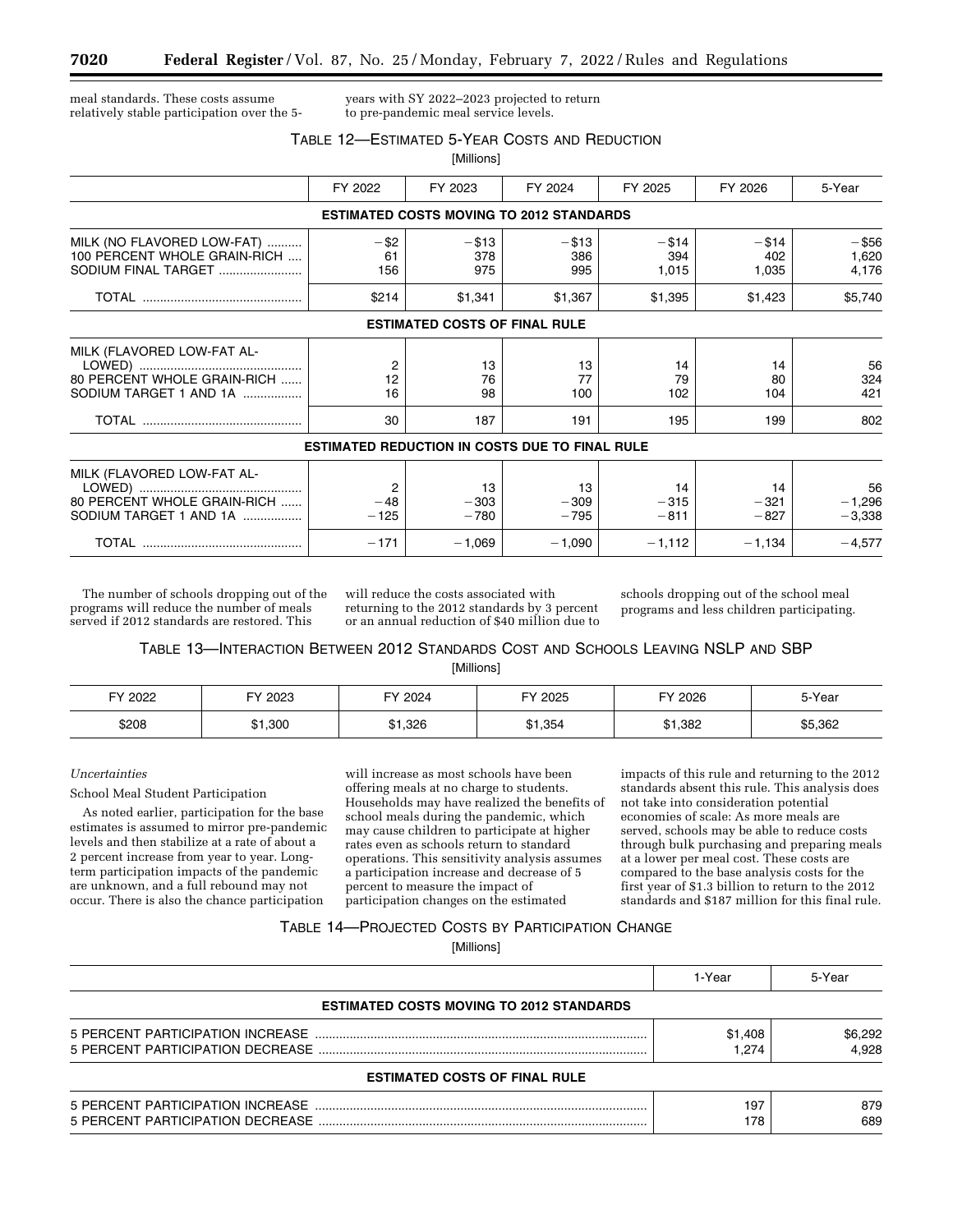## Grain Cost Difference

The base analysis assumed that there is currently about a 15 percent price increase for whole grain-rich items compared to enriched grain items. This assumption was based on decreasing the 34 percent assumed mark up in whole grain-rich prices in the Regulatory Impact Analysis for the 2012 rule. Most of the grain items offered in school

meals in SY 2014–2015 were whole grainrich, as USDA Foods and the broader school food industry have increased whole grain offerings over the years. This reduction was assumed to be about half the 34 percent; however, this was adjusted based on data supporting a reduction in the 34 percent but unable to be quantified. The impacts estimated below are based on a 30 percent

and 5 percent price increase for whole grainrich products compared to enriched grain products. This gives a sense of the potential range of costs associated with the whole grain-rich requirements in this rule, and in the 2012 rule. These estimates are compared to the base analysis estimates of \$379 million to go to the 2012 standards and \$76 million for this rule.

## TABLE 15—ESTIMATED COSTS OF INCREASING WHOLE GRAIN-RICH ITEMS BY WHOLE GRAIN-RICH COST INCREASE LEVEL [Millions]

| Requirement change                                             | Expected annual<br>cost<br>(increasing from<br>75 percent WGR) | High annual cost<br>(increasing from<br>50 percent WGR) |
|----------------------------------------------------------------|----------------------------------------------------------------|---------------------------------------------------------|
| ASSUMING A 30 PERCENT COST INCREASE FOR WHOLE GRAIN-RICH ITEMS |                                                                |                                                         |
|                                                                | \$757<br>\$151                                                 | \$1,513<br>908                                          |
| ASSUMING A 5 PERCENT COST INCREASE FOR WHOLE GRAIN-RICH ITEMS  |                                                                |                                                         |
| INCREASING TO 80 PERCENT                                       | 126<br>25                                                      | 252<br>151                                              |

### Labor Hours for Scratch Cooking

As noted, until lower sodium products are more readily available in the school food market, USDA expect that schools would rely on more labor-intensive food preparation, including scratch cooking, to meet lower sodium standards. The assumption that it would take about 2 hours a day to increase

scratch cooking to support sodium reduction was based on a general concept that about an hour is spent on food preparation and clean up a day.132 For the sake of the base analysis, this time is doubled to two hours to reflect the average increased time for bulk scratch cooking across schools. This may be an underestimate especially absent this rule and requiring schools to quickly pivot to scratch

cooking possibly for the first time. It may take longer to plan recipes and successfully prepare meals as well as obtain the necessary equipment, resources, and staff to support additional scratch cooking. This analysis increases the labor hours to 20 hours per week or 4 hours per day to estimate the increased costs for additional hours dedicated to scratch cooking.

### TABLE 16—ESTIMATED INCREASE IN SODIUM COSTS FOR 4 HOURS/DAY

| Target                       | Estimated labor | Estimated  | <b>Estimated total</b> |
|------------------------------|-----------------|------------|------------------------|
|                              | costs           | food costs | costs                  |
|                              | \$97            | \$97       | \$194                  |
| FINAL TARGET IN SY 2022-2023 | 877             | 877        | .754                   |

#### *D. Benefits*

This final rule aligns with progress implementing the 2012 meal standards and provides schools the ability to transition from COVID–19 operations. It is not expected schools will need to make significant modifications to their typical operations and resources to meet the requirements in this final rule. This rule is to support schools recovering from significant supply chain disruptions, which have made it difficult to obtain food needed to meet certain meal pattern requirements and provide the necessary time for USDA to make long term changes to continue to improve the nutritional content of school meals.

School meals are an important source of food for almost 30 million children each school day and have served as critical nutrition support during the COVID–19 pandemic. During the COVID–19 pandemic,

about 1 in 10 adults (25 million) reported that they or their families have sometimes or often not had enough food to eat in the last 7 days. Food hardship rates were higher for Black and Hispanic adults, with 1 and 5 Black adults, and 1 in 6 Hispanic adults, reporting that they or their families have sometimes or often not had enough to eat in the last 7 days. Families with children were also more likely to experience hardship, with 49 percent more frequent reports of food insufficiency compared to those without children. Schools served an important source of food assistance during the pandemic. Families reporting receiving free meals or groceries during the last 7 days reported schools as the most common source of this assistance.133

The nutrition content of school meals has already significantly increased and is leading to long term dietary improvements among

school children. As noted earlier, total HEI– 2010 scores for lunches consumed were higher for NSLP participants, regardless of income, compared to nonparticipants, and NSLP participants' lunches had higher scores for of dairy, whole grains, and vegetables and lower concentrations of refined grains and empty calories.134 Another study that evaluated diet quality trends by food source among U.S. children and adults and by different sociodemographic subgroups found that the quality of foods (meals, snacks, and beverages) consumed from school improved significantly without population disparities. These findings suggest that the 2012 meal standards produced significant, specific, and equitable changes in dietary quality of school foods. The increase in dietary quality of foods consumed from school was primarily driven by significant improvement in scores

<sup>132</sup>*Table A–1. Time spent in detailed primary activities and percent of the civilian population engaging in each activity, averages per day by sex, 2019 annual averages (bls.gov).* 

<sup>133</sup>USDA internal analysis of the Census Household Pulse data: *Household Pulse Survey Data Tables (census.gov).* 

<sup>134</sup> Gearan EC, Monzella K, Jennings L, Fox MK. Differences in Diet Quality between School Lunch

Participants and Nonparticipants in the United States by Income and Race. Nutrients. 2021;12(12):3891. *[https://www.mdpi.com/2072-](https://www.mdpi.com/2072-6643/12/12/3891)  [6643/12/12/3891.](https://www.mdpi.com/2072-6643/12/12/3891)*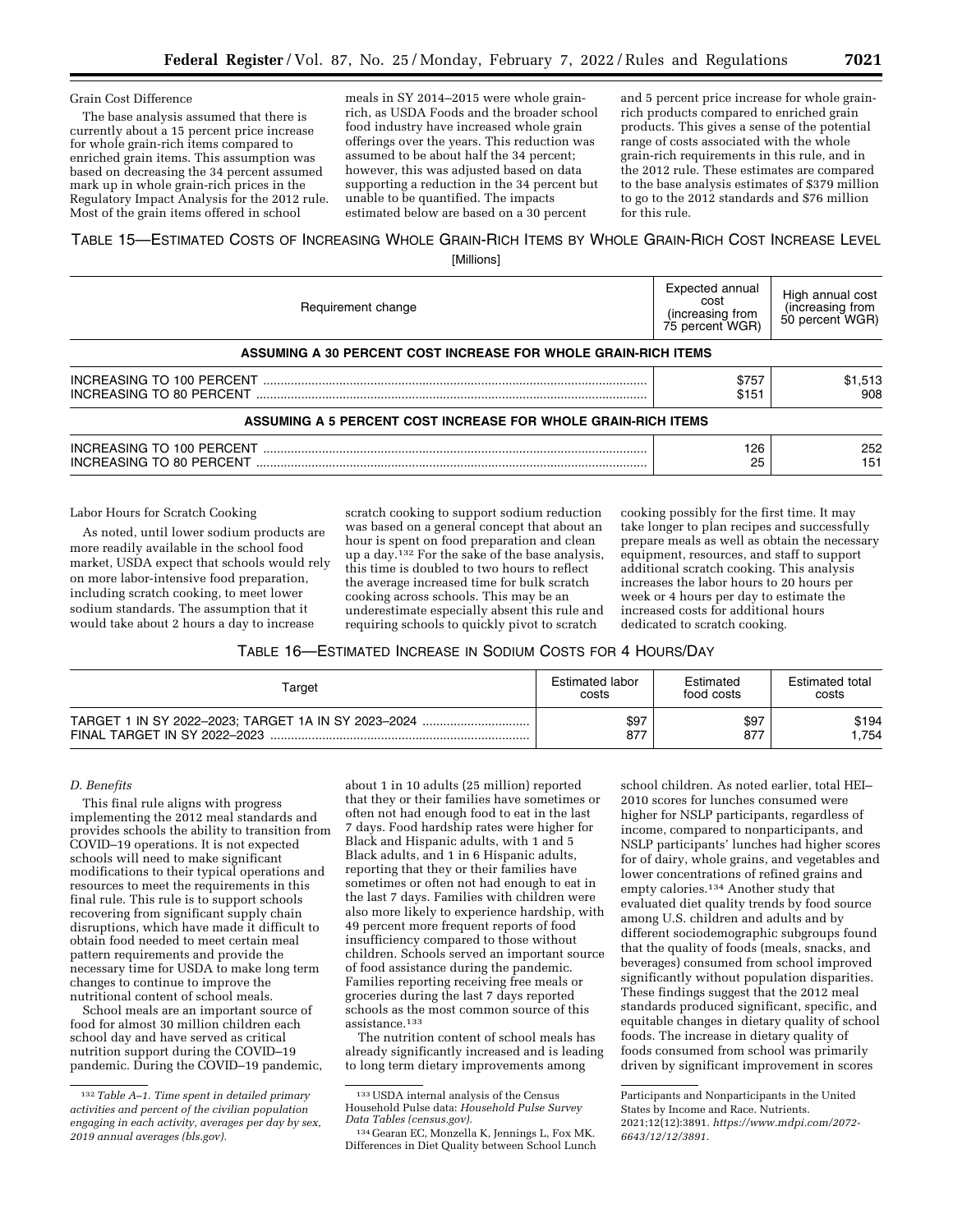for whole grains, saturated fat, and sodium.<sup>135</sup>

This final rule maintains and advances these nutritional improvements while USDA works to further strengthen the school meal pattern requirements through a permanent rulemaking based on a comprehensive review of the *Dietary Guidelines for Americans, 2020–2025.* Taking time to incorporate the latest science is imperative. The *Dietary Guidelines* note that taste preference for salty foods may be established early in life, and that early food preference can influence later food choices. In adults, there is moderate to strong evidence for a causal and intakeresponse relationship between sodium intake and cardiovascular risk factors, including hypertension.136 Reducing daily sodium intake down to the CDRR reduces these risks and would particularly benefit groups with higher prevalence and risk for hypertension and cardiovascular disease, including older adults and certain racial and ethnic groups, particularly non-Hispanic Black groups. In SY 2014–2015 about 73 percent of Non-Hispanic Black children usually participated in NSLP and about 46 percent participated in SBP. On average, elementary school participation was higher than middle and high school participation in both the NSLP and SBP<sup>137</sup> stressing the importance of building on the success of school meals in supporting healthy eating.

Returning to the 2012 standards in SY 2022–2023 would be unrealistic for schools, with an estimated \$1.3 billion in food and labor costs to support more scratch cooking and food purchases shifts but also from an

operational standpoint. Standing up increased scratch cooking takes time to execute successfully, including time for students to provide feedback through taste tests and other activities to increase acceptance. Manufacturers need time to test and reformulate whole grain-rich and lower sodium products for the school market for schools to employ a comprehensive sodium reduction plan.

The COVID–19 nationwide waivers significantly changed program operations, and time is needed to transition back to typical meal service. The timing of this rule is important as it provides time for schools to transition, but also leverages the important lessons from the pandemic on the importance of strong nutrition standards. The COVID–19 pandemic and corresponding school closures greatly disrupted the lives of children, likely resulting in increased stress, irregular mealtimes, less access to nutritious foods, increased screen time, and fewer opportunities for physical activity. Families already disproportionally affected by obesity risk factors likely had additional interruptions in income, food, and other social factors that impact obesity risk and health 138 139 This rule is estimated to potentially require \$187 million in additional resources or changes in purchasing patterns to implement; however, it saves an estimated \$0.15 per meal if schools were required to fully meet all 2012 standards in SY 2022– 2023. Schools would face extreme challenge immediately returning to the 2012 standards from COVD–19 operations which would be compounded by the supply chain

disruptions. This rule strikes the necessary balance in operational feasibility and recognizing the critical need to maintain strong achievable school nutrition standards during this transition period to continue to improve the diets of school children.

#### *E. Alternatives*

#### Whole Grain-Rich Requirement at 60 Percent

One consideration when developing this rule was to set a requirement that schools must offer at least 60 percent of grain offerings as whole grain-rich instead of 80 percent. As noted earlier, in SY 2014–2015, schools were on average serving about 70 percent of grains as whole grain-rich. While the 60 percent threshold would likely be easier to meet, it could be a step back in whole grain-rich progress. If all schools regressed back to the requirement that only half of grain offerings had to be whole grainrich, the 60 percent would have slightly increased progress. USDA has no evidence to suggest that schools regressed in whole grainrich offerings before the pandemic and recognizes the important role whole grains play in a nutritious diet. Using the same methodology as the base whole grain-rich analysis, it would cost about \$151 million for schools to move to 60 percent of grain offerings as whole grain-rich. This estimate assumes that all schools moved back to the requirement of just half of grains offering as whole grain-rich. This is equivalent to the \$454 million for all schools to move from half of grain offerings as whole grain-rich to 80 percent whole grain-rich offerings.

## TABLE 17—ESTIMATED COSTS OF INCREASING WHOLE GRAIN-RICH ITEMS

[Millions]

| Threshold                                                                         | Expected annual<br>cost<br>(increasing from<br>75 percent WGR) | High annual cost<br>(increasing from<br>50 percent WGR) |
|-----------------------------------------------------------------------------------|----------------------------------------------------------------|---------------------------------------------------------|
| INCREASING TO 100 PERCENT<br>INCREASING TO 80 PERCENT<br>INCREASING TO 60 PERCENT | \$378<br>76                                                    | \$757<br>454<br>151                                     |

Sodium Target 1 for SY 2022–2023 and Sodium Target 2 for SY 2023–2024

Another consideration during the decision process for this rule was to require schools to meet Sodium Target 1 in SY 2022–2023 and move to Sodium Target 2 in SY 2023– 2024. As noted earlier, the sodium timeline from the 2012 standards was never fully implemented and schools have only been required to reach Sodium Target 1. Sodium Target 2 for SBP is about a 10 percent reduction from Sodium Target 1 and a 24

percent reduction for NSLP. Average sodium levels for prepared SBP breakfasts in SY 2014–2015 were about 2 percent to 5 percent higher than Sodium Target 2, and average sodium levels for NSLP lunches were about 14 percent to 20 percent higher than Sodium Target 2. This would still be a substantial reduction for schools to achieve in one school year. Originally, Sodium Target 2 was meant to go into effect 3 years after schools were required to meet Sodium Target 1. These difficulties would be compounded by

prolonged uncertainty regarding the Sodium Targets, industry needing more time to reformulate products with lower sodium levels, and the challenges schools may face transitioning from COVID–19 operations and supply chain disruptions. Using the same methodology as the base sodium estimates, it is estimated that schools would require at least 1 hour a day of additional scratch cooking to meet Sodium Target 2 as well as the equivalent amount to support changes in purchasing patterns. It is estimated to cost

<sup>135</sup>Liu J, Micha R, Li Y, Mozaffarian D. Trends in Food Sources and Diet Quality Among US Children and Adults, 2003–2018. JAMA Netw Open. 2021;4(4):e215262. doi:10.1001/ jamanetworkopen.2021.5262.

<sup>136</sup>National Academies of Sciences, Engineering, and Medicine 2019. Dietary Reference Intakes for Sodium and Potassium. Washington, DC: The National Academies Press. *[https://doi.org/](https://doi.org/10.17226/25353) [10.17226/25353.](https://doi.org/10.17226/25353)* 

<sup>137</sup>U.S. Department of Agriculture, Food and Nutrition Service, Office of Policy Support, School Nutrition and Meal Cost Study, Final Report Volume 4: Student Participation, Satisfaction, Plate Waste, and Dietary Intakes by Mary Kay Fox, Elizabeth Gearan, Charlotte Cabili, Dallas Dotter, Katherine Niland, Liana Washburn, Nora Paxton, Lauren Olsho, Lindsay LeClair, and Vinh Tran. Project Officer: John Endahl. Alexandria, VA: April 2019. Available online at: *[www.fns.usda.gov/](http://www.fns.usda.gov/research-and-analysis) [research-and-analysis.](http://www.fns.usda.gov/research-and-analysis)* 

<sup>138</sup>Andrew G. Rundle1,2, Yoosun Park3, Julie B. Herbstman4, Eliza W. Kinsey1, and Y. Claire Wang, COVID–19–Related School Closings and Risk of Weight Gain Among Children.

<sup>139</sup>Lange SJ, Kompaniyets L, Freedman DS, et al. Longitudinal Trends in Body Mass Index Before and During the COVID–19 Pandemic Among Persons Aged 2–19 Years—United States, 2018– 2020. MMWR Morb Mortal Wkly Rep 2021;70:1278–1283. DOI: *[http://dx.doi.org/](http://dx.doi.org/10.15585/mmwr.mm7037a3)  [10.15585/mmwr.mm7037a3.](http://dx.doi.org/10.15585/mmwr.mm7037a3)*